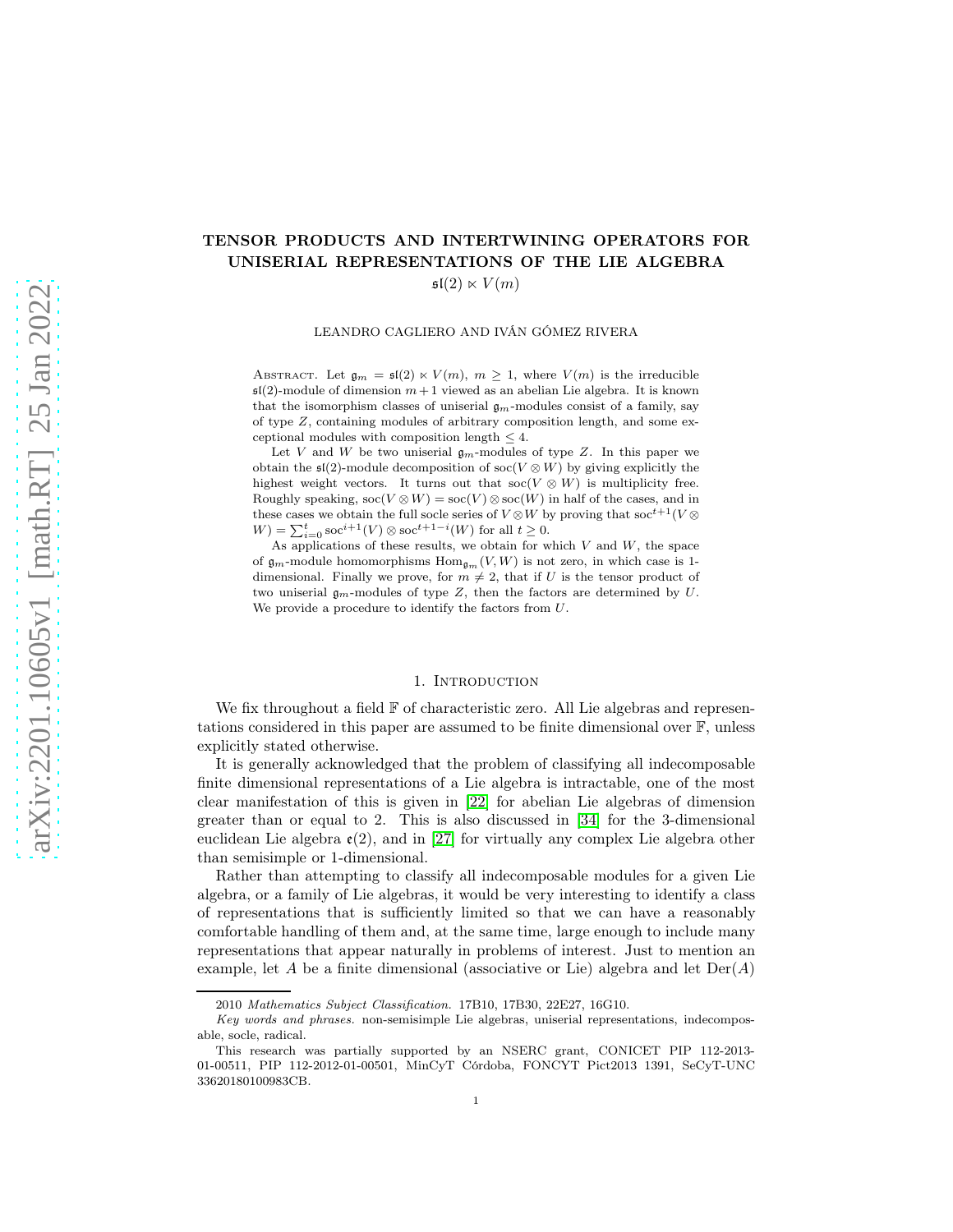be its Lie algebra of derivations. Except for very exceptional cases,  $Der(A)$  is not semisimple. We know that  $Der(A)$  acts in various objects associated to A, for instance in its (Hochschild or Lie) cohomology. There are many results in cohomology obtained by considering the action of a Levi factor of  $Der(A)$  (and using the highest weight theory) disregarding the action of its solvable radical. If we wanted to describe (and/or make use of) the whole  $Der(A)$ -module structure of the cohomology of A, there is no a standard way to do this due to the lack of knowledge we have of an appropriate class of representations of  $Der(A)$ . Moreover, this could be specially useful if we wanted to describe the whole Gerstenhaber algebra  $HH(A)$  of an associative algebra A.

Many authors have considered the idea of describing or classifying a special class of representations of non-semisimple Lie algebras. For instance, A. Piard [\[30\]](#page-28-3) analyzed thoroughly the indecomposable modules  $U$ , of the complex Lie algebra  $\mathfrak{sl}(2) \ltimes \mathbb{C}^2$ , such that  $U/\text{rad}(U)$  is irreducible. More recently, various families of indecomposable modules over various types of non-semisimple Lie algebras have been constructed and/or classified, see for instance [\[14,](#page-28-4) [15,](#page-28-5) [16,](#page-28-6) [18,](#page-28-7) [21,](#page-28-8) [19,](#page-28-9) [20,](#page-28-10) [24\]](#page-28-11).

On the other hand, we have been systematically studying uniserial representations of Lie algebras. In the articles [\[10,](#page-27-0) [11,](#page-28-12) [12,](#page-28-13) [13,](#page-28-14) [8,](#page-27-1) [7,](#page-27-2) [9,](#page-27-3) [17\]](#page-28-15) we and other authors have classified all uniserial representations for many different families of Lie algebras. It is worth mentioning that, in the theory of finite dimensional representations of associative algebras, the class of uniserial ones is quite relevant, a foundational result here is due to T. Nakayama [\[28\]](#page-28-16) (see also [\[1\]](#page-27-4) or[\[2\]](#page-27-5)) and it states that every finitely generated module over a serial ring is a direct sum of uniserial modules. For more information in the associative case we refer the reader mainly to  $(1, 2, 31]$  $(1, 2, 31]$  $(1, 2, 31]$ , see also [\[5,](#page-27-6) [23,](#page-28-18) [29\]](#page-28-19). We point out that, for Lie algebras, when g is 1-dimensional, any representation is a direct sum of uniserial ones. We do not know if the is a class of Lie algebras, apart from semisimples, for which this remains true.

If we want to pursue farther the idea of identifying a class of Lie algebras representations based on the uniserial ones, a natural step forward is to study morphisms between them and the tensor category that they generate. The main goal of this article is to start this project with the family of the Lie algebras  $\mathfrak{g}_m = \mathfrak{sl}(2) \ltimes V(m)$ ,  $m \geq 1$ , where  $V(m)$  is the irreducible  $\mathfrak{sl}(2)$ -module of dimension  $m+1$  viewed as an abelian Lie algebra. The uniserial  $\mathfrak{g}_m$ -modules where classified in [\[10\]](#page-27-0) and the isomorphism classes consist of a general family  $Z(a, \ell)$  and its duals, and some exceptional modules with composition length  $\leq 4$ . This is described below in The-orem [2.3.](#page-8-0) In the family  $Z(a, \ell)$ , a and  $\ell$  are arbitrary non-negative integers,  $\ell + 1$ is the composition length of  $Z(a,\ell)$  and the socle of  $Z(a,\ell)$  is isomorphic to the irreducible  $\mathfrak{sl}(2)$ -module of dimension  $a + 1$ . We call the uniserial modules  $Z(a, \ell)$ and  $Z(a, \ell)^*$  uniserials of type Z, they constitute the vast majority of uniserial  $\mathfrak{g}_m$ -modules.

Our main results are the following. First, given two uniserials  $V$  and  $W$  of type Z, we obtain in Theorem [3.5](#page-20-0) the  $\mathfrak{sl}(2)$ -module decomposition of soc $(V \otimes W)$ by explicitly giving its highest weight vectors. By duality, since the sl(2)-module decomposition of  $V \otimes W$  follows from the Clebsch-Gordan formula, the  $\mathfrak{sl}(2)$ -module structure of the radical rad( $V \otimes W$ ) can be derived (see for instance [\[1,](#page-27-4) Chapter V]). It turns out that soc(V  $\otimes W$ ) is multiplicity free (V  $\otimes W$  is not at all multiplicity free except for V and W irreducible). In some sense,  $\operatorname{soc}(V \otimes W) = \operatorname{soc}(V) \otimes \operatorname{soc}(W)$ in half of the cases (including when  $V = Z(a, \ell)^*$  and  $W = Z(b, \ell')^*$ ). It turns out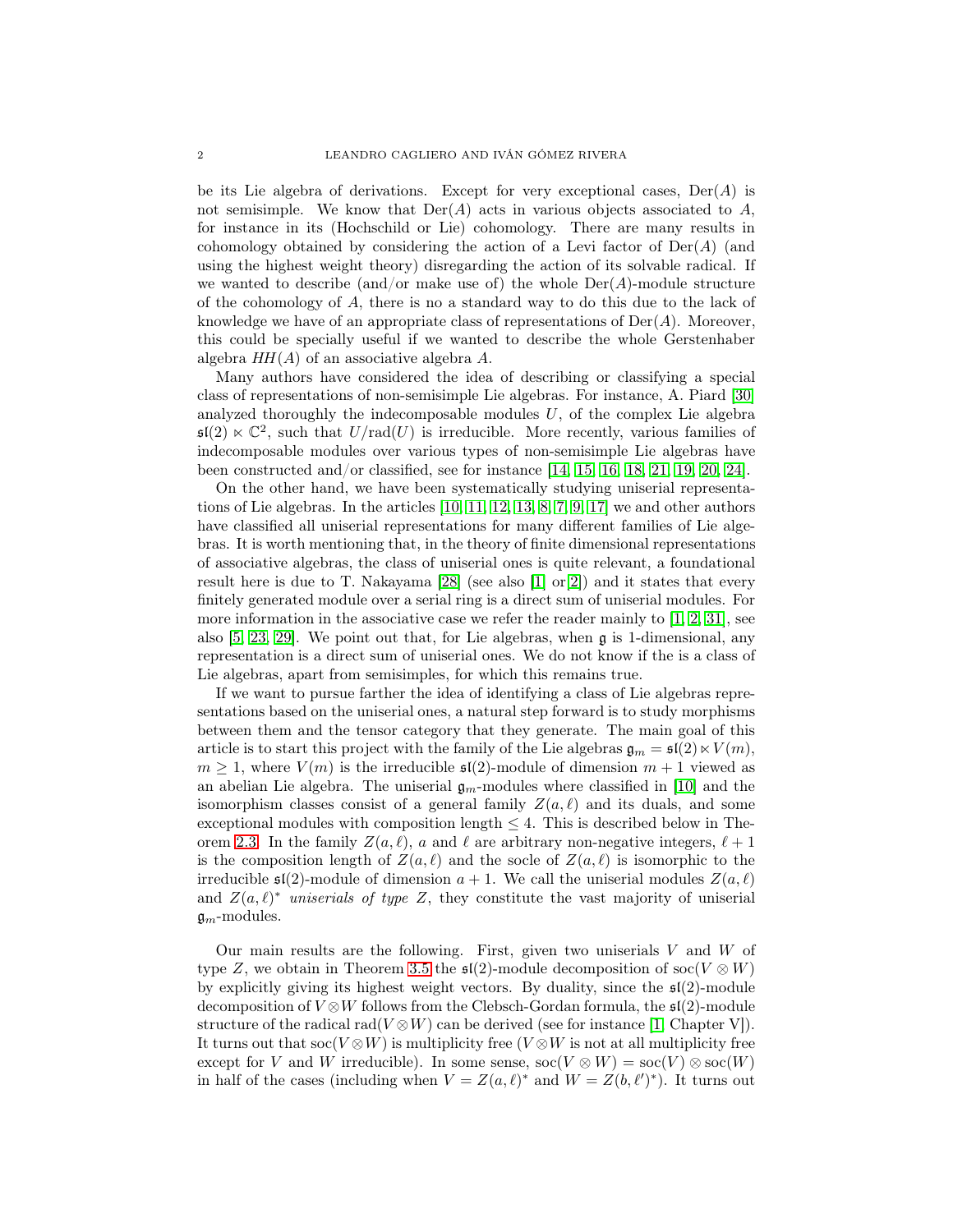that, in these cases (see Corollary [3.8\)](#page-22-0),

$$
\operatorname{soc}^{t+1}(V \otimes W) = \sum_{i=0}^{t} \operatorname{soc}^{i+1}(V) \otimes \operatorname{soc}^{t+1-i}(W)
$$

for all  $t \geq 0$ . In other words, this formula holds for all t if and only if it holds for  $t = 0$ . One of the main steps towards Theorem [3.5](#page-20-0) is to deal with the cases V and W with composition lengths equal to 2. This is done in Theorem [3.3](#page-11-0) and the proof of it required lengthy and precise computations in which the Clebsch-Gordan coefficients (the 3-j symbols) were a crucial tool. In order to extend Theorem [3.3](#page-11-0) to the exceptional uniserials it is necessary to work out these computations, but they become harder and so far we could only arrive to Conjecture [3.4.](#page-12-0)

Next we study the intertwining operators between uniserials V and W of type  $Z$ . From the multiplicity free structure of soc( $V \otimes W$ ) we obtain that  $\text{Hom}_{\mathfrak{g}_m}(V, W)$ is either zero or 1-dimensional and we derive from Theorem [3.5](#page-20-0) in which cases  $\text{Hom}_{\mathfrak{g}_m}(V, W) \neq 0$  (see Theorem [4.1](#page-23-0) and Corollary [4.2\)](#page-24-0). A well known result of this flavor is the Bernstein-Gelfand-Gelfand classification of the intertwining operators among Verma modules and their generalizations (see [\[3\]](#page-27-7)).

Finally we prove, for  $m \neq 2$ , that if U is the tensor product of two uniserial modules of type  $Z$ , then the factors are determined by  $U$  (see Theorem [4.3\)](#page-25-0). Moreover, we give explicitly a procedure to identify the factors. This question about the uniqueness of the factorization of tensor products is frequently addressed in the literature for irreducible modules. It is well known that in general, the tensor product of two modules (even when they are irreducible) do not determine the factors. A very basic example would be the tensor product of two irreducible modules that is itself irreducible, and this may happen even if the underlying group or algebra is indecomposable and none of the factors is 1-dimensional (see for instance [\[4\]](#page-27-8) or [\[25,](#page-28-20) [26\]](#page-28-21) and the references within them). In contrast, a celebrated result of C. S. Rajan [\[32\]](#page-28-22) states that a tensor product of an arbitrary number of irreducible, finite dimensional representations of a simple Lie algebra over a field of characteristic zero determines uniquely the factors. This is also true in other categories of modules, see [\[36\]](#page-28-23) for a generalization of Rajan's result to a natural category of representations of symmetrizable Kac-Moody algebras, or [\[33\]](#page-28-24) for a unique factorization result for some special irreducible representations of Borcherds-Kac-Moody algebras. We are not aware of results dealing with this problem within a much larger class of modules such as the class of uniserials. We think that Theorem [4.3](#page-25-0) remains valid for  $m = 2$ and that our proof only requires a small adjustment that we did not find so far.

We close this introduction with some open questions closely related to this paper that are of our interest.

- What is the  $\mathfrak{sl}(2)$ -module structure of  $\operatorname{soc}(V \otimes W)$  when V and W are exceptional uniserial  $\mathfrak{g}_m$ -modules? As we mentioned, we think that the answer for modules of composition length 2 is given in Conjecture [3.4.](#page-12-0) The general case should follow without major difficulties from the result for the case of composition length 2.
- Is it true, for  $m = 2$ , the statement of Theorem [4.3?](#page-25-0)
- Is it possible to extend Theorem [4.3](#page-25-0) to an arbitrary number of uniserial modules?
- Given two uniserials  $\mathfrak{g}_m$ -modules V and W, what are, up to isomorphism, the extensions of  $V$  by  $W$ ? Is it possible to obtain, for any  $m$ , results that are similar to those obtained by A. Piard [\[30\]](#page-28-3) for  $m = 1$ ?
- For which uniserials  $\mathfrak{g}_m$ -modules V and W is  $V \otimes W$  indecomposable?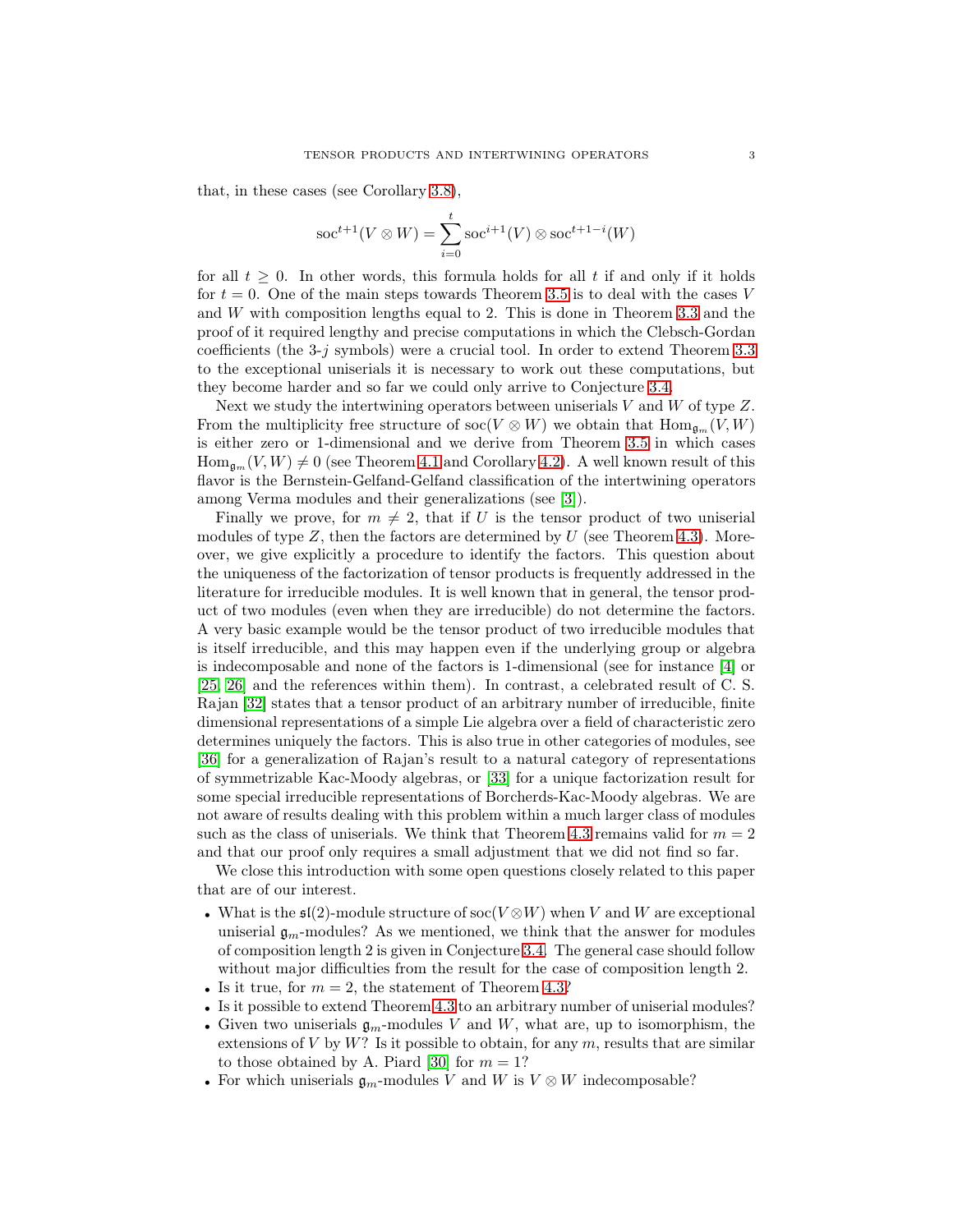### 2. Preliminaries

2.1. The Clebsch-Gordan coefficients. Recall that  $\mathbb F$  is a field of characteristic zero and that all Lie algebras and representations are assumed to be finite dimensional over F, unless explicitly stated otherwise. Let

(2.1) 
$$
e = \begin{pmatrix} 0 & 1 \\ 0 & 0 \end{pmatrix}, \qquad h = \begin{pmatrix} 1 & 0 \\ 0 & -1 \end{pmatrix}, \qquad f = \begin{pmatrix} 0 & 0 \\ 1 & 0 \end{pmatrix}
$$

be the standard basis of  $\mathfrak{sl}(2)$ . Let  $V(a)$  be the irreducible  $\mathfrak{sl}(2)$ -module with highest weight  $a \geq 0$ . We fix a basis  $\{v_0^a, \ldots, v_a^a\}$  of  $V(a)$  relative to which the basis  $\{e, h, f\}$ acts as follows:

<span id="page-3-0"></span>
$$
ev_k^a = \sqrt{\frac{a}{2} \left(\frac{a}{2} + 1\right)} - \left(\frac{a}{2} - k + 1\right) \left(\frac{a}{2} - k\right)} v_{k-1}^a,
$$
  
\n
$$
hv_k^a = (a - 2k)v_k^a,
$$
  
\n
$$
fv_k^a = \sqrt{\frac{a}{2} \left(\frac{a}{2} + 1\right) - \left(\frac{a}{2} - k - 1\right) \left(\frac{a}{2} - k\right)} v_{k+1}^a,
$$

where  $0 \leq k \leq a$  and  $v_{-1}^a = 0 = v_{a+1}^a$ . The basis  $\{v_0^a, \ldots, v_a^a\}$  has been chosen in a convenient way to introduce below the Clebsch-Gordan coefficients. Note that, if we denote by  $(x)_a$  the matrix of  $x \in \mathfrak{sl}(2)$  relative to the basis  $\{v_0^a, \ldots, v_a^a\}$ , then  $\{(e)_1,(h)_1,(f)_1\}$  are as in  $(2.1)$ , and

$$
(e)_2 = \begin{pmatrix} 0 & \sqrt{2} & 0 \\ 0 & 0 & \sqrt{2} \\ 0 & 0 & 0 \end{pmatrix}, \qquad (h)_2 = \begin{pmatrix} 2 & 0 & 0 \\ 0 & 0 & 0 \\ 0 & 0 & -2 \end{pmatrix}, \qquad (f)_2 = \begin{pmatrix} 0 & 0 & 0 \\ \sqrt{2} & 0 & 0 \\ 0 & \sqrt{2} & 0 \end{pmatrix}.
$$

This means that we may assume that  $\{v_0^2, v_1^2, v_2^2\} = \{-e, \frac{\sqrt{2}}{2}h, f\}.$ 

We know that  $V(a) \simeq V(a)^*$  as  $\mathfrak{sl}(2)$ -modules. More precisely, if  $\{(v_0^a)^*, \ldots, (v_a^a)^*\}$ is the dual basis of  $\{v_0^a, \ldots, v_a^a\}$  then the map

<span id="page-3-1"></span>(2.2) 
$$
V(a) \to V(a)^{*}
$$

$$
v_k^a \mapsto (-1)^{a-k} (v_{a-k}^a)^{*}
$$

gives an explicit  $\mathfrak{sl}(2)$ -isomorphism.

It is well known that the tensor product decomposition of two irreducible  $\mathfrak{sl}(2)$ modules  $V(a)$  and  $V(b)$  is

<span id="page-3-3"></span>(2.3) 
$$
V(a) \otimes V(b) \simeq V(a+b) \oplus V(a+b-2) \oplus \cdots \oplus V(|a-b|).
$$

This is the well known Clebsch-Gordan formula. The Clebsch-Gordan coefficients  $CG(j_1, m_1; j_2, m_2 | j_3, m_3)$  are defined below and they provide an explicit  $\mathfrak{sl}(2)$ embedding  $V(c) \rightarrow V(a) \otimes V(b)$  which is the following

$$
V(c) \to V(a) \otimes V(b)
$$

$$
v_k^c \mapsto v_k^{a,b,c}
$$

where, by definition,

<span id="page-3-2"></span>(2.4) 
$$
v_k^{a,b,c} = \sum_{i,j} CG(\frac{a}{2}, \frac{a}{2} - i; \frac{b}{2}, \frac{b}{2} - j | \frac{c}{2}, \frac{c}{2} - k) v_i^a \otimes v_j^b,
$$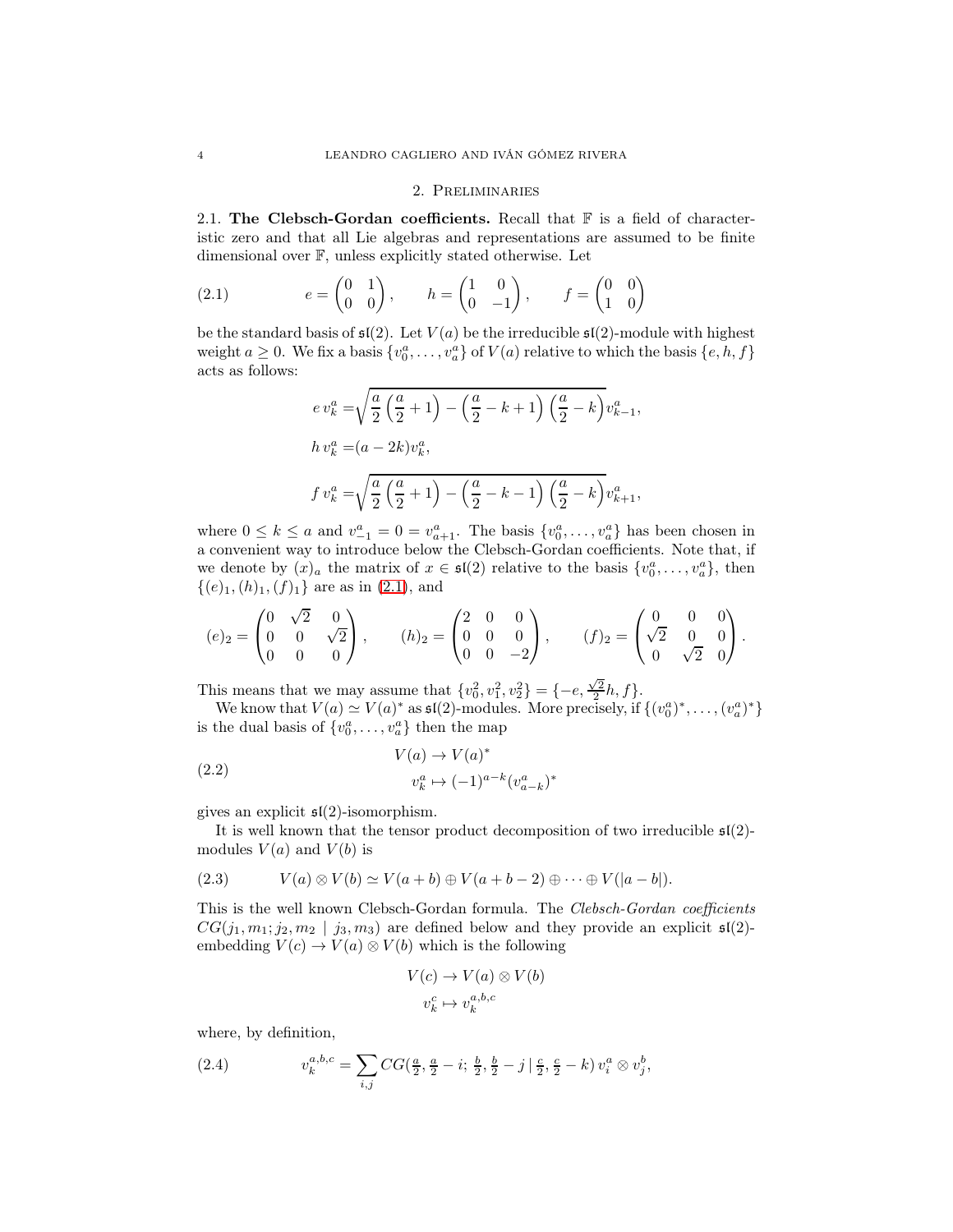where the sum runs over all  $i, j$  such that  $\frac{a}{2} - i + \frac{b}{2} - j = \frac{c}{2} - k$  (in fact we could let  $i, j$ run freely since the Clebsch-Gordan coefficient involved is zero if  $\frac{a}{2}-i+\frac{b}{2}-j \neq \frac{c}{2}-k$ . Since

<span id="page-4-0"></span>(2.5) 
$$
\text{Hom}(V(b), V(a)) \simeq V(b)^* \otimes V(a) \simeq V(a) \otimes V(b)
$$

it follows from [\(2.2\)](#page-3-1) and [\(2.4\)](#page-3-2) that the map  $V(c) \to \text{Hom}(V(b), V(a))$  given by

$$
v_k^c \mapsto \sum_{i,j} CG(\frac{a}{2}, \frac{a}{2} - i; \frac{b}{2}, \frac{b}{2} - j | \frac{c}{2}, \frac{c}{2} - k) v_i^a \otimes v_j^b,
$$
  

$$
\mapsto \sum_{i,j} (-1)^{b-j} CG(\frac{a}{2}, \frac{a}{2} - i; \frac{b}{2}, \frac{b}{2} - j | \frac{c}{2}, \frac{c}{2} - k) v_i^a \otimes (v_{b-j}^b)^*,
$$
  
(2.6) 
$$
\mapsto \sum_{i,j} (-1)^j CG(\frac{a}{2}, \frac{a}{2} - i; \frac{b}{2}, -\frac{b}{2} + j | \frac{c}{2}, \frac{c}{2} - k) (v_j^b)^* \otimes v_i^a
$$

<span id="page-4-1"></span>is an  $\mathfrak{sl}(2)$ -module homomorphism.

We now recall briefly the basic definitions and facts about the Clebsch-Gordan coefficients. We will mainly follow [\[35\]](#page-28-25).

Given three non-negative integers or half-integers  $j_1, j_2, j_3$ , we say that they satisfy the triangle condition if  $j_1 + j_2 + j_3$  is an integer and they can be the side lengths of a (possibly degenerate) triangle (that is  $|j_1 - j_2| \le j_3 \le j_1 + j_2$ ). We now define (see [\[35,](#page-28-25) §8.2, eq.(1)])

$$
\Delta(j_1, j_2, j_3) = \sqrt{\frac{(j_1 + j_2 - j_3)!(j_1 - j_2 + j_3)!(-j_1 + j_2 + j_3)!}{(j_1 + j_2 + j_3 + 1)!}}
$$

if  $j_1, j_2, j_3$  satisfies the triangle condition; otherwise, we set  $\Delta(j_1, j_2, j_3) = 0$ .

If in addition  $m_1$ ,  $m_2$  and  $m_3$  are three integers or half-integers then the corresponding Clebsch-Gordan coefficient

$$
CG(j_1, m_1; j_2, m_2| j_3, m_3)
$$

is zero unless  $m_1 + m_2 = m_3$  and  $|m_i| \leq j_i$  for  $i = 1, 2, 3$ . In this case, the following formula is valid for  $m_3 \ge 0$  and  $j_1 \ge j_2$  (see [\[35,](#page-28-25) §8.2, eq.(3)])

$$
CG(j_1, m_1; j_2, m_2 | j_3, m_3) = \Delta(j_1, j_2, j_3) \sqrt{(2j_3 + 1)}
$$
  
\$\times \sqrt{(j\_1 + m\_1)!(j\_1 - m\_1)!(j\_2 + m\_2)!(j\_2 - m\_2)!(j\_3 + m\_3)!(j\_3 - m\_3)!}\$  
\$\sum\_{r} \frac{(-1)^r}{r!(j\_1 + j\_2 - j\_3 - r)!(j\_1 - m\_1 - r)!(j\_2 + m\_2 - r)!(j\_3 - j\_2 + m\_1 + r)!(j\_3 - j\_1 - m\_2 + r)!}\$

where the sum runs through all integers  $r$  for which the argument of every factorial is non-negative. If either  $m_3 < 0$  or  $j_1 < j_2$  we have

<span id="page-4-3"></span>
$$
CG(j_1, m_1; j_2, m_2 | j_3, m_3) = (-1)^{j_1+j_2-j_3} CG(j_1, -m_1; j_2, -m_2 | j_3, -m_3)
$$
  
(2.7) 
$$
= (-1)^{j_1+j_2-j_3} CG(j_2, m_2; j_1, m_1 | j_3, m_3).
$$

In addition, it also holds (2.8)

<span id="page-4-2"></span>
$$
CG(j_1, m_1; j_2, m_2 | j_3, m_3) = (-1)^{j_1 - m_1} \sqrt{\frac{2j_3 + 1}{2j_2 + 1}} CG(j_1, m_1; j_3, -m_3 | j_2, -m_2).
$$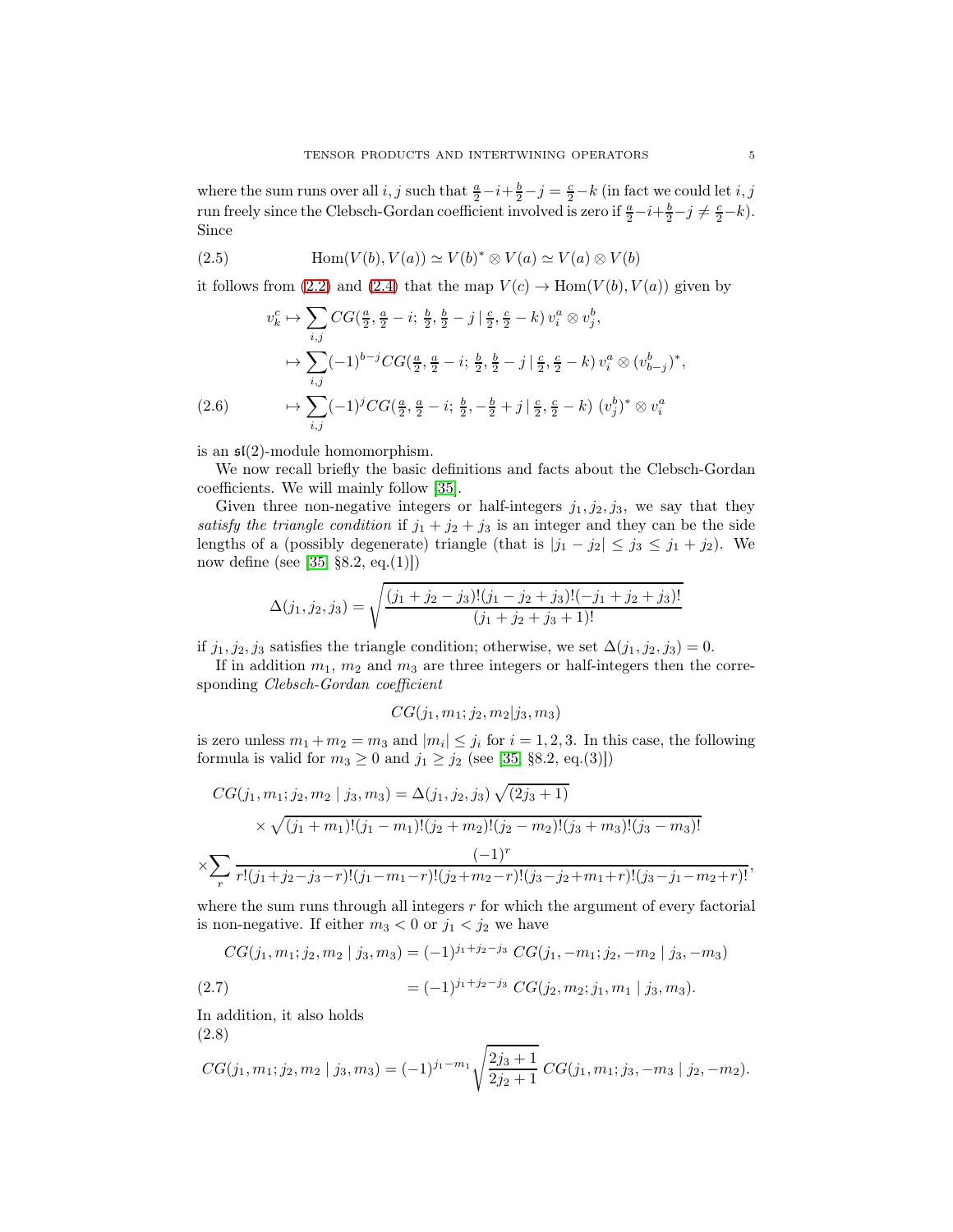In the following sections we will need the following particular values of the Clebsch-Gordan coefficients. Here  $a, b$  are integers and  $i = 0, \ldots, a, j = 0, \ldots, b$ .

$$
(2.9) \quad CG(\frac{a}{2}, \frac{a}{2} - i; \frac{b}{2}, \frac{b}{2} - j | \frac{a+b}{2}, \frac{a+b}{2} - i - j) = \sqrt{\frac{a!b!(a+b-i-j)!(i+j)!}{i!j!(a+b)!(a-i)!(b-j)!}},
$$

$$
(2.10) \quad CG(\frac{a}{2}, \frac{a}{2} - i; \frac{b}{2}, j - \frac{b}{2} | \frac{a-b}{2}, \frac{a-b}{2} - i + j)
$$

$$
= (-1)^j \sqrt{\frac{(a-i)! i! b! (a-b+1)!}{(a+1)! j! (b-j)! (a-b-i+j)! (i-j)!}},
$$

$$
(2.11) \quad CG(\frac{a}{2}, i - \frac{a}{2}; \frac{b}{2}, \frac{b}{2} - j | \frac{b-a}{2}, \frac{b-a}{2} + i - j)
$$
  
=  $(-1)^{a} CG(\frac{b}{2}, \frac{b}{2} - j; \frac{a}{2}, i - \frac{a}{2} | \frac{b-a}{2}, \frac{b-a}{2} + i - j)$   
=  $(-1)^{j} \sqrt{\frac{(b-j)! \ j! \ a! \ (b-a+1)!}{(b+1)! \ i! \ (a-i)! \ (b-a-j+i)! \ (j-i)!}},$ 

<span id="page-5-2"></span>
$$
(2.12) \quad CG(\frac{a}{2}, \frac{a}{2} - i; \frac{b}{2}, \frac{b}{2} - j \mid \frac{a+b}{2} - i - j, \frac{a+b}{2} - i - j)
$$
  
=  $(-1)^i \sqrt{\frac{(a+b-2i-2j+1)! (i+j)! (a-i)! (b-j)!}{(a+b-i-j+1)! (a-i-j)! (b-i-j)! i! j!}}.$ 

2.2. Uniserial representations. Given a Lie algebra  $\mathfrak g$  and a  $\mathfrak g$ -module V, we say that V is uniserial if it admits a unique composition series. In other words, V is uniserial if the socle series

$$
0 = \operatorname{soc}^0(V) \subset \operatorname{soc}^1(V) \subset \cdots \subset \operatorname{soc}^n(V) = V
$$

is a composition series of V, that is, the socle factors  $\operatorname{soc}^i(V)/\operatorname{soc}^{i-1}(V)$  are irreducible for all  $1 \leq i \leq n$ . Recall that  $\operatorname{soc}(\overline{V}) = \operatorname{soc}(V)$  is the sum of all irreducible **g**-submodules of V and soc<sup>*i*</sup>(V)/soc<sup>*i*-1</sup>(V) = soc(V/soc<sup>*i*-1</sup>(V)). Note that for uniserial modules, the composition length n of V coincides with its socle length.

If the Levi decomposition of  $\mathfrak g$  is  $\mathfrak g = \mathfrak s \ltimes \mathfrak r$ , (with  $\mathfrak r$  the solvable radical and  $\mathfrak s$ semisimple) we may choose irreducible  $\mathfrak{s}$ -submodules  $V_i \subset V$ ,  $1 \leq i \leq n$ , such that

$$
(2.13) \t\t V = V_1 \oplus \cdots \oplus V_n
$$

with  $V_i \simeq \text{soc}^i(V)/\text{soc}^{i-1}(V)$  as s-modules and

<span id="page-5-1"></span>
$$
\mathfrak{r} V_i \subset V_1 \oplus \cdots \oplus V_i.
$$

In fact, if  $[\mathfrak{s},\mathfrak{r}] = \mathfrak{r}$ , then  $\mathfrak{r}V_i \subset V_1 \oplus \cdots \oplus V_{i-1}$ , see Lemma [2.1](#page-5-0) below. We say that  $(2.13)$  is the *socle decomposition* of V, note that the order of the summands is relevant.

# <span id="page-5-0"></span>**Lemma 2.1.** If  $\mathfrak{r} = [\mathfrak{s}, \mathfrak{r}],$  then  $\mathfrak{soc}(U) = U^{\mathfrak{r}}$  for any  $\mathfrak{g}\text{-module } U$ .

*Proof.* On the one hand,  $U^{\mathfrak{r}}$  is a completely reducible  $\mathfrak{s}$ -submodule of U and hence, a completely reducible g-submodule, thus  $U^r \subset \text{soc}(U)$ . On the other hand, if  $U_1$ is an irreducible g-submodule of U, since the characteristic of the field  $\mathbb F$  is 0, we know  $\mathfrak{r} = [\mathfrak{g}, \mathfrak{g}] \cap \mathfrak{r}$  acts trivially on  $U_1$  (see [\[6,](#page-27-9) Chapitre 1, §5.3]). Hence  $U_1 \subset U^*$ and therefore  $\operatorname{soc}(U) \subset U^{\mathfrak{r}}$ .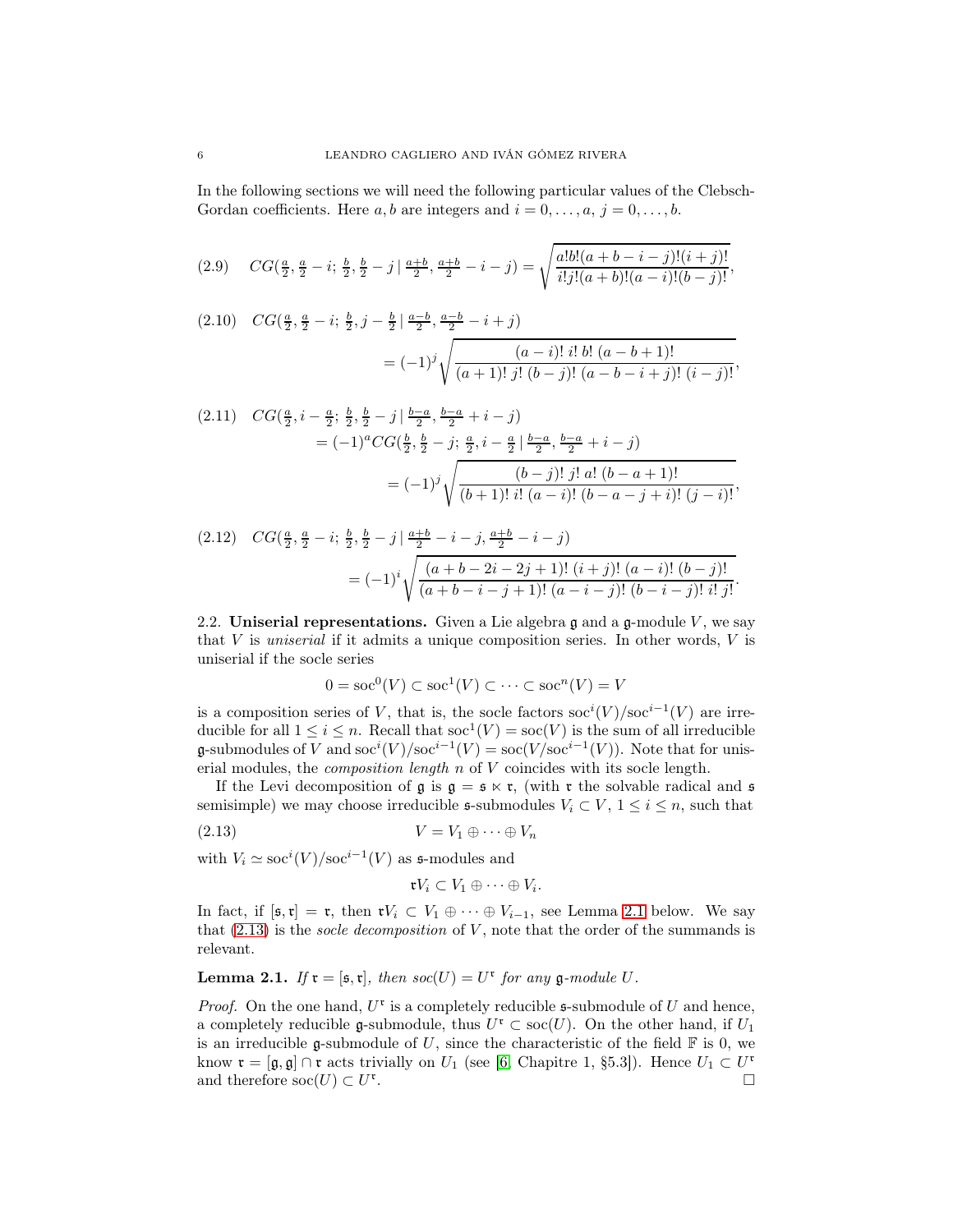<span id="page-6-2"></span>**Lemma 2.2.** Assume that  $\mathfrak{r} = [\mathfrak{s},\mathfrak{r}]$  and let V be a g-module such that it has a vector space decomposition  $V = V_1 \oplus \cdots \oplus V_n$  such that  $\mathfrak{r} V_k \subset V_{k-1}$  for all  $k = 2, \ldots, n$ . If  $\textit{soc}(V) = V_1$  then  $\textit{soc}^k(V) = V_1 \oplus \cdots \oplus V_k$  for all  $k = 1, \ldots, n$ .

*Proof.* We proceed by induction on  $k$ . Assume the statement true for all  $k$  with  $1 \leq k < k_0 < n$  and let us prove that  $\operatorname{soc}^{k_0}(V) = V_1 \oplus \cdots \oplus V_{k_0}$ .

Let  $U = V / soc^{k_0-1}(V)$  and let  $p : V \to U$  the corresponding projection. We point out that, since

<span id="page-6-0"></span>
$$
\operatorname{soc}^{k_0-1}(V) = V_1 \oplus \cdots \oplus V_{k_0-1}
$$

is a g-submodule, it follows that  $p$  is a g-module homomorphism and

$$
(2.14) \t\t\t U = p(V_{k_0}) \oplus \cdots \oplus p(V_n)
$$

as vector spaces.

We know, by the definition of the socle series, that  $\operatorname{soc}^{k_0}(V)$  is the g-submodule of V satisfying

$$
\operatorname{soc}^{k_0}(V)/\operatorname{soc}^{k_0-1}(V)=\operatorname{soc}(U)
$$

and it follows from Lemma [2.1](#page-5-0) that

$$
\operatorname{soc}(U) = (p(V_{k_0}) \oplus \cdots \oplus p(V_n))^{r}.
$$

Let  $v = v_{k_0} + v_{k_0+1} + ... + v_n$  with  $v_k \in V_k$ ,  $k = k_0, ..., n$ , such that  $Xp(v) = 0$  for all  $X \in \mathfrak{r}$ . Since p is a g-module homomorphism, we have

$$
p(Xv_{k_0}) + p(Xv_{k_0+1}) + \ldots + p(Xv_n) = 0.
$$

The hypothesis  $\mathfrak{r}V_k \subset V_{k-1}$  implies  $X(p(v_k)) = p(Xv_k) \in p(V_{k-1})$  and hence  $p(Xv_{k_0})=0$  and

$$
p(Xv_{k_0+1}) + \ldots + p(Xv_n) = 0.
$$

Since  $p|_{V_i}$  is injective for all  $i \geq k_0$ , it follows from [\(2.14\)](#page-6-0) that

$$
Xv_i = 0
$$
, for all  $i \ge k_0 + 1$  and all  $X \in \mathfrak{r}$ .

Finally, it follows from Lemma [2.1](#page-5-0) and the hypothesis  $\operatorname{soc}(V) = V_1$ , that  $V^r = V_1$ . This implies that  $v_i = 0$  for all  $i \geq k_0 + 1$ . Therefore, we have proved that  $(p(V_{k_0}) \oplus \cdots \oplus p(V_n))^{r} = p(V_{k_0})$  and thus soc $(U) = p(V_{k_0})$ . This shows that

$$
\operatorname{soc}^{k_0}(V)=V_1\oplus\cdots\oplus V_{k_0}
$$

<span id="page-6-1"></span>and the induction step is complete.  $\Box$ 

2.3. Uniserial representations of  $\mathfrak{sl}(2) \ltimes V(m)$ . In [\[10\]](#page-27-0) it is obtained the classification, up to isomorphism, of all the uniserial representations of the Lie algebra  $\mathfrak{sl}(2) \ltimes V(m), m \geq 1$ , when the underlying field is C. Nevertheless, the classification remains true over any field  $\mathbb F$  of characteristic 0. The main ingredients of this classification are the modules  $E(a, b)$  and  $Z(a, \ell)$  that we present below.

From now on, we fix  $m \geq 1$  and set  $\mathfrak{g}_m = \mathfrak{sl}(2) \ltimes V(m)$ . We have

$$
\mathfrak{s} = \mathfrak{sl}(2)
$$
 and  $\mathfrak{r} = [\mathfrak{s}, \mathfrak{r}] = V(m)$ .

It will be useful to have a special notation for the basis  $\{v_0^m, \ldots, v_m^m\}$  of  $\mathfrak{r} = V(m)$ as part of the Lie algebra  $\mathfrak{g}_m$ . Thus, we will denote the basis of  $\mathfrak{r}$  by  $\{e_0, \ldots, e_m\}$ .

If a and b are non-negative integers such that  $\frac{m}{2}, \frac{a}{2}, \frac{b}{2}$  satisfy the triangle condition, it follows from  $(2.3)$  and  $(2.5)$  that, up to scalar, there is a unique  $\mathfrak{sl}(2)$ -module homomorphism

$$
\mathfrak{r} = V(m) \to \text{Hom}(V(b), V(a)).
$$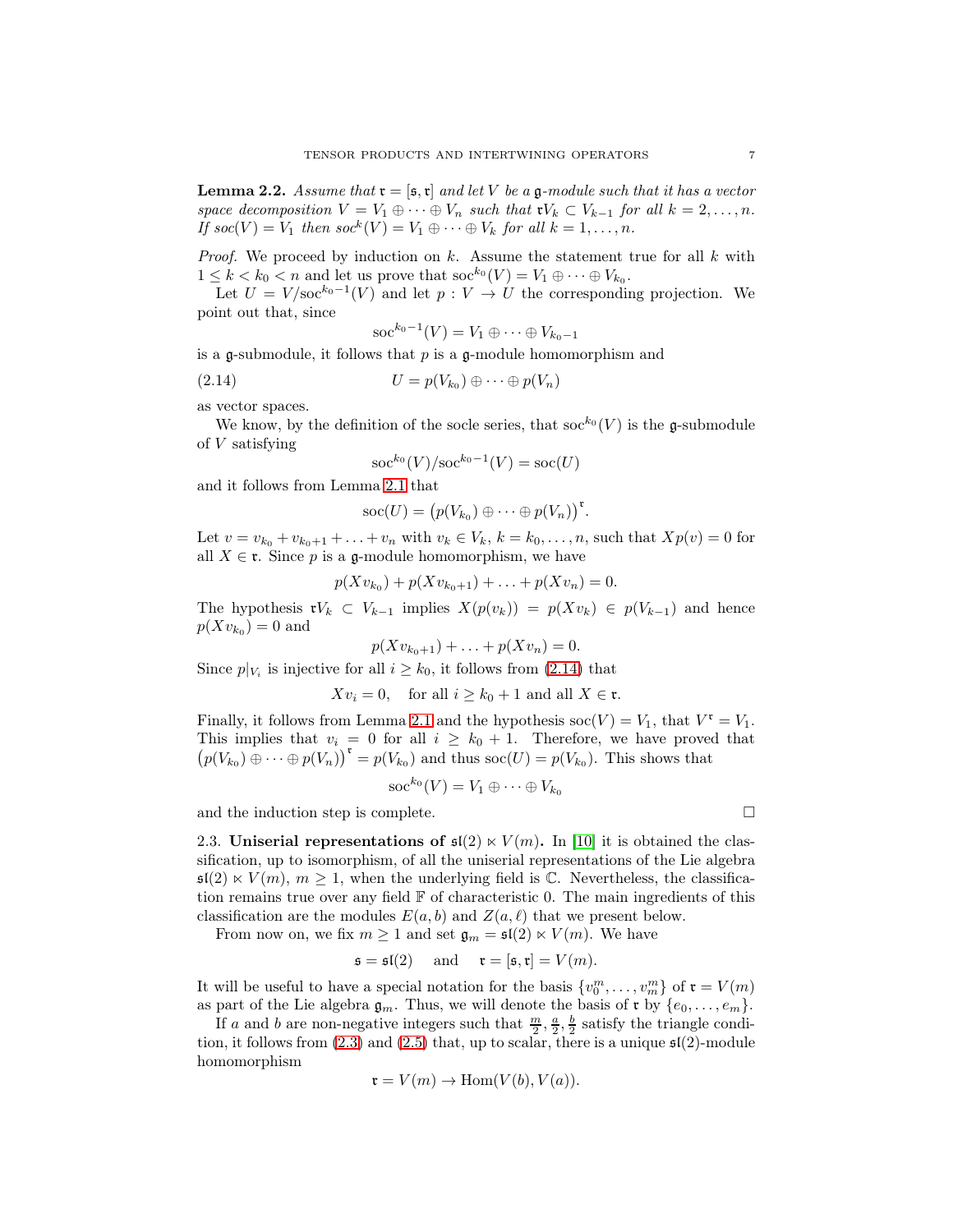This produces an action of  $\mathfrak{r}$  on  $V(a) \oplus V(b)$  given by  $\mathfrak{r}V(a) = 0$  and

<span id="page-7-0"></span>
$$
(2.15) \ \ e_s \ v_j^b = (-1)^j \ \sum_{i=0}^a CG(\tfrac{a}{2}, \tfrac{a}{2} - i; \ \tfrac{b}{2}, -\tfrac{b}{2} + j \mid \tfrac{m}{2}, \tfrac{m}{2} - s) \ v_i^a, \qquad s = 0, \dots, m.
$$

Note that this is the same as [\(2.6\)](#page-4-1). Note also that the above sum has, in fact, at most one summand, that is (2.16)

<span id="page-7-1"></span>
$$
e_s v_j^b = \begin{cases} 0, & \text{if } i \neq j+s + \frac{a-b-m}{2};\\ (-1)^j CG(\frac{a}{2},\frac{a}{2}-i;\frac{b}{2},-\frac{b}{2}+j \,|\, \frac{m}{2},\frac{m}{2}-s) \ v_i^a, & \text{if } i = j+s + \frac{a-b-m}{2}. \end{cases}
$$

This action, combined with the action of  $\mathfrak{sl}(2)$  defines a uniserial  $\mathfrak{g}_m$ -module structure with composition length 2 on

$$
E(a,b) = V(a) \oplus V(b).
$$

It is straightforward to see that  $E(a, b)^* \simeq E(b, a)$ . The action given in [\(2.15\)](#page-7-0) is the main building block for all other uniserial  $\mathfrak{g}_m$ -modules as follows.

The above construction can be extended to arbitrary composition length

$$
V(a_0)\oplus V(a_1)\oplus\cdots\oplus V(a_\ell)
$$

only when the sequence  $a_i$  is monotone and  $m = |a_i - a_{i-1}|$ , for all  $i = 1, ..., \ell$ . More precisely, for  $\alpha$  and  $\ell$  non-negative integers, let  $Z(\alpha, \ell)$  be the uniserial  $\mathfrak{g}_m$ -module defined by

(2.17) 
$$
Z(\alpha, \ell) = V(\alpha) \oplus V(\alpha + m) \oplus \cdots \oplus V(\alpha + \ell m)
$$

as  $\mathfrak{sl}(2)$ -module with action of  $\mathfrak r$  sending

$$
0 \longleftarrow V(\alpha) \longleftarrow V(\alpha + 2m) \longleftarrow \cdots \longleftarrow V(\alpha + \ell m)
$$

as indicated in [\(2.15\)](#page-7-0) (with  $a = \alpha + (i - 1)m$ ,  $b = \alpha + im$ , for  $i = 1, \ldots, \ell$ ).

We notice that  $Z(\alpha, 0) = V(\alpha)$  (**r** acts trivially) and  $Z(\alpha, 1) = E(\alpha, \alpha + m)$ . The uniserial modules  $Z(\alpha, \ell)$  and their duals will be called of type Z, and they are the unique isomorphism classes of uniserial  $\mathfrak{g}_m$ -modules of composition length  $\ell+1$  for  $\ell \geq 4$ .

For composition lengths 3 and 4, very few other ways to "combine" the modules  $E(a, b)$  are possible. For composition length equal to 3, given  $0 \leq c \leq 2m$  and  $c \equiv 2m \mod 4$ , let

$$
E_3(c) = V(0) \oplus V(m) \oplus V(c)
$$

as  $\mathfrak{sl}(2)$ -modules with action of  $\mathfrak r$  sending

$$
0 \longleftarrow V(0) \longleftarrow V(m) \longleftarrow V(c)
$$

with the maps  $V(c) \rightarrow V(m)$  and  $V(m) \rightarrow V(0)$  given by [\(2.15\)](#page-7-0).

For composition length equal to 4, if  $m \equiv 0 \mod 4$ , there is a family of  $\mathfrak{g}_m$ modules, parameterized by a non-zero scalar  $t \in \mathbb{F}$ , with a fixed socle decomposition. This is defined by

$$
E_4(t) = V(0) \oplus V(m) \oplus V(m) \oplus V(0)
$$

as  $\mathfrak{sl}(2)$ -modules with action of **r** sending the  $\mathfrak{sl}(2)$ -modules as shown by the arrows

$$
0 \longleftarrow V(0) \longleftarrow V(m) \longleftarrow V(m) \longleftarrow V(0)
$$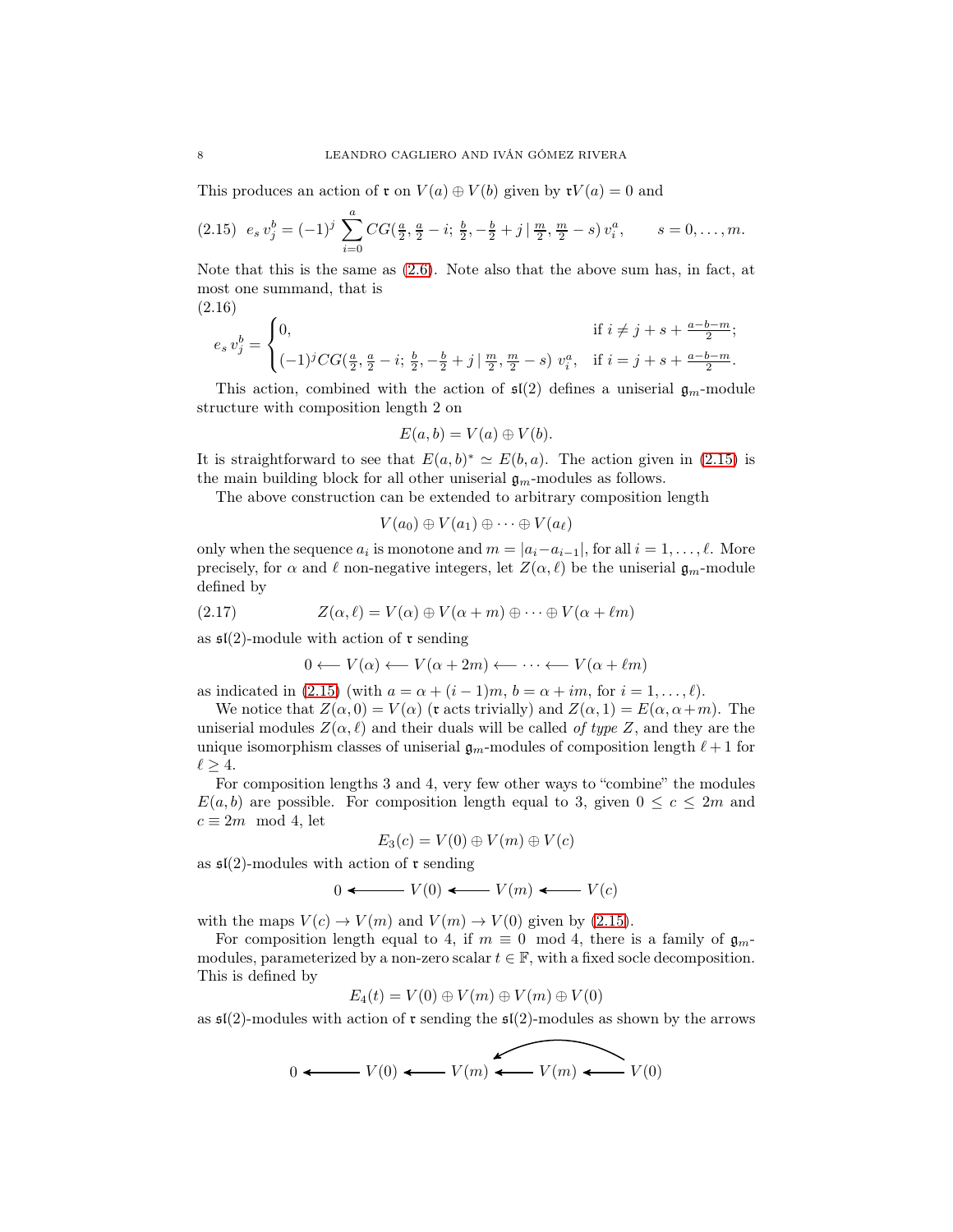where the horizontal arrows are given by  $(2.15)$  and the bent arrow is t times  $(2.15)$ . We can now state one of the main results of [\[10,](#page-27-0) Thm 10.1].

<span id="page-8-0"></span>Theorem 2.3. The following list describes all the isomorphism classes of uniserial representations of  $\mathfrak{g}_m = \mathfrak{sl}(2) \ltimes V(m)$ .

| Length $1$ .       | $Z(a, 0) = V(a), a \geq 0.$                                                       |
|--------------------|-----------------------------------------------------------------------------------|
| Length 2.          | $E(a, b)$ , with $a + b \equiv m \mod 2$ and $0 \leq  a - b  \leq m \leq a + b$ . |
| Length $3.$        | $Z(a, 2), Z(a, 2)^*, a \geq 0; and$                                               |
|                    | $E_3(c)$ with $c \equiv 2m \mod 4$ and $0 \leq c \leq 2m$ .                       |
| Length $\lambda$ . | $Z(a,3), Z(a,3)^*, a \geq 0; and$                                                 |

 $E_4(t)$ , with  $0 \neq t \in \mathbb{F}$  (this exists only if  $m \equiv 0 \mod 4$ ).

Length  $\ell \ge 5$ .  $Z(a, \ell - 1)$ ,  $Z(a, \ell - 1)^*$ ,  $a \ge 0$ .

#### 3. THE SOCLE OF THE TENSOR PRODUCT OF TWO UNISERIAL  $\mathfrak{g}_m$ -MODULES

3.1. General considerations. Given two  $\mathfrak{g}_m$ -modules V and W, it is clear that soc(V)  $\otimes$  soc(W)  $\subset$  soc(V $\otimes$ W). Therefore, if V and W are uniserial  $\mathfrak{g}_m$ -modules with socle decomposition (see [\(2.13\)](#page-5-1) and the comments below it)

$$
V = V(a_0) \oplus V(a_1) \oplus \ldots \oplus V(a_\ell),
$$
  

$$
W = V(b_0) \oplus V(b_1) \oplus \ldots \oplus V(b_{\ell'})
$$

 $(V(a_0) = \text{soc}(V), V(b_0) = \text{soc}(W)$ , we have

 $V(a_0) \otimes V(b_0) \subset \text{soc}(V \otimes W).$ 

For convenience we assume  $V(a_i) = V(b_j) = 0$  for  $i, j < 0$ . We know from Theorem [2.3](#page-8-0) that

<span id="page-8-1"></span>
$$
\mathfrak{r} V(a_i) \subset V(a_{i-1}) \oplus V(a_{i-2}) \quad \text{and} \quad \mathfrak{r} V(b_j) \subset V(b_{j-1}) \oplus V(b_{j-2})
$$

for all  $i \leq \ell, j \leq \ell'$  (in fact we know that  $\mathfrak{r}V(a_i) \subset V(a_{i-1})$  and  $\mathfrak{r}V(b_j) \subset V(b_{j-1})$ except for cases of uniserials of type  $E_4$ ). This implies that

(3.1) 
$$
\mathfrak{r}\left(\bigoplus_{i+j=t}V(a_i)\otimes V(b_j)\right)\subset \bigoplus_{i+j
$$

Moreover, we point out for future use that if neither V nor W is of type  $E_4$  then

<span id="page-8-2"></span>(3.2) 
$$
\mathfrak{r}\left(V(a_i)\otimes V(b_j)\right)\subset V(a_{i-1})\otimes V(b_j)\,\oplus\,V(a_i)\otimes V(b_{j-1})
$$

Since  $\mathfrak{r} = [\mathfrak{s}, \mathfrak{r}]$ , it follows from Lemma [2.1](#page-5-0) that  $\operatorname{soc}(U) = U^{\mathfrak{r}}$  for any  $\mathfrak{g}_m$ -module U. Hence, it follows from  $(3.1)$  that

(3.3) 
$$
\operatorname{soc}(V \otimes W) = \bigoplus_{t=0}^{\ell+\ell'} \left( \operatorname{soc}(V \otimes W) \cap \bigoplus_{i+j=t} V(a_i) \otimes V(b_j) \right)
$$

$$
= \bigoplus_{t=0}^{\ell+\ell'} \left( \bigoplus_{i+j=t} V(a_i) \otimes V(b_j) \right)^{\mathfrak{r}}.
$$

<span id="page-8-3"></span>For  $t = 0, \ldots, \ell + \ell'$ , let us define

$$
S_t = S_t(V, W) = \left(\bigoplus_{i+j=t} V(a_i) \otimes V(b_j)\right)^{\mathfrak{r}}
$$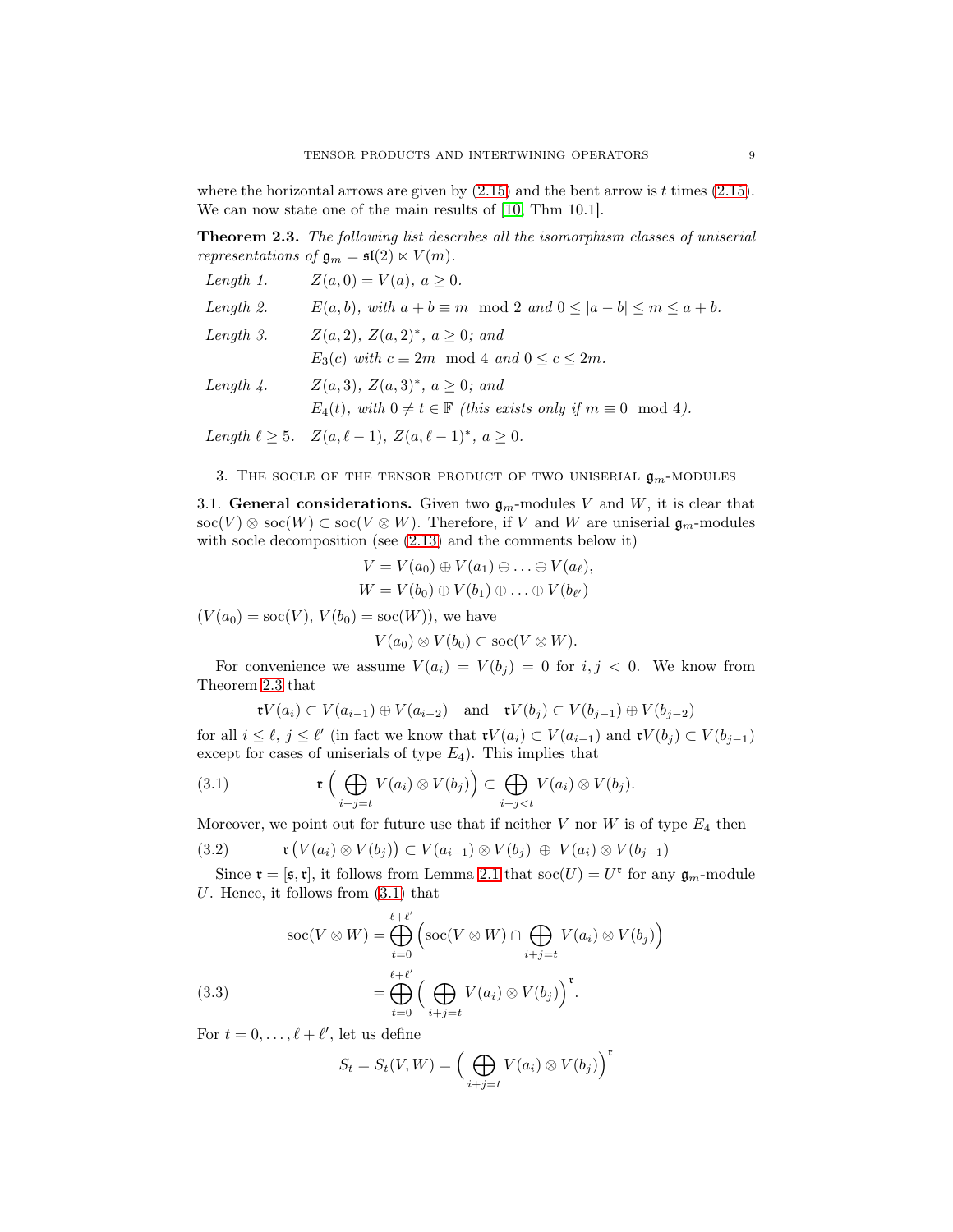so that  $\operatorname{soc}(V \otimes W) =$  $\bigoplus^{\ell+\ell'}$  $t=0$  $S_t$ . It is clear that

<span id="page-9-2"></span>
$$
S_0 = \left(V(a_0) \otimes V(b_0)\right)^{\mathfrak{r}} = V(a_0) \otimes V(b_0) = \operatorname{soc}(V) \otimes \operatorname{soc}(W)
$$

and hence

(3.4) 
$$
\operatorname{soc}(V \otimes W) = \operatorname{soc}(V) \otimes \operatorname{soc}(W) \oplus \bigoplus_{t=1}^{\ell+\ell'} S_t
$$

as  $\mathfrak{sl}(2)$ -modules. Hence, in order to obtain the  $\mathfrak{sl}(2)$ -decomposition of soc $(V \otimes W)$ we need to find the highest weight vectors in  $S_t$  (specially for  $t \geq 1$ ) that are annihilated by r.

Given  $v \in V(a_i) \otimes V(b_j)$  and  $e_s \in \mathfrak{r}$ , let

(3.5) 
$$
e_s v = (e_s v)_1 + (e_s v)_2 + (e_s v)_3
$$

where

<span id="page-9-0"></span>
$$
(e_s v)_1 \in V(a_{i-1}) \otimes V(b_j),
$$
  
\n
$$
(e_s v)_2 \in V(a_i) \otimes V(b_{j-1}),
$$
  
\n
$$
(e_s v)_3 \in V(a_{i-2}) \otimes V(b_j) \oplus V(a_i) \otimes V(b_{j-2})
$$

(note that  $(e_s v)_3 = 0$  if neither V nor W is of type  $E_4$ ). It is clear that  $(e_s v)_1 = 0$ if  $i = 0$  and  $(e_s v)_2 = 0$  if  $j = 0$ , the following lemma states a sort of converse of this for highest weight vectors in  $V(a_i) \otimes V(b_i)$ .

<span id="page-9-1"></span>**Lemma 3.1.** Let  $V = V(a_0) \oplus \ldots \oplus V(a_\ell)$  and  $W = V(b_0) \oplus \ldots \oplus V(b_{\ell'}),$  with  $\ell, \ell' \geq 0$ 1, be the socle decomposition of two uniserial  $\mathfrak{g}_m$ -modules. If  $v_0 \in V(a_{i_0}) \otimes V(b_{j_0})$ is a highest weight vector then:

(i)  $(e_s v_0)_1 = 0$  for all  $s = 0, ..., m$  if and only if  $i_0 = 0$ . (ii)  $(e_s v_0)_2 = 0$  for all  $s = 0, ..., m$  if and only if  $j_0 = 0$ .

Proof. By symmetry it suffices to prove (i). As we already mentioned, it is clear the "if" part and thus we will prove the "only if" part. So let us assume  $i_0 > 0$  and let us prove  $(e_s v_0)_1 \neq 0$  for some  $s = 0, \ldots, m$ .

If c is the weight of  $v_0$ , we may assume that (see [\(2.4\)](#page-3-2) and [\(2.12\)](#page-5-2))

$$
v_0 = v_0^{a,b,c} = \sum_{i+j = \frac{a+b-c}{2}} CG(\frac{a}{2}, \frac{a}{2} - i; \frac{b}{2}, \frac{b}{2} - j | \frac{c}{2}, \frac{c}{2}) v_i^a \otimes v_j^b
$$
  

$$
= \sum_{i+j = \frac{a+b-c}{2}} (-1)^i \sqrt{\frac{(a+b-2i-2j+1)!(i+j)!(a-i)!(b-j)!}{(a+b-i-j+1)!(a-i-j)!(b-i-j)!i!j!}} v_i^a \otimes v_j^b
$$
  

$$
= \sqrt{\frac{(c+1)! \ a!}{(\frac{a+b+c}{2}+1)!(\frac{a-b+c}{2})!}} v_0^a \otimes v_{\frac{a+b-c}{2}}^b + \sum_{j < \frac{a+b-c}{2} - j} q_j v_{\frac{a+b-c}{2} - j}^a \otimes v_j^b
$$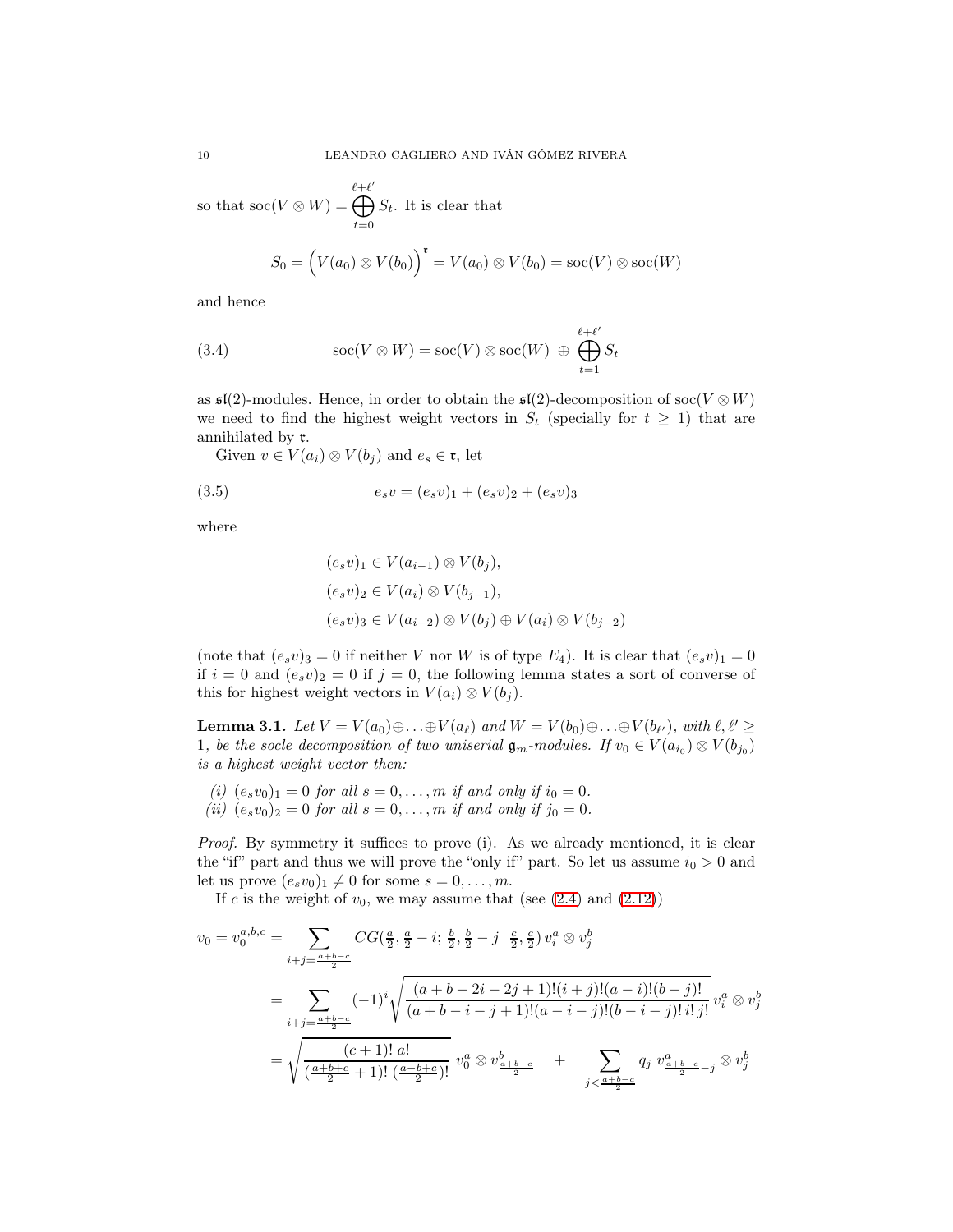where  $a = a_{i_0}$  and  $b = b_{j_0}$  and  $q_j \in \mathbb{F}$  is some scalar. Now, for  $s = 0, \ldots, m$ , we have

$$
(e_s v_0)_1 = \sqrt{\frac{(c+1)! (a_{i_0})!}{(\frac{a_{i_0}+b_{j_0}+c}{2}+1)! (\frac{a_{i_0}-b_{j_0}+c}{2})!}} e_s v_0^{a_{i_0}} \otimes v_{\frac{a_{i_0}+b_{j_0}-c}{2}}^{b_{j_0}} + \sum_{j < \frac{a_{i_0}+b_{j_0}-c}{2}} q_j e_s v_{\frac{a_{i_0}+b_{j_0}-c}{2}-j}^{a_{i_0}} \otimes v_j^{b_{j_0}}.
$$

We know from [\(2.16\)](#page-7-1) (see also [\(2.8\)](#page-4-2) and [\(2.12\)](#page-5-2)) that, if  $i_0 > 0$  and  $s = \frac{a_{i_0} - a_{i_0 - 1} + m}{2}$ then

$$
e_s v_0^a = CG(\frac{a_{i_0-1}}{2}, \frac{a_{i_0-1}}{2}; \frac{a_{i_0}}{2}, -\frac{a_{i_0}}{2} | \frac{m}{2}, \frac{m}{2} - s) v_0^{a_{i_0-1}}
$$
  
= 
$$
\sqrt{\frac{(m+1)! (a_{i_0})! (a_{i_0-1})!}{(\frac{a_{i_0} + a_{i_0-1} + m}{2} + 1)! (\frac{a_{i_0} + a_{i_0-1} - m}{2})!} v_0^{a_{i_0-1}} \neq 0.
$$
  
This implies  $(e_s v_0)_1 \neq 0.$ 

<span id="page-10-2"></span>**Proposition 3.2.** Let  $V = V(a_0) \oplus \ldots \oplus V(a_\ell)$  and  $W = V(b_0) \oplus \ldots \oplus V(b_{\ell'}),$  with  $\ell, \ell' \geq 1$ , be the socle decomposition of two uniserial  $\mathfrak{g}_m$ -modules. If  $t > \min\{\ell, \ell'\}$ then

$$
S_t = \Big(\bigoplus_{i+j=t} V(a_i) \otimes V(b_j)\Big)^{\mathfrak{r}} = 0.
$$

If  $0 < t \leq \min\{\ell, \ell'\}$  and  $\mu$  is a highest weight in  $S_t$  then  $\mu$  must be a highest weight in all the summands  $V(a_i) \otimes V(b_{t-i}), i = 0, \ldots, t$ , and, in this case, its weight space is 1-dimensional and generated by a linear combination

$$
\sum_{i=0}^{t} q_i v_0^{a_i, b_{t-i}, \mu}
$$

with  $q_i \neq 0$  for all  $i = 0, \ldots, t$ .

*Proof.* We fix  $t > 0$  and we assume that there is a non-zero

$$
u = \sum_{i+j=t} u_{i,j} \in \left(\bigoplus_{i+j=t} V(a_i) \otimes V(b_j)\right)^{\mathfrak{r}}
$$

that is a highest weight vector of weight  $\mu$ . Since  $V(a_i) \otimes V(b_j)$  is an  $\mathfrak{sl}(2)$ submodule, it follows that  $u_{i,j}$  is either zero or a highest weight vector of weight  $\mu$ . Let

$$
I_t^{\mu} = \{(i, j) : 0 \le i \le \ell, 0 \le j \le \ell', i + j = t \text{ and } u_{i,j} \ne 0\}.
$$
  
Since  $u \ne 0$ , it follows that  $I_t^{\mu} \ne \emptyset$  and

<span id="page-10-1"></span>
$$
u=\sum_{(i,j)\in I_t^\mu}q_{i,j}\,v_0^{a_i,b_j,\mu}
$$

for certain non-zero scalars  $0 \neq q_{i,j} \in \mathbb{F}$ . We will show that  $t \leq \min\{\ell, \ell'\}$  and

(3.6) 
$$
I_t^{\mu} = \{(0, t), (1, t - 1), \dots, (t, 0)\}.
$$

Since  $u$  is  $\mathfrak{r}\text{-invariant}$ , we have

<span id="page-10-0"></span>
$$
(3.7) \t 0 = e_s u = \sum_{(i,j) \in I_t^{\mu}} q_{i,j} \left( (e_s v_0^{a_i, b_j, \mu})_1 + (e_s v_0^{a_i, b_j, \mu})_2 + (e_s v_0^{a_i, b_j, \mu})_3 \right)
$$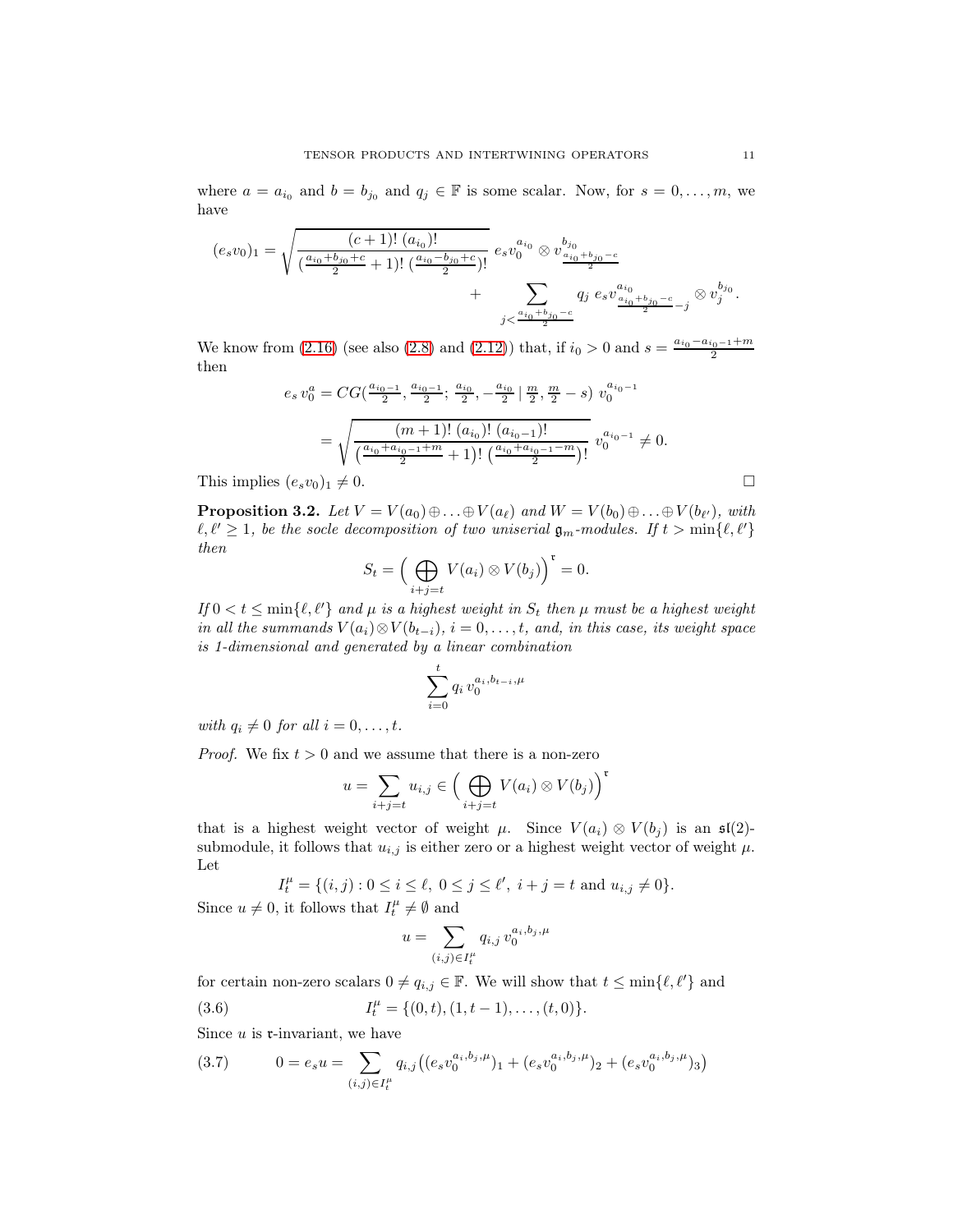for all  $0 \leq s \leq m$  (see [\(3.5\)](#page-9-0)).

Since we know that  $(e_s v_0^{a_i, b_j, \mu})_1 \in V(a_{i-1}) \otimes V(b_i), (e_s v_0^{a_i, b_j, \mu})_2 \in V(a_i) \otimes$  $V(b_{i-1}),$  and  $(e_sv_0^{a_i,b_j,\mu})_3 \in V(a_{i-2}) \otimes V(b_j) \oplus V(a_i) \otimes V(b_{j-2}),$  [\(3.7\)](#page-10-0) yields a linear system whose unknowns are the  $q_{i,j}$ 's and the equations are

<span id="page-11-2"></span>(3.8)

$$
q_{i,j}(e_s v_0^{a_i, b_j, \mu})_1 + q_{i-1,j+1}(e_s v_0^{a_{i-1}, b_{j+1}, \mu})_2 = 0, \quad \text{if } (i, j), (i - 1, j + 1) \in I_t^{\mu};
$$

<span id="page-11-1"></span>(3.9) 
$$
q_{i,j}(e_s v_0^{a_i, b_j, \mu})_1 = 0, \quad \text{if } (i,j) \in I_t^{\mu}, \ (i-1, j+1) \notin I_t^{\mu};
$$

<span id="page-11-3"></span>(3.10) 
$$
q_{i,j}(e_s v_0^{a_i, b_j, \mu})_2 = 0, \quad \text{if } (i,j) \in I_t^{\mu}, \ (i+1, j-1) \notin I_t^{\mu}
$$

for each  $s = 0, \ldots, m$ . Suppose, if possible, that there is  $(i_0, j_0) \in I_t^{\mu}, i_0 > 0$ , such that  $(i_0 - 1, j_0 + 1) \notin I_t^{\mu}$  (this would happen if  $t > \ell'$ ). Then [\(3.9\)](#page-11-1) implies  $(e_s v_0^{a_i, b_j, \mu})_1 = 0$  for all  $s = 0, \ldots, m$ , which contradicts Lemma [3.1.](#page-9-1) This proves that  $t \leq \ell'$  and  $(0, t) \in I_t^{\mu}$ .

Similarly, it can be shown that if  $(i_0, j_0) \in I_t^{\mu}$ , then either  $j_0 = 0$  or  $(i_0 + 1, j_0 -$ 1)  $\in I_t^{\mu}$ . This shows that  $t \leq \ell$  and [\(3.6\)](#page-10-1).

Finally, it follows from Lemma [3.1](#page-9-1) that the linear system given by [\(3.8\)](#page-11-2), [\(3.9\)](#page-11-1) and  $(3.10)$  has at most a 1-dimensional solution space.

3.2. The socle of the tensor product of  $\mathfrak{g}_m$ -modules of type Z. Given two uniserial  $\mathfrak{g}_m$ -modules  $V_1$  and  $V_2$ , of length 2, with socle decomposition  $V_1 = V(a) \oplus$  $V(b)$  and  $V_2 = V(c) \oplus V(d)$ , we know from the previous section that

$$
soc(V_1 \otimes V_2) = V(a) \otimes V(c) \oplus S_1
$$

with

$$
S_1={\rm soc}(V_1\otimes V_2)\cap \Bigl(V(a)\otimes V(d)\ \oplus\ V(b)\otimes V(d)\Bigr).
$$

The following theorem describes  $S_1$  for uniserials of length 2 of type Z (see [§2.3\)](#page-6-1).

<span id="page-11-0"></span>**Theorem 3.3.** Let  $V_1 = V(a) \oplus V(b)$  and  $V_2 = V(c) \oplus V(d)$  be the socle decomposition of two uniserial  $\mathfrak{g}_m$ -modules of type Z. Then the following table describes  $S_1$ :

| $V_1 \backslash V_2$                     | Z(c,1)<br>$\simeq V(c) \oplus V(c+m)$                                                           | $Z(d,1)^*$<br>$\simeq V(d+m)\oplus V(d)$                                                        |
|------------------------------------------|-------------------------------------------------------------------------------------------------|-------------------------------------------------------------------------------------------------|
| Z(a,1)<br>$\simeq V(a) \oplus V(a+m)$    | $S_1 \simeq V(a+d);$                                                                            | $S_1 \simeq \begin{cases} V(d-a), & \text{if } a \leq d; \\ 0, & \text{if } a > d; \end{cases}$ |
| $Z(b,1)^*$<br>$\simeq V(b+m)\oplus V(b)$ | $S_1 \simeq \begin{cases} V(b-c), & \text{if } b \geq c; \\ 0, & \text{if } b < c; \end{cases}$ | $S_1 = 0.$                                                                                      |

All the isomorphisms in the table are as  $\mathfrak{sl}(2)$ -modules. A highest weight vector is

$$
u_0 = \sqrt{d+1} \ v_0^{a,d,\mu} - \sqrt{b+1} \ v_0^{b,c,\mu}
$$

in the entries (1,1) and (1,2) of the table, with  $\mu = a+d = b+c$  and  $\mu = d-a = c-b$ respectively, and

$$
u_0 = \sqrt{d+1} \ v_0^{a,d,\mu} \ -(-1)^m \sqrt{b+1} \ v_0^{b,c,\mu}
$$

in the entries (2,1) of the table with  $\mu = a - d = b - c$ .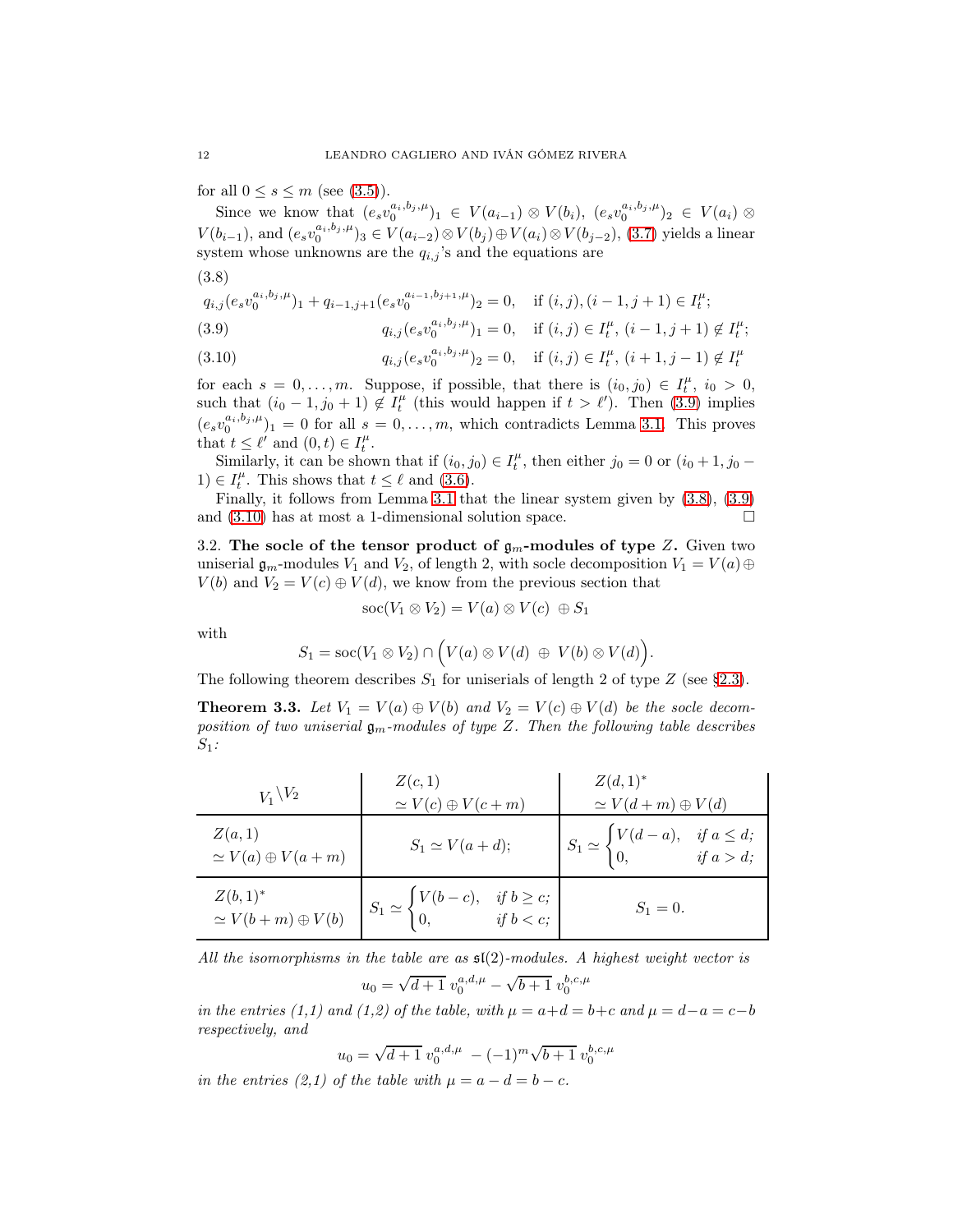It would be very interesting for us to extend this theorem to any pair of uniserials of length 2. We have the following conjecture:

<span id="page-12-0"></span>**Conjecture 3.4.** Let  $V_1 = V(a) \oplus V(b)$  and  $V_2 = V(c) \oplus V(d)$  be the socle decomposition of two uniserial  $\mathfrak{g}_m$ -modules, as in Theorem [2.3,](#page-8-0) and assume that  $a < c$ , or  $a = c$  and  $b \leq d$ . Then  $S_1 = 0$  except in the following cases.

- Case 1:  $[a, b] = [0, m]$ . Here  $S_1 \simeq V(d)$ .
- Cases 2: Here  $a > 0$ .
	- Case 2.1:  $a + b = c + d = m$  with  $d a = b c \ge 0$ . Here  $S_1 \simeq V(d a)$ .
	- Case 2.2:  $b a = d c = m$ . Here  $S_1 \simeq V(d + a)$ .
	- Case 2.3:  $b a = c d = m$  with  $d a = c b \ge 0$ . Here  $S_1 \simeq V(d a)$ .
- Case 3:  $[c, d] = [b, a]$ . Here  $S_1 \simeq V(0)$ .

Note that the entries  $(1,1)$  and  $(1,2)$  in the table of Theorem [3.3](#page-11-0) correspond to Cases 2.2 and 2.3 respectively, while the entry  $(2,1)$ , with  $b \geq c$ , is ruled out in the conjecture by the condition  $a \leq c$ .

*Proof of Theorem [3.3.](#page-11-0)* Let  $\mu$  be a possible highest weight in  $S_1$ . We first point out some general considerations that will be useful for all cases, and next we will work out the details of each case.

We know from Proposition [3.2](#page-10-2) that  $\mu$  must be highest weight in both  $V(a) \otimes V(d)$ and  $V(b) \otimes V(c)$ , that is

(3.11) 
$$
|a-d|, |b-c| \le \mu \le a+d, b+c
$$

and  $\mu \equiv a + d \equiv b + c \mod 2$ . We also know that  $\mu$  is indeed highest weight in  $S_1$ if and only if there is a linear combination

<span id="page-12-2"></span>
$$
u_0 = q_1 v_0^{a,d,\mu} + q_2 v_0^{b,c,\mu},
$$

with  $q_1, q_2 \neq 0$ , that is annihilated by  $e_s$  for all  $s = 0, \ldots, m$ . We now describe  $e_s v_0^{a,d,\mu}$  and  $e_s v_0^{b,c,\mu}$ .

On the one hand we have (see [\(2.4\)](#page-3-2))

$$
v_0^{a,d,\mu} = \sum_{i,j} CG(\tfrac{a}{2}, \tfrac{a}{2} - i ; \, \tfrac{d}{2}, \tfrac{d}{2} - j \, | \, \tfrac{\mu}{2}, \tfrac{\mu}{2}) \, v_i^a \otimes v_j^d
$$

and thus (see  $(2.15)$ )

$$
e_s v_0^{a,d,\mu} = \sum_{i,j} CG(\frac{a}{2}, \frac{a}{2} - i; \frac{d}{2}, \frac{d}{2} - j | \frac{\mu}{2}, \frac{\mu}{2}) v_i^a \otimes e_s v_j^d
$$
  
\n
$$
= \sum_{i,j,k} (-1)^j CG(\frac{a}{2}, \frac{a}{2} - i; \frac{d}{2}, \frac{d}{2} - j | \frac{\mu}{2}, \frac{\mu}{2})
$$
  
\n
$$
\times CG(\frac{c}{2}, \frac{c}{2} - k; \frac{d}{2}, -\frac{d}{2} + j | \frac{m}{2}, \frac{m}{2} - s) v_i^a \otimes v_k^c
$$
  
\n
$$
= \sum_{i,j,k} (-1)^k CG(\frac{a}{2}, \frac{a}{2} - i; \frac{d}{2}, \frac{d}{2} - k | \frac{\mu}{2}, \frac{\mu}{2})
$$
  
\n
$$
\times CG(\frac{c}{2}, \frac{c}{2} - j; \frac{d}{2}, -\frac{d}{2} + k | \frac{m}{2}, \frac{m}{2} - s) v_i^a \otimes v_j^c.
$$
  
\n(3.12)

<span id="page-12-3"></span>In this sum, if the coefficient of  $v_i^a \otimes v_j^c$  is not zero then we must have

<span id="page-12-1"></span>(3.13) 
$$
\frac{a}{2} - i + \frac{d}{2} - k = \frac{\mu}{2},
$$

$$
\frac{c}{2} - j - \frac{d}{2} + k = \frac{m}{2} - s.
$$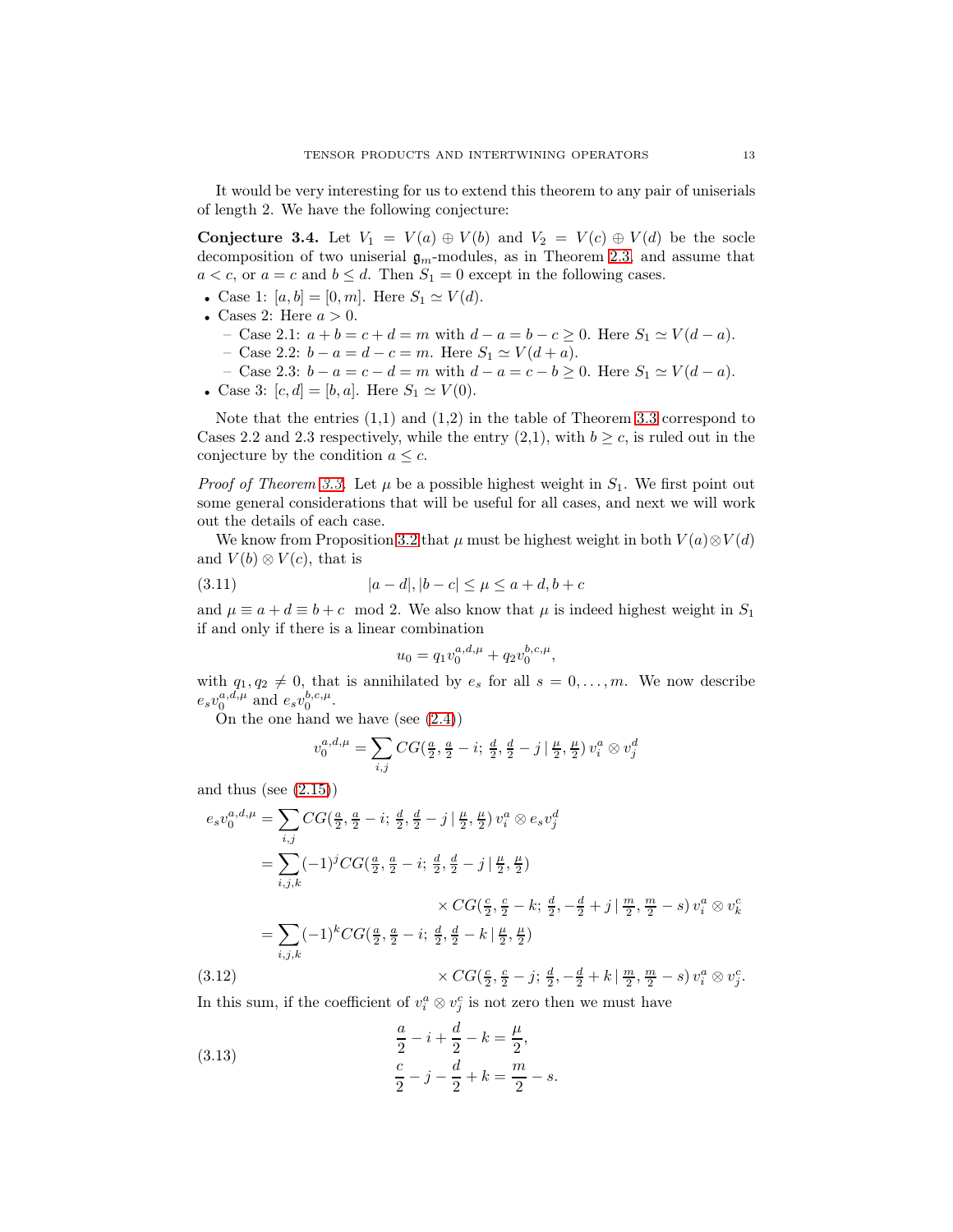On the other hand we have (see [\(2.4\)](#page-3-2))

$$
v_0^{b,c,\mu} = \sum_{i,j} CG(\frac{b}{2}, \frac{b}{2} - i; \frac{c}{2}, \frac{c}{2} - j | \frac{\mu}{2}, \frac{\mu}{2}) v_i^b \otimes v_j^c.
$$

and thus (see [\(2.15\)](#page-7-0))

$$
e_s v_0^{b,c,\mu} = \sum_{i,j} CG(\frac{b}{2}, \frac{b}{2} - i; \frac{c}{2}, \frac{c}{2} - j | \frac{\mu}{2}, \frac{\mu}{2}) e_s v_i^b \otimes v_j^c.
$$
  
\n
$$
= \sum_{i,j,k} (-1)^i CG(\frac{b}{2}, \frac{b}{2} - i; \frac{c}{2}, \frac{c}{2} - j | \frac{\mu}{2}, \frac{\mu}{2})
$$
  
\n
$$
\times CG(\frac{a}{2}, \frac{a}{2} - k; \frac{b}{2}, -\frac{b}{2} + i | \frac{m}{2}, \frac{m}{2} - s) v_k^a \otimes v_j^c
$$
  
\n
$$
= \sum_{i,j,k} (-1)^k CG(\frac{b}{2}, \frac{b}{2} - k; \frac{c}{2}, \frac{c}{2} - j | \frac{\mu}{2}, \frac{\mu}{2})
$$
  
\n
$$
\times CG(\frac{a}{2}, \frac{a}{2} - i; \frac{b}{2}, -\frac{b}{2} + k | \frac{m}{2}, \frac{m}{2} - s) v_i^a \otimes v_j^c.
$$
  
\n(3.14)

<span id="page-13-3"></span>In this sum, if the coefficient of  $v_i^a \otimes v_j^c$  is not zero then we must have

<span id="page-13-0"></span>(3.15) 
$$
\frac{b}{2} - k + \frac{c}{2} - j = \frac{\mu}{2},
$$

$$
\frac{a}{2} - i - \frac{b}{2} + k = \frac{m}{2} - s.
$$

Either  $(3.13)$  or  $(3.15)$  imply

<span id="page-13-1"></span>(3.16) 
$$
i + j = \frac{a + c - m - \mu}{2} + s,
$$

and recall that  $0 \leq i \leq a$  and  $0 \leq j \leq c$ .

The case 
$$
Z(a, 1) \otimes Z(c, 1)
$$
. Here  $b = a + m$ ,  $d = c + m$  and (3.11) implies

<span id="page-13-4"></span>(3.17) 
$$
\mu = a + c + m - 2p, \quad 0 \le p \le \min\{a, c + m\}.
$$

 $\epsilon$ 

It follows from [\(3.16\)](#page-13-1) that

(3.18) 
$$
0 \le i + j = p - m + s.
$$

First we prove that if  $p = 0$  then  $\mu$  is indeed a highest weight in  $S_1$ . In this case, it follows from [\(3.18\)](#page-13-2) that

<span id="page-13-2"></span>
$$
e_s v_0^{a,d,\mu} = e_s v_0^{b,c,\mu} = 0
$$

for all  $s = 0, \ldots, m - 1$ .

For  $s = m$ , in the sums describing  $e_m v_0^{a,d,\mu}$  and  $e_m v_0^{b,c,\mu}$  we must have  $i + j = 0$ , that is  $i = j = 0$ , and thus (see  $(3.12)$  and  $(3.14)$ )

$$
e_m v_0^{a,d,\mu} = CG(\frac{a}{2}, \frac{a}{2}; \frac{c+m}{2}, \frac{c+m}{2} | \frac{\mu}{2}, \frac{\mu}{2}) CG(\frac{c}{2}, \frac{c}{2}; \frac{c+m}{2}, -\frac{c+m}{2} | \frac{m}{2}, -\frac{m}{2}) v_0^a \otimes v_0^c
$$
  
=  $\sqrt{\frac{m+1}{c+m+1}} v_0^a \otimes v_0^c$ 

and

$$
e_m v_0^{b,c,\mu} = CG(\frac{a+m}{2}, \frac{a+m}{2}; \frac{c}{2}, \frac{c}{2} | \frac{\mu}{2}, \frac{\mu}{2}) CG(\frac{a}{2}, \frac{a}{2}; \frac{a+m}{2}, -\frac{a+m}{2} | \frac{m}{2}, -\frac{m}{2}) v_0^a \otimes v_0^c
$$
  
=  $\sqrt{\frac{m+1}{a+m+1}} v_0^a \otimes v_0^c$ .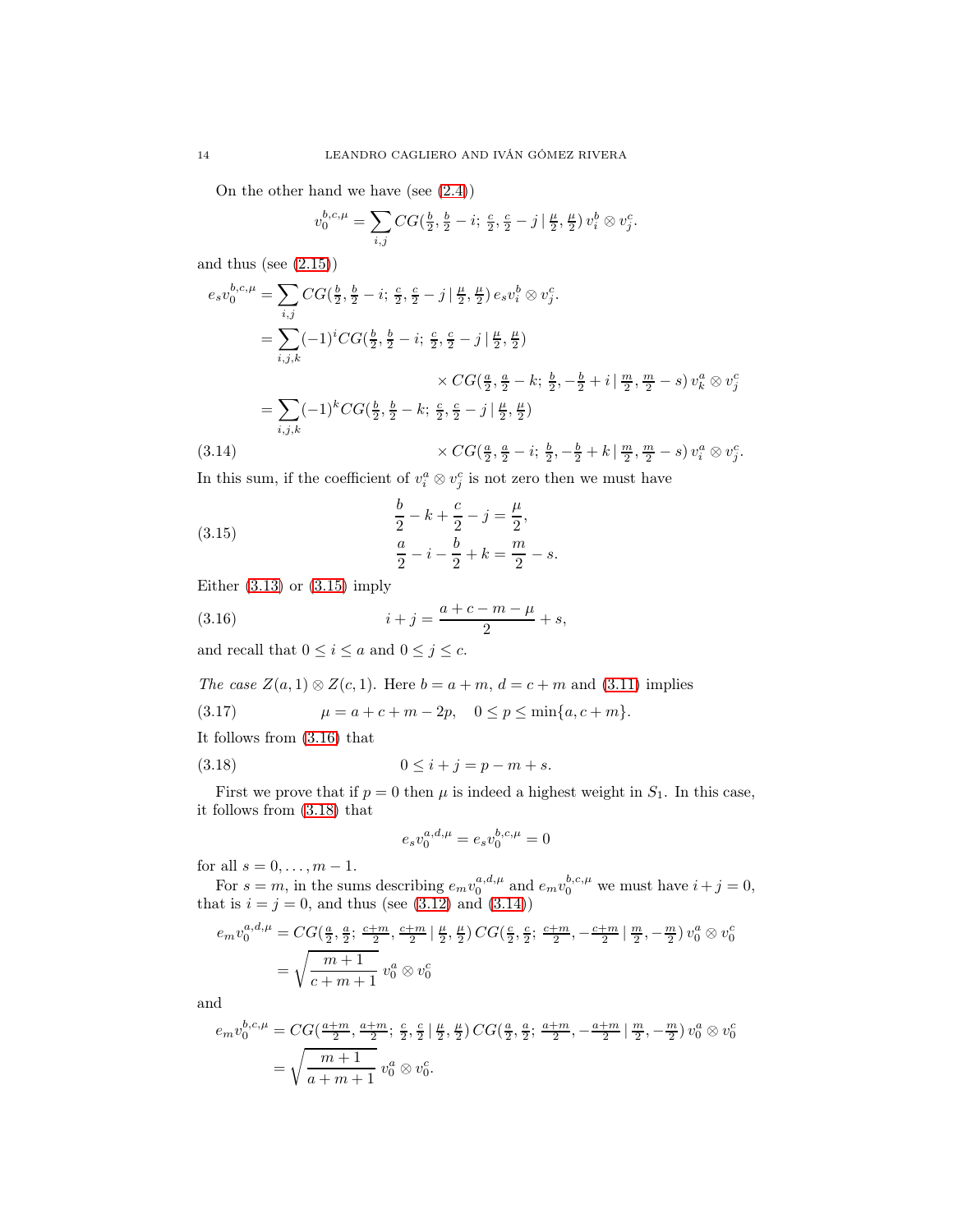This implies that

$$
u_0 = \sqrt{c+m+1} \ v_0^{a,d,\mu} - \sqrt{a+m+1} \ v_0^{b,c,\mu}
$$

is, indeed, a highest weight vector, of weight  $\mu = a + c + m$ , in  $S_1$ .

We now prove that if  $p \ge 1$  then  $\mu = a + c + m - 2p$  is not a highest weight in  $S_1$ .

Let us fix  $s = m$ . It follows from [\(3.13\)](#page-12-1) and [\(3.18\)](#page-13-2) that

$$
k=j=p-i
$$

and (see [3.17\)](#page-13-4)

$$
e_m v_0^{a,d,\mu} = \sum_{i=0}^{\min\{p,a\}} (-1)^{p-i} CG(\frac{a}{2}, \frac{a}{2} - i; \frac{c+m}{2}, \frac{c+m}{2} + i - p \mid \frac{a+c+m}{2} - p, \frac{a+c+m}{2} - p)
$$

$$
\times CG(\frac{c}{2}, \frac{c}{2} + i - p; \frac{c+m}{2}, -\frac{c+m}{2} + p - i \mid \frac{m}{2}, -\frac{m}{2}) v_i^a \otimes v_{p-i}^c
$$

$$
= \sum_{i=0}^{\min\{p,a\}} (-1)^i \sqrt{\frac{(a+c+m-2p+1)! \ p! \ (a-i)! \ (c+m-p+i)!}{(a+c+m-p+1)! \ (a-p)! \ (c+m-p)! \ i! \ (p-i)!}} \times \sqrt{\frac{(m+1)! \ c! \ (c+m+i-p)!}{(c+m+1)! \ m! \ (c+i-p)!}} \ v_i^a \otimes v_{p-i}^c.
$$

This is, up to a non-zero scalar, equal to

$$
w^{a,d,\mu} = \sum_{i=0}^{\min\{p,a\}} (-1)^i \sqrt{\frac{(a-i)! (c+m+i-p)!^2}{i! (p-i)! (c+i-p)!}} v_i^a \otimes v_{p-i}^c.
$$

Similarly, it follows from [\(3.15\)](#page-13-0) and [\(3.14\)](#page-13-3) that

$$
k = i, \quad j = p - i
$$

and (see [3.17\)](#page-13-4)

$$
e_m v_0^{b,c,\mu} = \sum_{i=0}^{\min\{p,a\}} (-1)^i \, CG(\frac{a+m}{2}, \frac{a+m}{2} - i; \frac{c}{2}, \frac{c}{2} + i - p \mid \frac{a+c-m}{2} - p, \frac{a+c-m}{2} - p)
$$

$$
\times \, CG(\frac{a}{2}, \frac{a}{2} - i; \frac{a+m}{2}, -\frac{a+m}{2} + i \mid \frac{m}{2}, -\frac{m}{2}) \, v_i^a \otimes v_{p-i}^c
$$

$$
= \sum_{i=0}^{\min\{p,a\}} (-1)^i \sqrt{\frac{(a+c+m-2p+1)! \, p! \, (a+m-i)! \, (c+i-p)!}{(a+c+m-p+1)! \, (a+m-p)! \, (c-p)! \, i! \, (p-i)!}}
$$

$$
\times \sqrt{\frac{(m+1)! \, a! \, (a+m-i)!}{(a+m+1)! \, m! \, (a-i)!}} \, v_i^a \otimes v_{p-i}^c,
$$

and this is, up to a scalar, equal to

$$
w^{b,c,\mu} = \sum_{i=0}^{\min\{p,a\}} (-1)^i \sqrt{\frac{(a+m-i)!^2 (c+i-p)!}{i! (p-i)! (a-i)!}} v_i^a \otimes v_{p-i}^c.
$$

We will show that  $w^{a,d,\mu}$  and  $w^{b,c,\mu}$  are linearly independent. It suffices to show that the ratio of the first two coefficients (corresponding to  $i = 0, 1$ ) of  $w^{a,d,\mu}$  and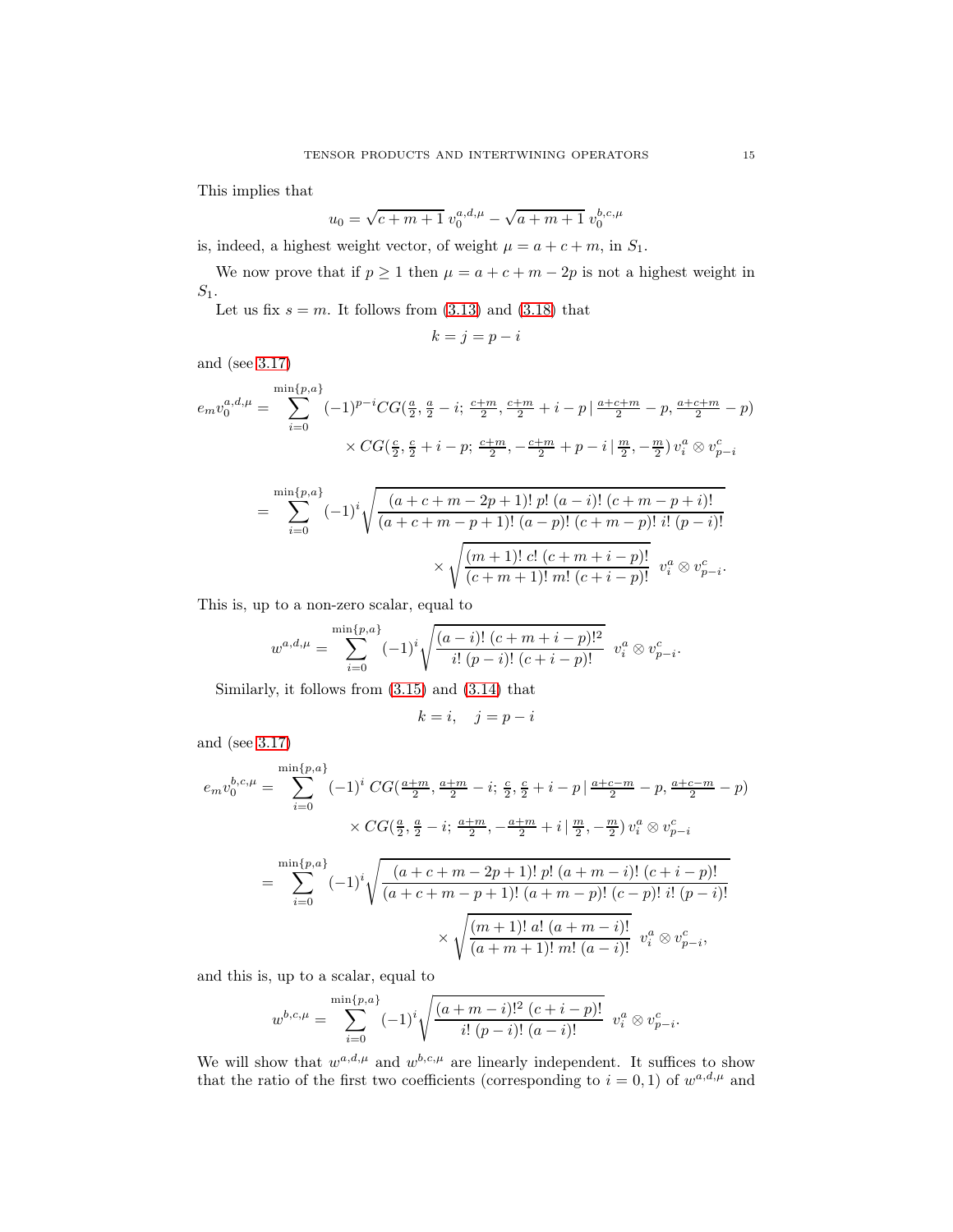$w^{b,c,\mu}$  differ from each other. (We recall that  $p \ge 1$  and hence  $a \ge 1$  (see [3.17\)](#page-13-4). Note also that all the coefficients in both  $w^{a,d,\mu}$  and  $w^{b,c,\mu}$  are non-zero.)

The ratio of the first two coefficients of  $w^{a,d,\mu}$  is

$$
-\frac{\sqrt{\frac{a! (c+m-p)!^2}{p! (c-p)!}}}{\sqrt{\frac{(a-1)! (c+m-p+1)!^2}{(p-1)! (c+1-p)!}}} = -\sqrt{\frac{a (c+1-p)}{p (c+m-p+1)^2}},
$$

and ratio of the first two coefficients of  $w^{b,c,\mu}$  is

$$
-\frac{\sqrt{\frac{(a+m)!^2 (c-p)!}{p! a!}}}{\sqrt{\frac{(a+m-1)!^2 (c+1-p)!}{(p-1)! (a-1)!}}} = -\sqrt{\frac{(a+m)^2}{p a (c+1-p)}}.
$$

This two ratios are different since  $a^2(c+1-p)^2 < (a+m)^2(c+m-p+1)^2$ . This completes the proof of this case.

*The case*  $Z(b, 1)$ <sup>\*</sup> ⊗  $Z(d, 1)$ <sup>\*</sup>. Here  $a = b + m$ ,  $c = d + m$ , and [\(3.11\)](#page-12-2) implies

$$
\mu = b + d + m - 2p
$$
,  $0 \le p \le \min\{b, d\}$ .

We know from [\(3.16\)](#page-13-1) that

$$
0 \le i + j = p + s.
$$

Recall that [\(3.13\)](#page-12-1) implies  $k = p - i \geq 0$  and [\(3.12\)](#page-12-3) says

$$
e_s v_0^{a,d,\mu} = \sum_{i=0}^{\min\{a,p\}} (-1)^{p-i} CG(\frac{b+m}{2}, \frac{b+m}{2} - i; \frac{d}{2}, \frac{d}{2} - p + i | \frac{b+d+m}{2} - p, \frac{b+d+m}{2} - p)
$$
  

$$
\times CG(\frac{d+m}{2}, \frac{d+m}{2} - p - s + i; \frac{d}{2}, -\frac{d}{2} + p - i | \frac{m}{2}, \frac{m}{2} - s) v_i^a \otimes v_{p+s-i}^c
$$
  

$$
= \sum_{i=0}^{\min\{a,p\}} (-1)^i \sqrt{\frac{(b+m+d-2p+1)! \ p! \ (b+m-i)! \ (d-p+i)!}{(b+m+d-p+1)! \ (b+m-p)! \ (d-p)! \ i! \ (p-i)!}
$$
  

$$
\times \sqrt{\frac{(d+m-p-s+i)! \ (p+s-i)! \ (m+1)! \ d!}{(d+m+1)! \ (p-i)! \ (d-p+i)! \ (m-s)! \ s!}} v_i^a \otimes v_{p+s-i}^c.
$$

As always, the reader should check that all the numbers under the factorial sign are non-negative.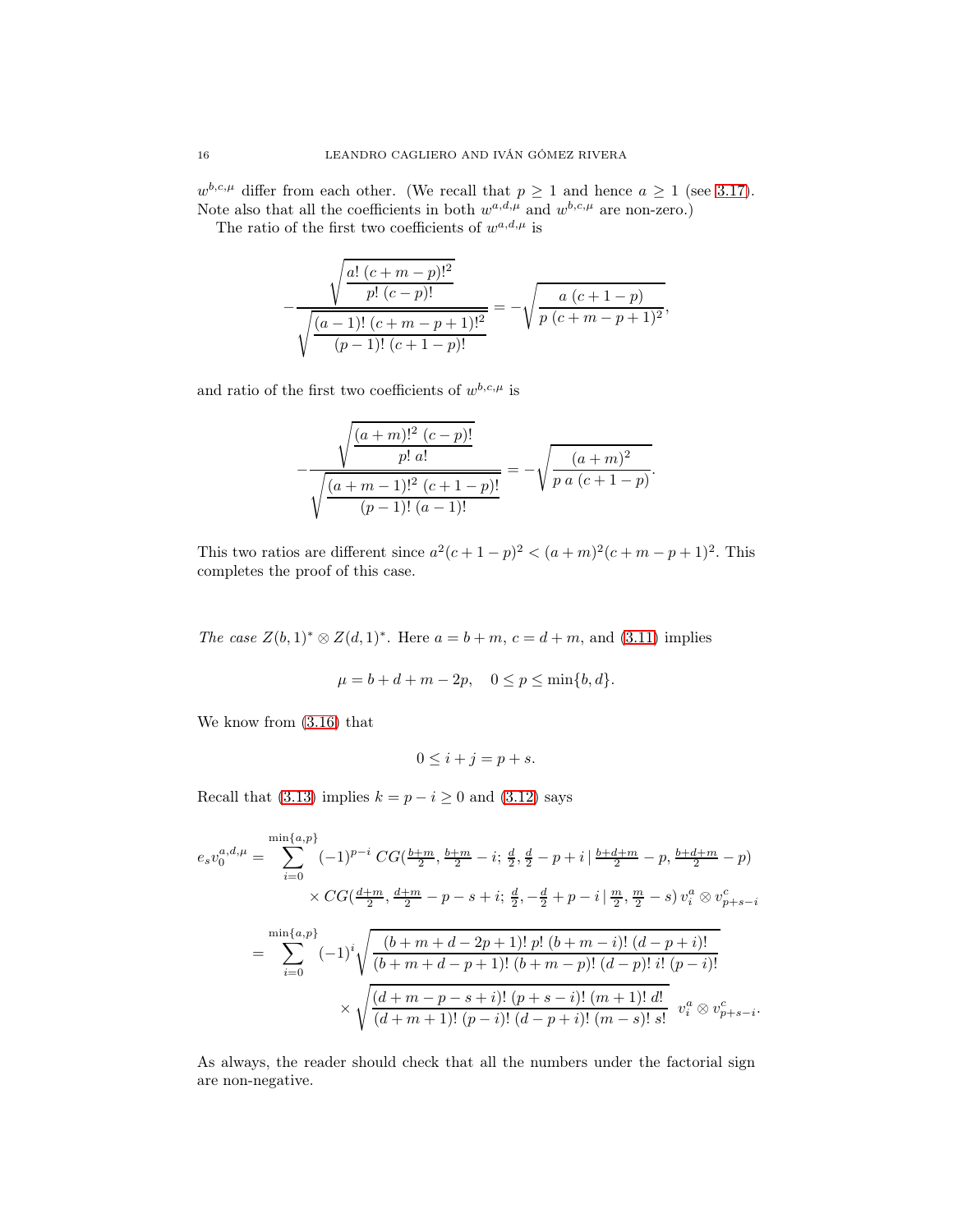On the other hand, [\(3.15\)](#page-13-0) implies  $k = i - s \geq 0$  and [\(3.14\)](#page-13-3) says

$$
e_s v_0^{b,c,\mu} = \sum_{i=s}^{\min\{a,p+s\}} (-1)^{i-s}
$$
  
 
$$
\times CG(\frac{b}{2}, \frac{b}{2} - i + s; \frac{d+m}{2}, \frac{d+m}{2} - p - s + i | \frac{b+d+m}{2} - p, \frac{b+d+m}{2} - p) \times CG(\frac{b+m}{2}, \frac{b+m}{2} - i; \frac{b}{2}, -\frac{b}{2} + i - s | \frac{m}{2}, \frac{m}{2} - s) v_i^a \otimes v_{p+s-i}^c
$$

$$
= \sum_{i=s}^{\min\{a,p+s\}} (-1)^{i-s}
$$
  
\$\times \sqrt{\frac{(b+m+d-2p+1)! \ p! \ (b-i+s)! \ (d+m-p-s+i)!}{(b+m+d-p+1)! \ (b-p)! \ (d+m-p)! \ (i-s)! \ (p+s-i)!}}\$  
\$\times \sqrt{\frac{(b+m-i)! \ i! \ (m+1)! \ b!}{(b+m+1)! \ (i-s)! \ (b-i+s)! \ (m-s)! \ s!}}\$v\_i^a \otimes v\_{p+s-i}^c\$.

Again, the reader should check that all the numbers under the factorial sign are non-negative.

Now, for  $s = 1$ , the sum describing  $e_1v_0^{a,d,\mu}$  starts at  $i = 0$  with non-zero coefficient, while the sum describing  $e_1v_0^{b,c,\mu}$  starts at  $i = 1$ . This proves that  $\{e_1v_0^{a,d,\mu},e_1v_0^{b,c,\mu}\}\$  is linearly independent and hence there is no possible  $\mu$  in  $S_1$ , that is  $S_1 = 0$ . This completes the proof in this case.

The case  $Z(a, 1) \otimes Z(d, 1)^*$ . Here  $b = a + m$ ,  $c = d + m$  and we first assume

 $a \leq d$ .

In this case

$$
\mu = d - a + 2p, \quad 0 \le p \le a,
$$

and it follows from [\(3.16\)](#page-13-1) that

$$
0 \le i + j = a - p + s.
$$

Recall that [\(3.12\)](#page-12-3) says

$$
e_s v_0^{a,d,\mu} = \sum_{i,j,k} (-1)^k CG(\frac{a}{2}, \frac{a}{2} - i; \frac{d}{2}, \frac{d}{2} - k | \frac{d-a}{2} + p, \frac{d-a}{2} + p)
$$
  
 
$$
\times CG(\frac{d+m}{2}, \frac{d+m}{2} - j; \frac{d}{2}, -\frac{d}{2} + k | \frac{m}{2}, \frac{m}{2} - s) v_i^a \otimes v_j^c.
$$

It follows from [\(3.13\)](#page-12-1) that

$$
k = a - p - i,
$$
  

$$
j = a - p + s - i,
$$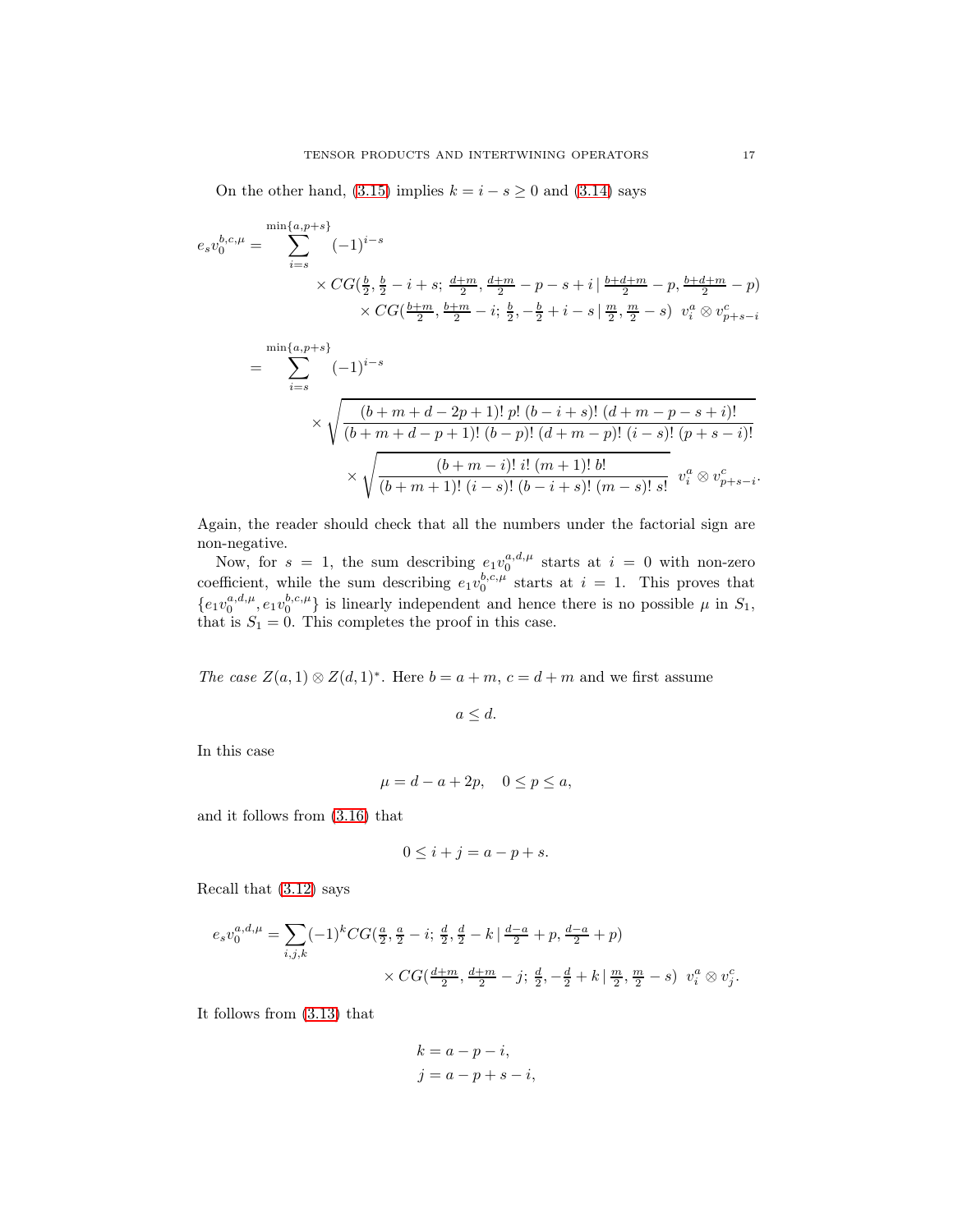and the condition  $k \geq 0$  implies  $i \leq a - p$ . Hence

$$
e_s v_0^{a,d,\mu} = \sum_{i=0}^{a-p} (-1)^{a-p-i} CG(\frac{a}{2}, \frac{a}{2} - i; \frac{d}{2}, \frac{d}{2} - a + p + i | \frac{d-a}{2} + p, \frac{d-a}{2} + p)
$$
  

$$
\times CG(\frac{d+m}{2}, \frac{d+m}{2} - a + p - s + i; \frac{d}{2}, -\frac{d}{2} + a - p - i | \frac{m}{2}, \frac{m}{2} - s)
$$
  

$$
\times v_i^a \otimes v_{a-p+s-i}^c
$$
  

$$
= \sum_{i=0}^{a-p} (-1)^i \sqrt{\frac{(d-a+2p+1)!(a-p)!(a-i)!(d-a+p+i)!}{(d+p+1)!p!(d-a+p)!i!(a-p-i)!}}
$$
  

$$
\times \sqrt{\frac{(d+m-a+p-s+i)!(a-p+s-i)!(m+1)!d!}{(d+m+1)!(a-p-i)!(d-a+p+i)!(m-s)!s!}}
$$
  

$$
\times v_i^a \otimes v_{a-p+s-i}^c.
$$

At this point, the reader should check that all the numbers under the factorial sign are non-negative. This last sum is, up to the non-zero scalar

$$
\sqrt{\frac{1}{s!\ (m-s)!}}\sqrt{\frac{(d-a+2p+1)!\ (a-p)!\ (m+1)!\ d!}{(d+p+1)! \ p! \ (d-a+p)!\ (d+m+1)!}},
$$

equal to

$$
w_s^{a,d,\mu} = \sum_{i=0}^{a-p} (-1)^i \sqrt{\frac{(a-i)! (d+m-a+p-s+i)! (a-p+s-i)!}{i! (a-p-i)!^2}} v_i^a \otimes v_{a-p-i}^c.
$$

On the other hand, [\(3.14\)](#page-13-3) says

$$
e_s v_0^{b,c,\mu} = \sum_{i,j,k} (-1)^k CG(\frac{b}{2}, \frac{b}{2} - k; \frac{c}{2}, \frac{c}{2} - j | \frac{\mu}{2}, \frac{\mu}{2})
$$
  
 
$$
\times CG(\frac{a}{2}, \frac{a}{2} - i; \frac{b}{2}, -\frac{b}{2} + k | \frac{m}{2}, \frac{m}{2} - s) v_i^a \otimes v_j^c
$$

and it follows from [\(3.15\)](#page-13-0) that

$$
j = a - p + s - i,
$$
  
\n
$$
k = m + i - s,
$$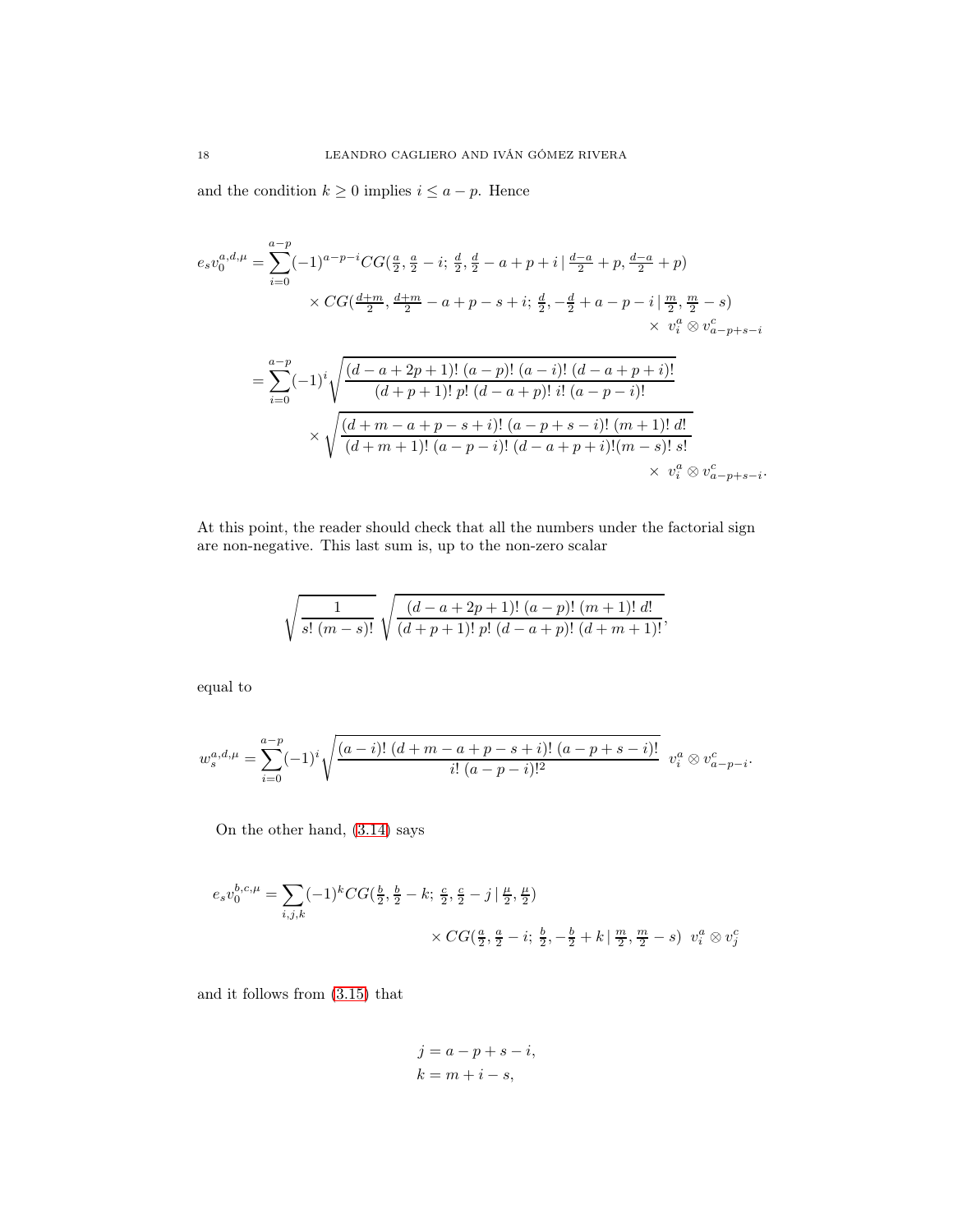and the condition  $j \geq 0$  implies  $i \leq a - p + s$ . Thus

$$
e_s v_0^{b,c,\mu} = \sum_{i=0}^{\min\{a,a-p+s\}} (-1)^{m+i-s}
$$
  
×  $CG(\frac{a+m}{2}, \frac{a-m}{2} - i + s; \frac{d+m}{2}, \frac{d+m}{2} - a + p - s + i | \frac{d-a}{2} + p, \frac{d-a}{2} + p)$   
×  $CG(\frac{a}{2}, \frac{a}{2} - i; \frac{a+m}{2}, -\frac{a-m}{2} + i - s | \frac{m}{2}, \frac{m}{2} - s) v_i^a \otimes v_{a-p+s-i}^c$ 

$$
= \sum_{i=0}^{\min\{a,a-p+s\}} (-1)^i
$$
  
\$\times \sqrt{\frac{(d-a+2p+1)!(m+a-p)!(a-i+s)!(d+m-a+p+i-s)!}{(m+d+p+1)!p!(d-a+p)!(m+i-s)!(a-p-i+s)!}}\$  
\$\times \sqrt{\frac{(a-i+s)!(m+i-s)!a!(m+1)!}{(m+1+a)!(a-i)!i!s!(m-s)!}} \$v\_i^a \otimes v\_{a-p+s-i}^c.\$

As above, at this point, the reader should check that all the numbers under the factorial sign are non-negative. The above sum is, up to the non-zero scalar

$$
\sqrt{\frac{1}{s!\ (m-s)!}}\sqrt{\frac{(d-a+2p+1)!\ (m+a-p)!\ (m+1)!\,a!}{(m+d+p+1)!\,p!\,(d-a+p)!\ (m+1+a)!}},
$$

equal to

$$
w_s^{b,c,\mu} = \sum_{i=0}^{\min\{a,a-p+s\}} (-1)^i \sqrt{\frac{(a-i+s)!^2 (d+m-a+p+i-s)!}{(a-p-i+s)!(a-i)! i!}} v_i^a \otimes v_{a-p+s-i}^c.
$$

If  $p = 0$  then

$$
w_s^{a,d,\mu} = w_s^{b,c,\mu} = \sum_{i=0}^a (-1)^i \sqrt{\frac{(a-i+s)!(d+m-a+i-s)!}{(a-i)! i!}} v_i^a \otimes v_{a+s-i}^c
$$

for all  $s = 0, \ldots, m$ . This shows that

$$
u_0 = \sqrt{d+1} \ v_0^{a,d,\mu} \ -\sqrt{b+1} \ v_0^{b,c,\mu}
$$

is, indeed, a highest weight vector, of weight  $\mu = d - a$ , in  $S_1$ .

On the other hand, assume  $p \geq 1$ . Then, for  $s = 1$ , the sum defining  $w_1^{b,c,\mu}$  has the index *i* running up to  $i = a + 1 - p$  while in the sum defining  $w_1^{a,d,\mu}$  the index *i* only runs up to  $i = a - p$ . In both cases, all the coefficients are non-zero, and thus  $\{w_1^{a,d,\mu}, w_1^{b,c,\mu}\}\$ is linearly independent. This completes the proof in the case  $d\geq a$ 

We now assume

$$
a > d.
$$

In this case

$$
\mu = a - d + 2p, \quad 0 \le p \le d,
$$

and it follows from [\(3.16\)](#page-13-1) that

$$
0 \le i+j = d-p+s.
$$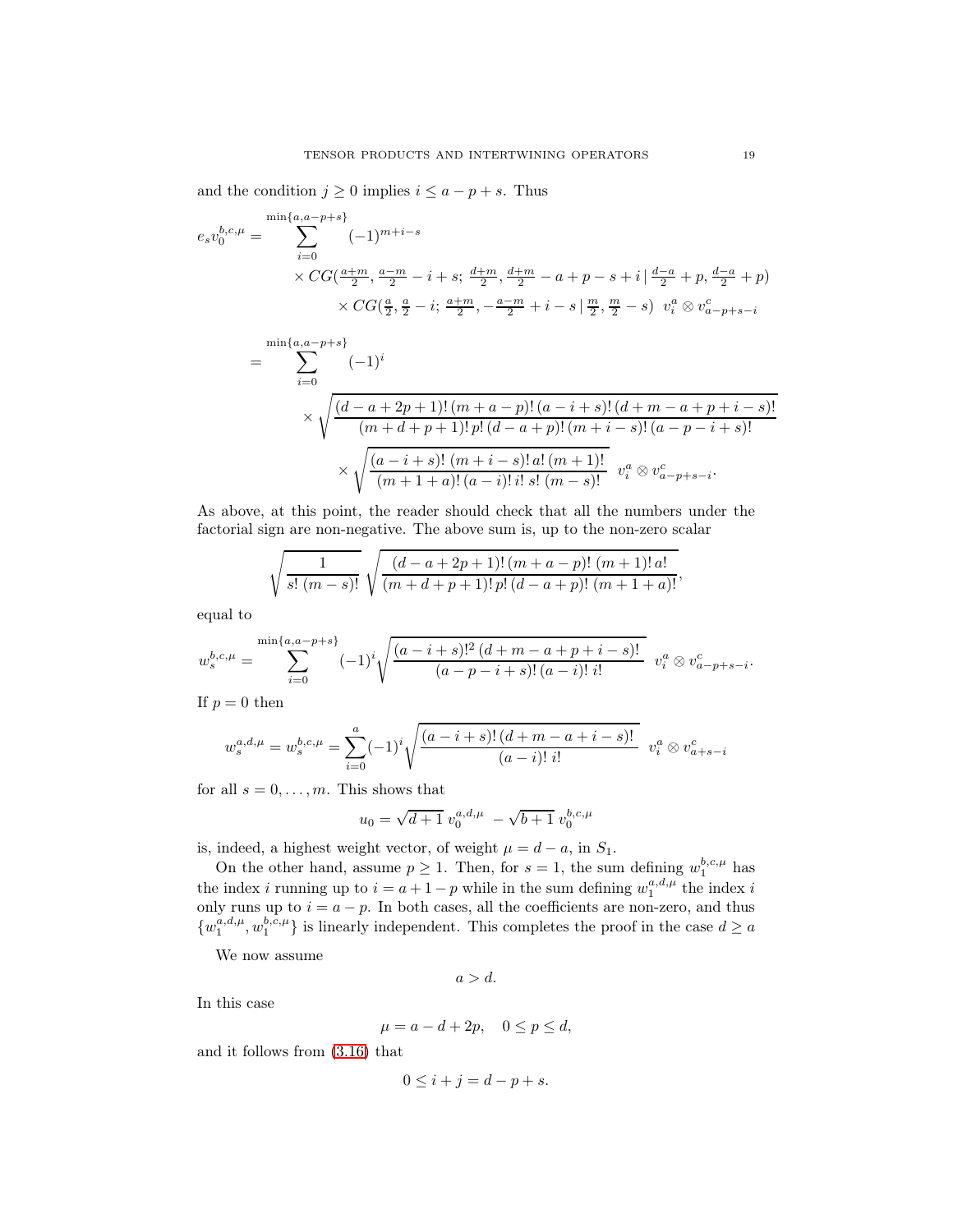From [\(3.12\)](#page-12-3) we have

$$
e_s v_0^{a,d,\mu} = \sum_{i,j,k} (-1)^k CG(\frac{a}{2}, \frac{a}{2} - i; \frac{d}{2}, \frac{d}{2} - k | \frac{a-d}{2} + p, \frac{a-d}{2} + p)
$$
  
 
$$
\times CG(\frac{d+m}{2}, \frac{d+m}{2} - j; \frac{d}{2}, -\frac{d}{2} + k | \frac{m}{2}, \frac{m}{2} - s) v_i^a \otimes v_j^c.
$$

It follows from [\(3.13\)](#page-12-1) that

$$
j = d - p + s - i,
$$
  
\n
$$
k = d - p - i.
$$

and the condition  $k \geq 0$  implies  $i \leq d - p$ . Hence

$$
e_s v_0^{a,d,\mu} = \sum_{i=0}^{d-p} (-1)^{d-p-i} CG(\frac{a}{2}, \frac{a}{2} - i; \frac{d}{2}, \frac{d}{2} - d + p + i | \frac{a-d}{2} + p, \frac{a-d}{2} + p)
$$
  
×  $CG(\frac{d+m}{2}, \frac{d+m}{2} - d + p - s + i; \frac{d}{2}, -\frac{d}{2} + d - p - i | \frac{m}{2}, \frac{m}{2} - s)$   
×  $v_i^a \otimes v_{d-p+s-i}^c$ 

$$
= \sum_{i=0}^{d-p} (-1)^i \sqrt{\frac{(a-d+2p+1)! (d-p)! (a-i)! (p+i)!}{(a+p+1)! p! (a-d+p)! i! (d-p-i)!}} \times \sqrt{\frac{(m+p-s+i)! (d-p+s-i)! (m+1)! d!}{(d+m+1)! (d-p-i)! (p+i)! (m-s)! s!}} v_i^a \otimes v_{d-p+s-i}^c.
$$

At this point, the reader should check that all the numbers under the factorial sign are non-negative. This last sum is, up to the non-zero scalar

$$
\sqrt{\frac{(a-d+2p+1)! (d-p)! (m+1)! d!}{(a+p+1)! p! (a-d+p)! (d+m+1)! (m-s)! s!}},
$$

equal to

$$
w_s^{a,d,\mu} = \sum_{i=0}^{d-p} (-1)^i \sqrt{\frac{(a-i)! (m+p-s+i)! (d-p+s-i)!}{i! (d-p-i)!^2}} v_i^a \otimes v_{d-p+s-i}^c.
$$

On the other hand, recall that [\(3.14\)](#page-13-3) is

$$
e_s v_0^{b,c,\mu} = \sum_{i,j,k} (-1)^k CG(\frac{b}{2}, \frac{b}{2} - k; \frac{c}{2}, \frac{c}{2} - j | \frac{\mu}{2}, \frac{\mu}{2})
$$
  
 
$$
\times CG(\frac{a}{2}, \frac{a}{2} - i; \frac{b}{2}, -\frac{b}{2} + k | \frac{m}{2}, \frac{m}{2} - s) v_i^a \otimes v_j^c
$$

and it follows from [\(3.15\)](#page-13-0) that

$$
j = d - p + s - i,
$$
  

$$
k = m + i - s,
$$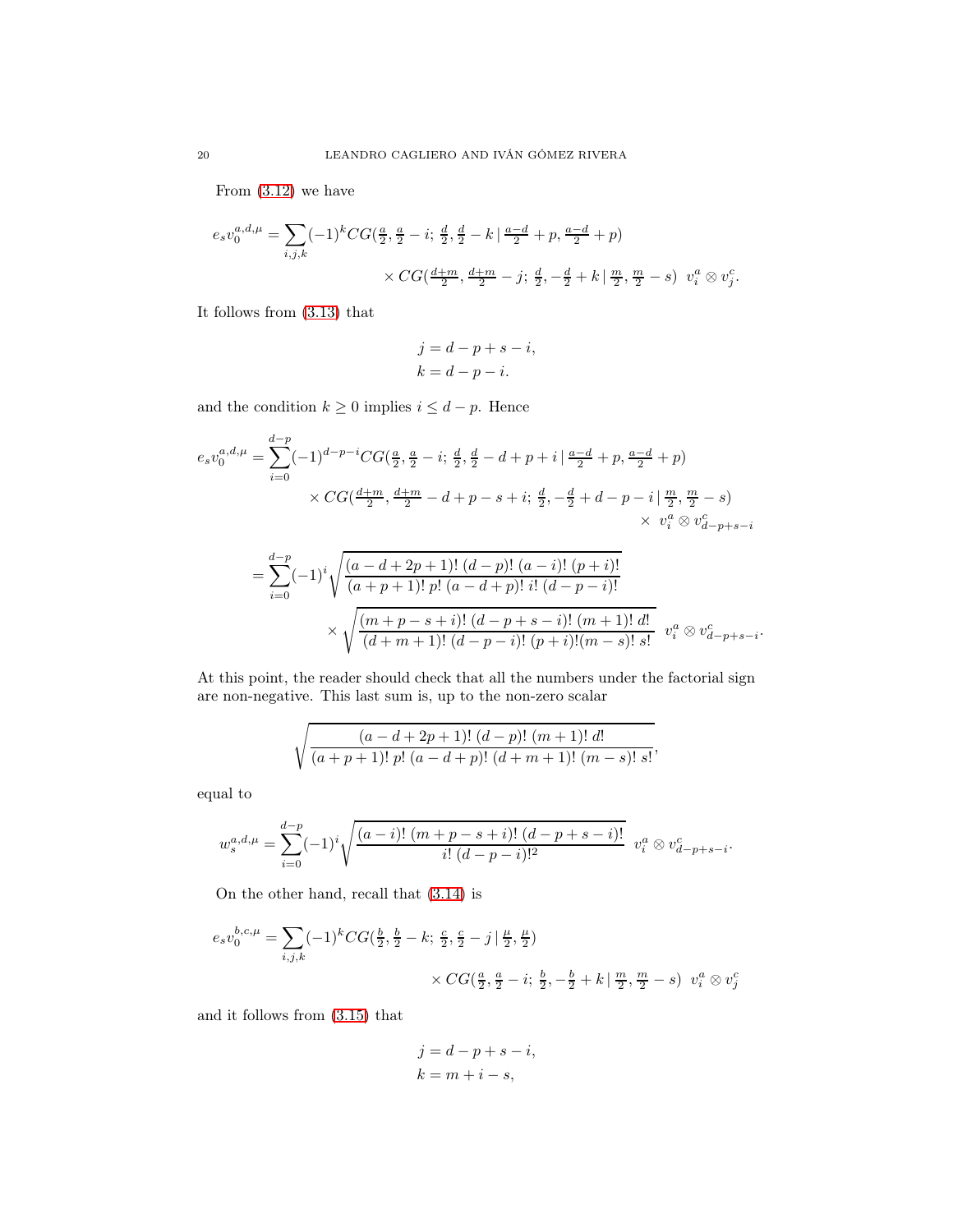and the condition  $j \geq 0$  implies  $i \leq d - p + s$ . Thus

$$
e_s v_0^{b,c,\mu} = \sum_{i=0}^{\min\{a,d-p+s\}} (-1)^{m+i-s}
$$
  
×  $CG(\frac{a+m}{2}, \frac{a-m}{2} - i + s; \frac{d+m}{2}, \frac{m-d}{2} + p - s + i | \frac{a-d}{2} + p, \frac{a-d}{2} + p)$   
×  $CG(\frac{a}{2}, \frac{a}{2} - i; \frac{a+m}{2}, -\frac{a-m}{2} + i - s | \frac{m}{2}, \frac{m}{2} - s) v_i^a \otimes v_{d-p+s-i}^c$ 

$$
= \sum_{i=0}^{\min\{a,d-p+s\}} (-1)^i
$$
  
\$\times \sqrt{\frac{(a-d+2p+1)!(m+d-p)!(a-i+s)!(m+p+i-s)!}{(m+a+p+1)!p!(a-d+p)!(m+i-s)!(d-p-i+s)!}}\$  
\$\times \sqrt{\frac{(a-i+s)!(m+i-s)!a!(m+1)!}{(m+1+a)!(a-i)!i!s!(m-s)!}} \$v\_i^a \otimes v\_{d-p+s-i}^c.\$

As above, at this point, the reader should check that all the numbers under the factorial sign are non-negative. The above sum is, up to the non-zero scalar

$$
\sqrt{\frac{(a-d+2p+1)!(m+d-p)!(m+1)!a!}{(m+a+p+1)!p!(a-d+p)!(m+1+a)!s!(m-s)!}},
$$

equal to

$$
w_s^{b,c,\mu} = \sum_{i=0}^{\min\{a,d-p+s\}} (-1)^i \sqrt{\frac{(a-i+s)!^2 (m+p+i-s)!}{(d-p-i+s)!(a-i)! i!}} v_i^a \otimes v_{d-p+s-i}^c.
$$

Since  $a > d$ , for  $s = 1$ , the sum defining  $w_1^{b,c,\mu}$  has the index i running up to  $i = d + 1 - p$  while the sum defining  $w_1^{a,d,\mu}$  has the index i running only up to  $i = d - p$ . In both cases, all the coefficients are non-zero, and thus  $\{w_1^{a,d,\mu}, w_1^{b,c,\mu}\}$ is linearly independent. This shows that there is no possible  $\mu$  in  $S_1$  and thus  $S_1 = 0$ . This completes the proof in this case.

Since the case  $Z(b, 1)^* \otimes Z(c, 1)$  is derived from the case  $Z(a, 1) \otimes Z(d, 1)^*$ , we have completed the proof of the theorem. We warn the reader that in order to obtain the highest weight vector in this case from the case  $Z(a, 1) \otimes Z(d, 1)^*$ , it is needed to swap the tensor factors to go from  $v_0^{d,a,\mu}$  and  $v_0^{c,b,\mu}$  to  $v_0^{a,d,\mu}$  and  $v_0^{b,c,\mu}$ respectively. To do this it is needed  $(2.7)$ .

<span id="page-20-0"></span>**Theorem 3.5.** Let  $V = V(a_0) \oplus \ldots \oplus V(a_\ell)$  and  $W = V(b_0) \oplus \ldots \oplus V(b_{\ell'})$  be socle decomposition of two uniserial  $\mathfrak{g}_m$ -modules of type Z. Then

$$
\mathit{soc}(V \otimes W) = \mathit{soc}(V) \otimes \mathit{soc}(W) \; \oplus \; \bigoplus_{t=1}^{\min\{\ell,\ell'\}} S_t
$$

where each  $S_t$  is as follows:

(i) For  $V = Z(a_0, \ell)$  and  $W = Z(b_0, \ell')$  we have  $S_t \simeq V(a_0 + b_0 + mt)$  and thus

$$
soc(V \otimes W) \simeq \bigoplus_{k=0}^{\min\{a_0, b_0\}} V(a_0 + b_0 - 2k) \quad \oplus \quad \bigoplus_{t=1}^{\min\{\ell, \ell'\}} V(a_0 + b_0 + mt).
$$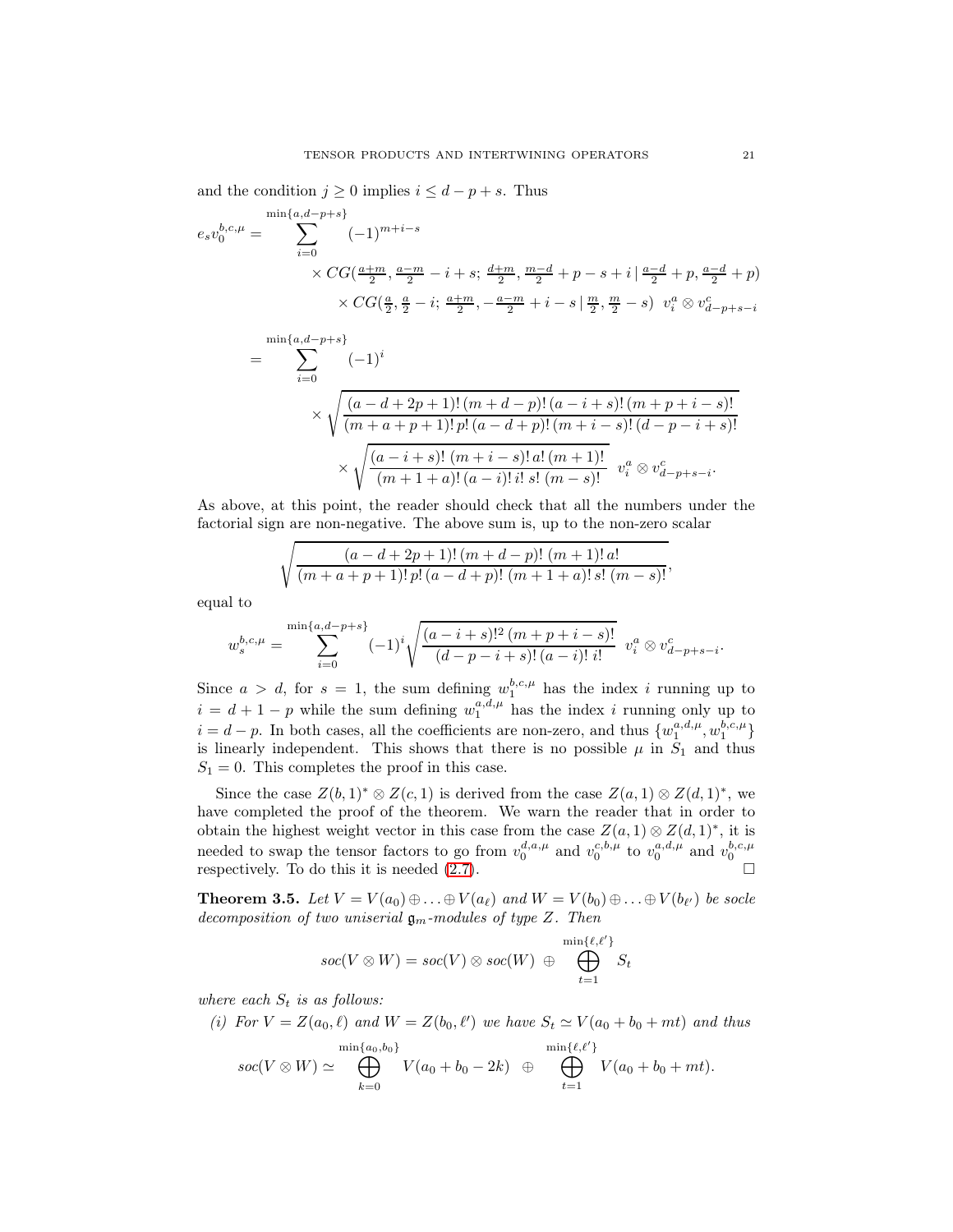(ii) For  $V = Z(a_0, \ell)$  and  $W = Z(b_{\ell'}, \ell')^*$  we have

$$
S_t \simeq \begin{cases} 0, & \text{if } a_0 > b_t; \\ V(b_0 - a_0 - tm), & \text{if } a_0 \le b_t; \end{cases}
$$

(note that  $b_t = b_0 - tm$ ) and thus

$$
soc(V \otimes W) \simeq \begin{cases} \bigoplus_{k=0}^{b_0} V(a_0 - b_0 + 2k), & \text{if } a_0 > b_0; \\ \bigoplus_{k=0}^{a_0} V(b_0 - a_0 + 2k) & \bigoplus_{t=1}^T V(b_0 - a_0 - tm), & \text{if } a_0 \le b_0, \end{cases}
$$

with  $T = \min\left\{\ell, \ell', \left\lfloor\frac{b_0 - a_0}{m}\right\rfloor\right\}.$ 

(iii) For  $V = Z(a_{\ell}, \ell)^*$  and  $W = Z(b_{\ell'}, \ell')^*$  we have  $S_t = 0$  for all  $t \geq 1$ , and thus

$$
soc(V \otimes W) \simeq \bigoplus_{k=0}^{\min\{a_0, b_0\}} V(|a_0 - b_0| + 2k).
$$

In particular, soc $(V \otimes W)$  is multiplicity free as a representation of  $\mathfrak{sl}(2)$ .

Remark 3.6. Items (i), (ii) and (iii) are not mutually exclusive since they have intersection when  $\ell = 0$  or  $\ell' = 0$ . We can make them exclusive by requiring  $\ell, \ell' \geq 1$ in (ii). In that case, the second sum in  $\operatorname{soc}(V \otimes W)$  in (ii) is non-empty if and only if  $a_0 + m \leq b_0$ .

<span id="page-21-0"></span>**Remark 3.7.** If  $U \simeq V \otimes W$  with V and W as in Theorem [3.5,](#page-20-0) then the list of highest weights appearing in the  $\mathfrak{sl}(2)$ -decomposition of soc $(U)$  consists of the union of two sets  $A_2(U)$  and  $A_m(U)$  whose elements are in arithmetic progressions with common differences  $2$  and  $m$  respectively. In all cases

$$
A_2(U) = \{ |a_0 - b_0|, |a_0 - b_0| + 2, \ldots, a_0 + b_0 \}
$$

 $(A_2(U)$  consists of all the highest weights of soc $(V) \otimes$  soc $(W)$ ) and

$$
A_m(U) = \begin{cases} \{a_0 + b_0 + m, \dots, a_0 + b_0 + \min\{\ell, \ell'\}m\}, & \text{in case (i) with } \ell, \ell' \ge 1; \\ \{b_0 - a_0 - \min\{\ell, \ell', \lfloor \frac{b_0 - a_0}{m} \rfloor\}m, \dots, b_0 - a_0 - m\}, & \text{in case (ii) with } \ell, \ell' \ge 1 \\ a_m(b_0 \ge a_0 + m; & \text{otherwise.} \end{cases}
$$

Note that  $A_2(U)$  and  $A_m(U)$  are disjoint sets and given  $A_2(U) \cup A_m(U)$ , if  $m \neq 2$ , it is clear how to identify  $A_2(U)$  and  $A_m(U)$ .

Proof of Theorem [3.5.](#page-20-0) It follows from [\(3.4\)](#page-9-2) and the Clebsch-Gordan formula for the decomposition of the tensor product of irreducible  $\mathfrak{sl}(2)$ -modules, that in order to prove this theorem we only need to study  $S_t$ .

Let us fix  $t_0 > 1$  and assume  $S_{t_0} \neq 0$ . We know from Proposition [3.2](#page-10-2) that  $t_0 \leq \min{\ell, \ell'}$ . We will first show that if  $\mu$  is the weight of a highest weight vector

$$
u \in S_{t_0} = S_{t_0}(V, W) = \Big(\bigoplus_{i+j=t_0} V(a_i) \otimes V(b_j)\Big)^{\mathfrak{r}},
$$

then  $\mu$  is as claimed in the theorem.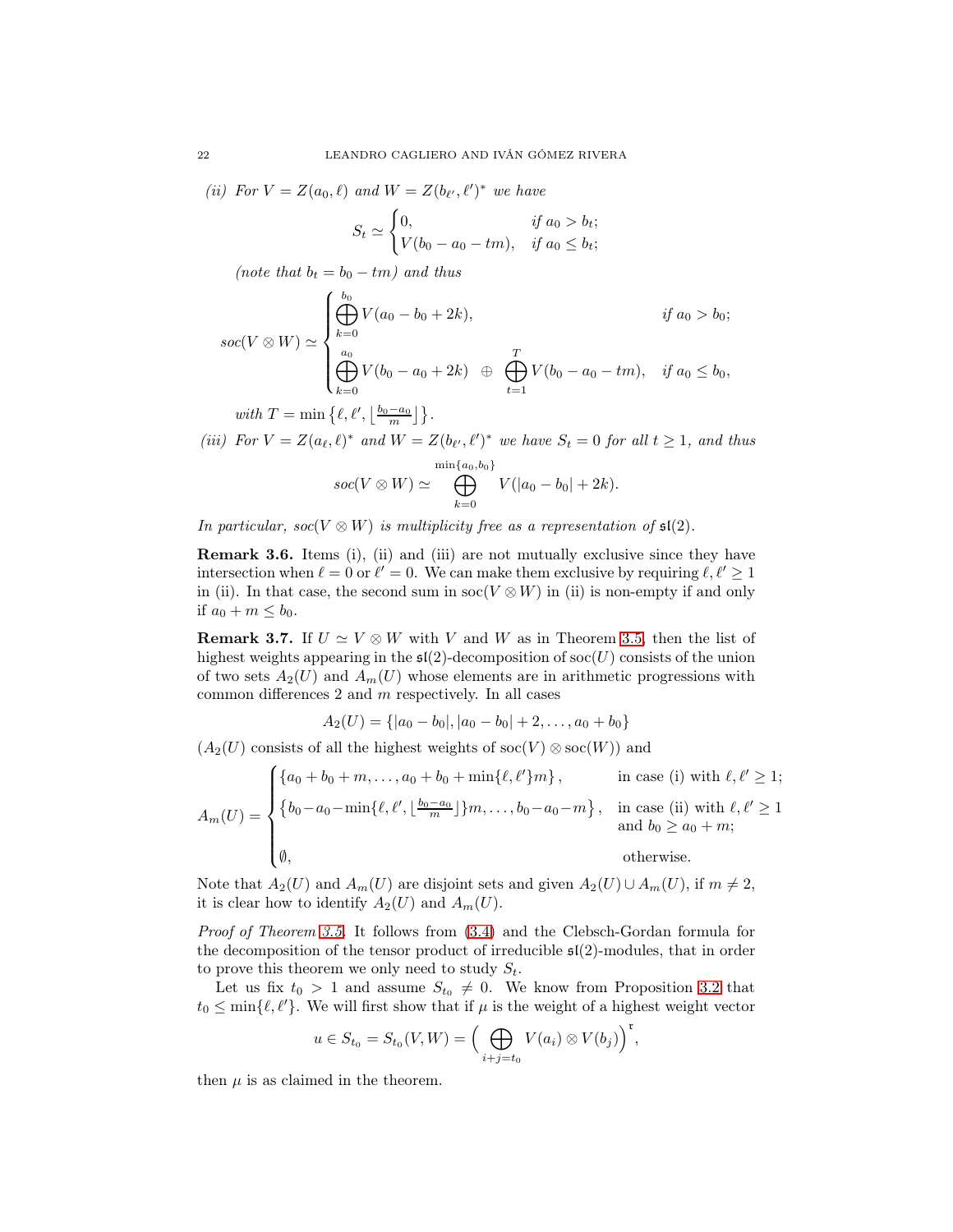We have

<span id="page-22-1"></span>
$$
u = \bigoplus_{i+j=t_0} u_{i,j}
$$

with  $u_{i,j} \in V(a_i) \otimes V(b_j)$ , then each  $u_{i,j}$  must be a highest weight vector of weight  $\mu$ . Moreover, since  $\mathfrak{r}u = 0$  it follows from [\(3.2\)](#page-8-2) that

$$
(3.19) \t\t (X u_{i,j})_2 + (X u_{i+1,j-1})_1 = 0
$$

for all  $X \in \mathfrak{r}$  and for all  $i, j$  such that  $i + j = t_0$  and  $i + 1 \leq \ell$  and  $j \geq 1$ . In other words, let us fix  $i_0, j_0$  so that  $i_0 + j_0 = t_0 - 1$ . In particular  $i_0 < \ell$  and  $j_0 < \ell'$ . Now we may consider uniserial subquotients  $V$  and  $W$  whose socle decompositions are

$$
\tilde{V} = V(a_{i_0}) \oplus V(a_{i_0+1}) \qquad \tilde{W} = V(b_{j_0}) \oplus V(b_{j_0+1}).
$$

Then, [\(3.19\)](#page-22-1) is equivalent to say that

$$
u_{i_0,j_0+1} + u_{i_0+1,j_0} \in S_1(\tilde{V}, \tilde{W})
$$

and we know that it is a highest weight vector of weight  $\mu$ .

We now apply Theorem [3.3](#page-11-0) and we obtain that

(i) If  $V = Z(a_0, \ell)$  and  $W = Z(b_0, \ell')$ , then  $a_i = a_0 + im$  and  $b_j = b_0 + jm$ . This implies  $V = Z(a_{i_0}, 1), W = Z(b_{j_0}, 1)$  and hence  $S_1(\tilde{V}, \tilde{W}) \simeq V(a_{i_0} + b_{j_0} + m)$ . that is

$$
\mu = a_{i_0} + b_{j_0} + m = a_0 + i_0 m + b_0 + j_0 m + m = a_0 + b_0 + t_0 m.
$$

(ii) If  $V = Z(a_0, \ell)$  and  $W = Z(b_0, \ell')^*$ , then  $a_i = a_0 + im$  and  $b_j = b_0 - jm$ . This implies  $V = Z(a_{i_0}, 1), W = Z(b_{j_0+1}, 1)^*$  and hence

$$
S_1(\tilde{V}, \tilde{W}) \simeq \begin{cases} V(b_{j_0+1} - a_{i_0}), & \text{if } a_{i_0} \le b_{j_0+1}; \\ 0, & \text{if } a_{i_0} > b_{j_0+1}; \end{cases}
$$

which is equivalent to

$$
S_1(\tilde{V}, \tilde{W}) \simeq \begin{cases} V(b_0 - a_0 - t_0 m), & \text{if } a_0 + i_0 m \le b_0 - j_0 m - m; \\ 0, & \text{if } a_0 + i_0 m > b_0 - j_0 m - m. \end{cases}
$$

Thus, if  $S_1(\tilde{V}, \tilde{W}) \neq 0$  then  $\mu = b_0 - a_0 - t_0m$ . (iii) If  $V = Z(a_0, \ell)^*$  and  $W = Z(b_0, \ell')^*$ , then  $S_1(\tilde{V}, \tilde{W}) = 0$ .

This completes the first part of the proof, that is if  $S_{t_0}(V, W) \neq 0$  then the have proved that only highest weight  $\mu$  appearing in  $S_{t_0}(V, W)$  are as claimed.

Conversely, assume that  $\mu$  is a weight claimed to appear in  $S_{t_0}(V, W)$ . The above analysis shows, in each case, that  $S_1(\tilde{V}, \tilde{W})$  is isomorphic to  $V(\mu)$  for all  $i_0 + j_0 = t_0 - 1$ . Now we can choose a highest weight vector

$$
u_{i_0,j_0+1} + u_{i_0+1,j_0} \in V(a_{i_0}) \otimes V(a_{j_0+1}) \oplus V(a_{i_0+1}) \otimes V(b_{j_0}) \subset S_1(\tilde{V},\tilde{W})
$$

in a recursive way so that

$$
\sum_{i=0}^{t_0-1} u_{i,t_0-i} + u_{i+1,t_0-i-1}
$$

is a highest weight vector of weight  $\mu$  in  $S_{t_0}(V, W)$ . This completes the proof of the theorem.  $\Box$ 

<span id="page-22-0"></span>**Corollary 3.8.** Let  $V = V(a_0) \oplus \ldots \oplus V(a_\ell)$  and  $W = V(b_0) \oplus \ldots \oplus V(b_{\ell'})$  be socle decomposition of two uniserial  $\mathfrak{g}_m$ -modules of type Z. Then: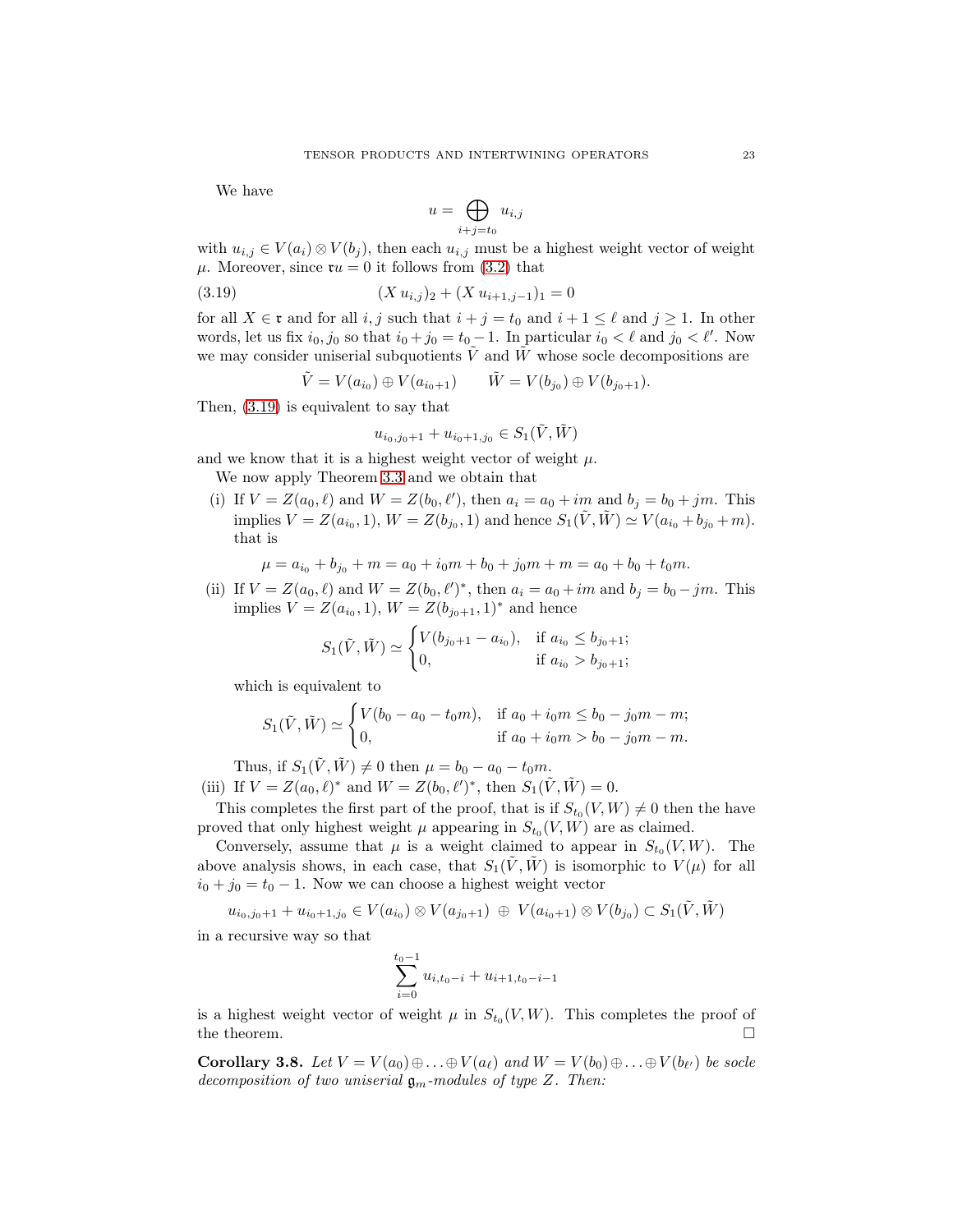(i)  $\operatorname{soc}(V \otimes W) = \operatorname{soc}(V) \otimes \operatorname{soc}(W)$  if and only if

- (a)  $\ell = 0$  or  $\ell' = 0$ ,
- (b)  $V = Z(a_{\ell}, \ell)^*$  and  $W = Z(b_{\ell'}, \ell')^*, \ell, \ell' \ge 0$ ,
- (c)  $V = Z(a_0, \ell)$  and  $W = Z(b_{\ell'}, \ell')^*$  with  $b_0 < a_0 + m$  and  $\ell, \ell' \geq 1$ ,
- (d)  $V = Z(a_{\ell}, \ell)^*$  and  $W = Z(b_0, \ell')$  with  $a_0 < b_0 + m$  and  $\ell, \ell' \geq 1$ .

(ii) In any of the cases described in (i), the socle length of  $V \otimes W$  is  $\ell + \ell' + 1$  and

$$
soc^{t+1}(V \otimes W) = \sum_{i=0}^{t} soc^{i+1}(V) \otimes soc^{t+1-i}(W) = \bigoplus_{0 \le i+j \le t} V(a_i) \otimes V(b_j)
$$

as  $\mathfrak{sl}(2)$ -modules for all  $0 \le t \le \ell + \ell'$ .

Proof. Part (i) follows at once from Theorem [3.5.](#page-20-0) Part (ii) is a consequence of Lemma [2.2](#page-6-2) applied to the decomposition

$$
V\otimes W=\bigoplus_{k=1}^{\ell+\ell'+1}(V\otimes W)_k
$$

with  $(V \otimes W)_k = \bigoplus_{i+j=k-1} V(a_i) \otimes V(b_j)$ . The hypothesis  $\mathfrak{r} V_k \subset V_{k-1}$  required by the lemma follows from [\(3.2\)](#page-8-2) and since we are in the cases described in (i) we have  $\operatorname{soc}(V \otimes W) = (V \otimes W)_1$  as required by the lemma.

## 4. Applications

Recall from [§2.3](#page-6-1) that a uniserial  $\mathfrak{g}_m$ -module is of type Z if it is isomorphic to  $Z(a, \ell)$  or  $Z(a, \ell)^*$  for some non-negative integers a and  $\ell$ .

4.1. Invariants and intertwining operators. The main goal of this subsection is to obtain the intertwining operators between two uniserial  $\mathfrak{g}_m$ -modules V and W of type Z.

Since  $\text{Hom}(V, W) \simeq V^* \otimes W$  as  $\mathfrak{g}_m$ -modules, we have

$$
\mathrm{Hom}_{\mathfrak{g}_m}(V,W)\simeq (V^*\otimes W)^{\mathfrak{g}_m}.
$$

In turn, since  $\operatorname{soc}(V^* \otimes W) = (V^* \otimes W)^*$  (see Lemma [2.1](#page-5-0) and [\(3.3\)](#page-8-3)), it follows that  $(V^* \otimes W)^{\mathfrak{g}_m}$  is the subspace of  $\mathfrak{sl}(2)$ -invariant vectors in soc $(V^* \otimes W)$ . Since Theorem [3.5](#page-20-0) shows that sl(2)-decomposition is multiplicity free, it follows immediately that dim  $\text{Hom}_{\mathfrak{g}_m}(V,W)$  (or  $\dim(V^* \otimes W)^{\mathfrak{g}_m}$ ) is either 0 or 1.

The following two corollaries describe exactly in which cases these dimensions are 1.

<span id="page-23-0"></span>**Corollary 4.1.** Let  $V = V(a_0) \oplus \ldots \oplus V(a_\ell)$  and  $W = V(b_0) \oplus \ldots \oplus V(b_{\ell'})$  be socle decomposition of two uniserial  $\mathfrak{g}_m$ -modules of type Z. Then

 $(V \otimes W)^{\mathfrak{g}_m} \neq 0$ 

if and only if  $b_0 \in \{a_0, \ldots, a_\ell\}$  and  $a_0 \in \{b_0, \ldots, b_{\ell'}\}$  and in this case  $(V \otimes W)^{\mathfrak{g}_m}$ is 1-dimensional.

*Proof.* We have to consider the possibilities V and W isomorphic to  $Z(c, k)$  or  $Z(c,k)^*$ .

If either  $V = Z(a_0, \ell)$  and  $W = Z(b_0, \ell'),$  or  $V = Z(a_\ell, \ell)^*$  and  $W = Z(b_\ell, \ell')^*$ , then Theorem [3.5](#page-20-0) implies that the trivial  $\mathfrak{sl}(2)$ -module appears in soc(V ⊗ W) if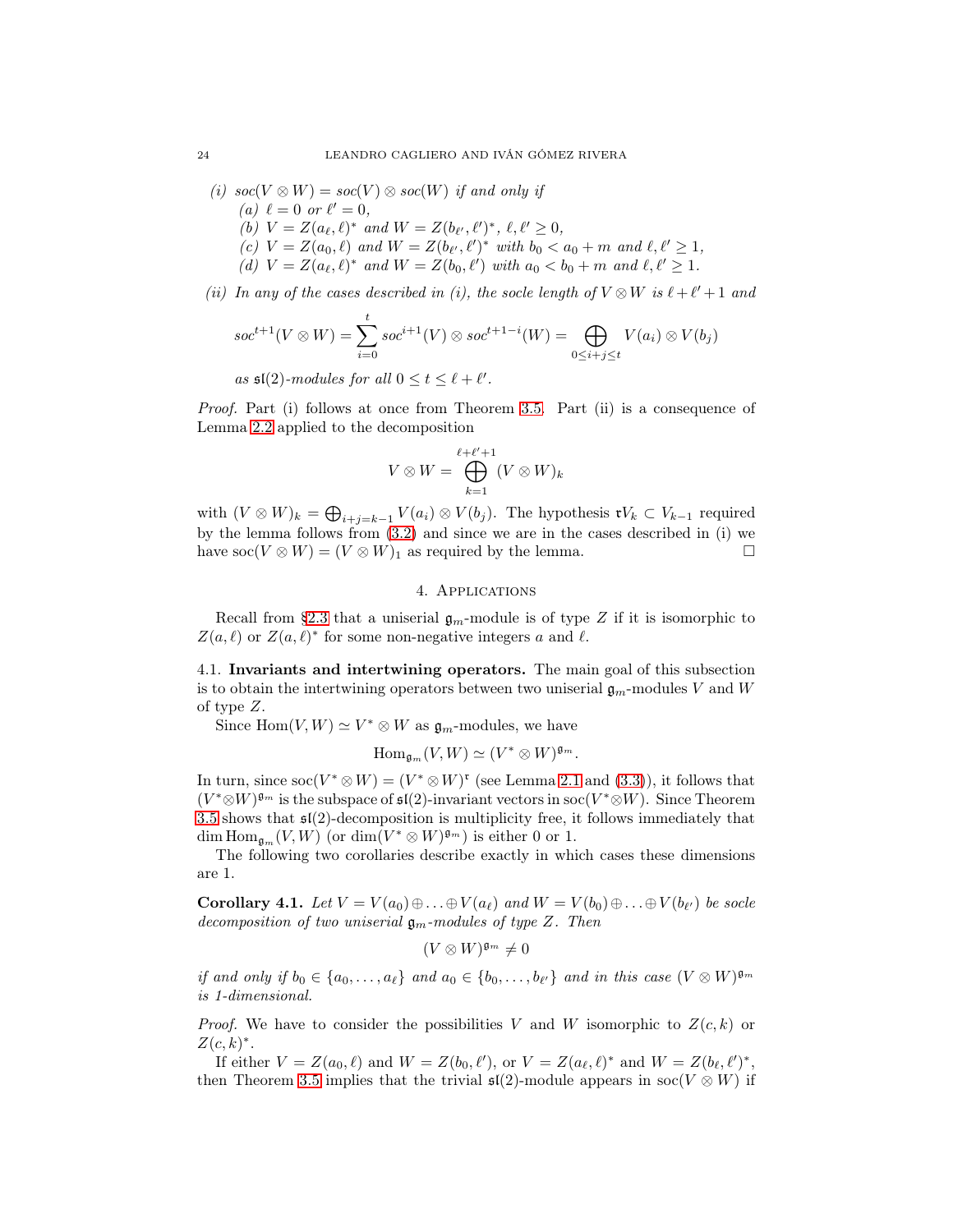and only if  $b_0 = a_0$ . In the first and second cases the sequences  $\{a_i\}$  and  $\{b_i\}$  look like:

| $a_0$ | $a_0 + m$ | $a_0 + 2m$ | ... | ... | $a_0 - 2m$ | $a_0 - m$ | $a_0$ |
|-------|-----------|------------|-----|-----|------------|-----------|-------|
|       |           |            | 0r  |     |            |           |       |
| $b_0$ | $b_0 + m$ | $b_0 + 2m$ | ... | ... | $b_0 - 2m$ | $b_0 - m$ | $b_0$ |

respectively. In these cases, this precisely coincides with the condition  $b_0 \in \{a_i :$  $i = 0, \dots \ell$  and  $a_0 \in \{b_j : j = 0, \dots \ell'\}.$ 

If  $V = Z(a_0, \ell)$  and  $W = Z(b_{\ell'}, \ell')^*$ , it follows from Theorem [3.5](#page-20-0) that soc $(V \otimes W)$ contains the trivial representation of  $\mathfrak{sl}(2)$  if and only if  $b_0 = a_0 + tm$  with  $0 \le t \le$  $\min\{\ell, \ell'\}.$  Thus, the sequences  $\{a_i\}$  and  $\{b_j\}$  look like:

$$
a_0
$$
 ...  $a_0 + tm$  ...  $a_0 + \ell m$   
\n $||$  ||  
\n $b_0 - \ell'm$  ...  $b_0 - tm$  ...  $b_0$ .

Again, in this case, this precisely coincides with the condition  $b_0 \in \{a_i : i = 0, \dots \ell\}$ and  $a_0 \in \{b_j : j = 0, \ldots l'\}.$ 

The case  $V = Z(a_{\ell}, \ell)^*$  and  $W = Z(b_0, \ell')$  is symmetric to the previous one.  $\Box$ 

<span id="page-24-0"></span>**Corollary 4.2.** Let  $V = V(a_0) \oplus \ldots \oplus V(a_{\ell})$  and  $W = V(b_0) \oplus \ldots \oplus V(b_{\ell'})$  be socle decomposition of two uniserial  $\mathfrak{g}_m$ -modules of type Z. Then dim  $Hom_{\mathfrak{g}_m}(V, W)$  is either 0 or 1 and

$$
\dim \operatorname{Hom}_{\mathfrak{g}_m}(V,W) = 1
$$

if and only if  $b_0 \in \{a_0, \ldots, a_\ell\}$  and  $a_\ell \in \{b_0, \ldots, b_{\ell'}\}$ , that is, these sets look like

$$
a_0 \cdots a_i \cdots a_\ell
$$
  
\n
$$
\parallel \qquad \parallel
$$
  
\n
$$
b_0 \cdots b_j \cdots b_{\ell'}.
$$

Proof. This is basically a direct consequence of Corollary [4.1.](#page-23-0) Since

$$
\mathrm{Hom}_{\mathfrak{g}_m}(V,W)\simeq (V^*\otimes W)^{\mathfrak{g}_m}
$$

we need to apply Corollary [4.1](#page-23-0) to the  $\mathfrak{g}_m$ -modules  $V^*$  and W whose socle decomposition are  $V^* = V(a_\ell) \oplus \ldots \oplus V(a_0)$  and  $W = V(b_0) \oplus \ldots \oplus V(b_{\ell'})$  respectively. Therefore  $(V^* \otimes W)^{\mathfrak{g}_m} \neq 0$  if and only if  $b_0 \in \{a_0, \ldots, a_\ell\}$  and  $a_\ell \in \{b_0, \ldots, b_{\ell'}\}$ .  $\Box$ 

4.2. Isomorphisms between tensor products. In this section we use Theorem [3.5](#page-20-0) to prove, for  $m \neq 2$ , that if U is the tensor product of two uniserial  $\mathfrak{g}_m$ -modules of type  $Z$ , then the factors are determined by  $U$ .

If U is the tensor product of two uniserial  $\mathfrak{g}_m$ -modules of type Z, then so is  $U^*$ . Recall also that, in this case, Theorem [3.5](#page-20-0) implies that the list of highest weights appearing in the  $\mathfrak{sl}(2)$ -decomposition of soc $(U)$  consists of the union of two disjoint sets  $A_2(U)$  and  $A_m(U)$  whose elements are in arithmetic progressions with common differences 2 and  $m$  respectively (see Remark [3.7\)](#page-21-0). Thus we have

$$
\operatorname{soc}(U) \simeq \bigoplus_{k \in A_2(U)} V(k) \oplus \bigoplus_{k \in A_m(U)} V(k).
$$

We know that always  $A_2(U) \neq \emptyset$  but  $A_m(U)$  might be empty and, as pointed out in Remark [3.7,](#page-21-0) both sets can be obtained from U when  $m \neq 2$ . If  $m = 2$ , we do not know whether it is possible to read off  $A_2(U)$  and  $A_m(U)$  from U.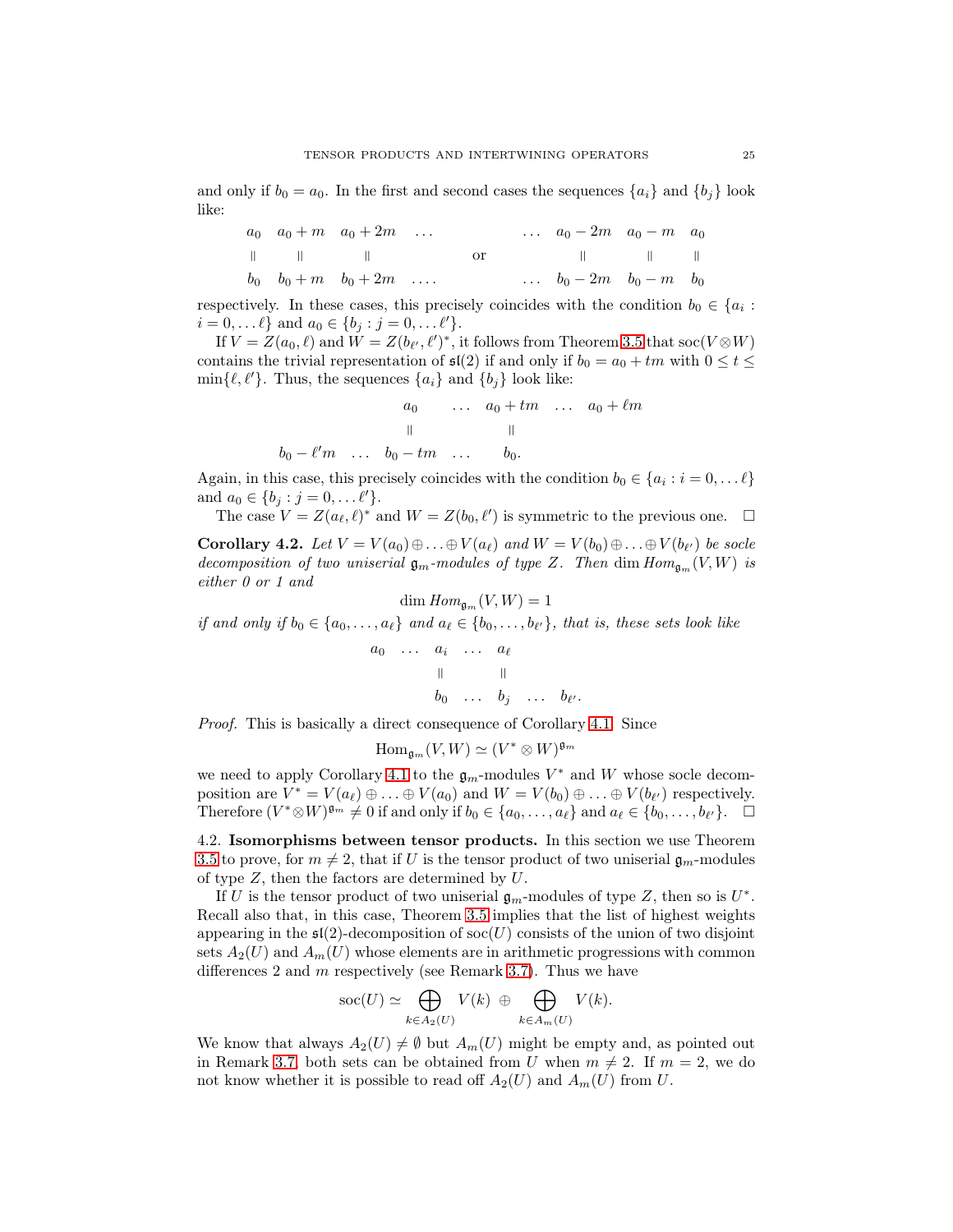<span id="page-25-0"></span>**Theorem 4.3.** Let  $m \neq 2$  and let U be the tensor product of two uniserial  $\mathfrak{g}_m$ . modules of type Z. Then the factors are determined by U. More precisely, let  $\Lambda$  be the greatest (highest) weight in U and let  $A_2 = A_2(U)$ ,  $A_m = A_m(U)$ ,  $A_2^* = A_2(U^*)$ and  $A_m^* = A_m(U^*)$ . Then:

(i) Assume that  $\max A_2^* = \Lambda$ . Set

$$
\ell' = \begin{cases} \frac{\max A_m - \max A_2}{m}, & \text{if } A_m \neq \emptyset; \\ 0, & \text{if } A_m = \emptyset; \end{cases} \qquad \ell = \frac{\max A_2^* - \max A_2}{m} - \ell'.
$$

If  $(\ell - \ell')m = \min A_2^* - \min A_2$  then set

$$
a = \frac{\max A_2 + \min A_2}{2}
$$
,  $b = \frac{\max A_2 - \min A_2}{2}$ ,

else set

$$
a = \frac{\max A_2 - \min A_2}{2}, \quad b = \frac{\max A_2 + \min A_2}{2}.
$$

We have  $U \simeq Z(a, \ell) \otimes Z(b, \ell').$ 

(ii) Assume max  $A_2 = \Lambda$ . Set

$$
\ell' = \begin{cases} \frac{\max A_m^* - \max A_2^*}{m}, & \text{if } A_m^* \neq \emptyset; \\ 0, & \text{if } A_m^* = \emptyset; \end{cases} \qquad \ell = \frac{\max A_2 - \max A_2^*}{m} - \ell'.
$$

If  $(\ell - \ell')m = \min A_2 - \min A_2^*$  then set  $a = \frac{\max A_2^* + \min A_2^*}{2}$  $\frac{1}{2} + \min A_2^*$ ,  $b = \frac{\max A_2^* - \min A_2^*}{2}$ 

else set

$$
a = \frac{\max A_2^* - \min A_2^*}{2}, \quad b = \frac{\max A_2^* + \min A_2^*}{2}
$$

 $\frac{1}{2},$ 

.

We have  $U \simeq Z(a,\ell)^* \otimes Z(b,\ell')^*$ .

(iii) Assume that neither max  $A_2$  nor max  $A_2^*$  is  $\Lambda$ . Set

$$
\ell' = \frac{\Lambda - \max A_2^*}{m}, \qquad \ell = \frac{\Lambda - \max A_2}{m}.
$$

## If  $(\ell + \ell')m = \min A_2^* - \min A_2$  then set  $a = \frac{\max A_2 + \min A_2}{2}$  $\frac{1 + \min A_2}{2}$ ,  $b = \frac{\max A_2 - \min A_2}{2}$  $\frac{1}{2} - \ell' m,$

else set

$$
a = \frac{\max A_2 - \min A_2}{2}
$$
,  $b = \frac{\max A_2 + \min A_2}{2} - \ell'm$ .

We have  $U \simeq Z(a,\ell) \otimes Z(b,\ell')^*$ .

*Proof.* We know that  $U$  is one of the following possibilities:

$$
Z(a_0, \ell_0) \otimes Z(b_0, \ell'_0), \quad Z(a_0, \ell_0)^* \otimes Z(b_0, \ell'_0)^*, \quad Z(a_0, \ell_0) \otimes Z(b_0, \ell'_0)^*.
$$

In any case,  $\Lambda = a_0 + b_0 + (\ell_0 + \ell'_0)m$ .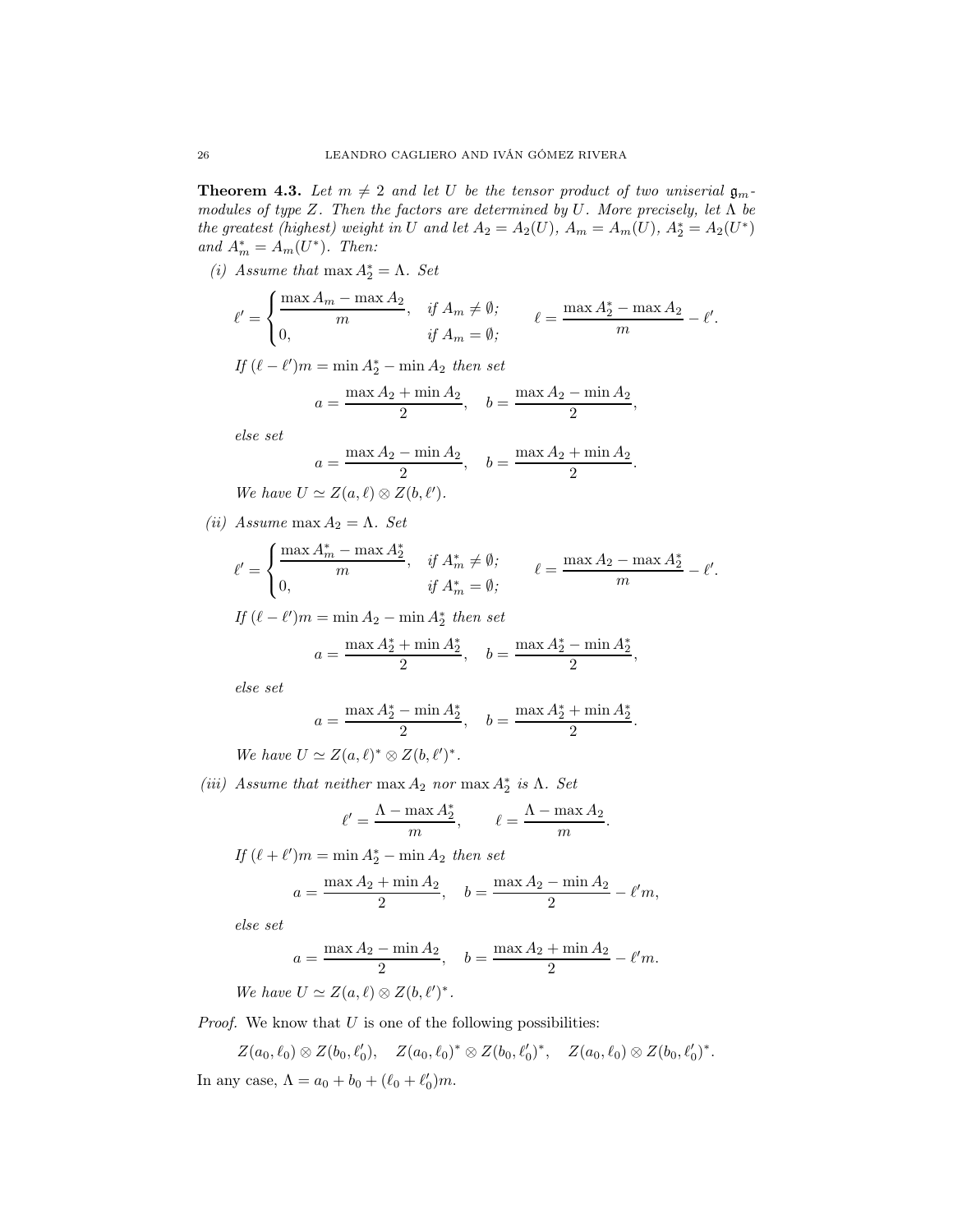In order to apply Theorem [3.5,](#page-20-0) it is convenient to recall that the socle decompositions of the modules  $Z(c, t)$  and  $Z(c, t)^*$  are

$$
Z(c,t) = V(c) \oplus V(c+m) \oplus \cdots \oplus V(c+tm),
$$
  
\n
$$
Z(c,t)^* = V(c+tm) \oplus V(c+(t-1)m) \oplus \cdots \oplus V(c).
$$

Thus (see Remark [3.7\)](#page-21-0) If  $U = Z(a_0, \ell_0) \otimes Z(b_0, \ell'_0)$  then  $A_2 = \{|a_0 - b_0|, |a_0 - b_0| + 2, \ldots, a_0 + b_0\},\$  $A_2^* = \{ |a_0 + \ell_0 m - b_0 - \ell'_0 m|, |a_0 + \ell_0 m - b_0 - \ell'_0 m| + 2, \ldots, a_0 + \ell_0 m + b_0 + \ell'_0 m \},\$  $A_m = \{a_0 + b_0 + m, \ldots, a_0 + b_0 + \min\{\ell_0, \ell'_0\}m\}$  if  $\ell_0, \ell'_0 > 0$ , else  $A_m = \emptyset$ ,  $A_m^* = \emptyset.$ If  $U = Z(a_0, \ell_0)^* \otimes Z(b_0, \ell'_0)^*$  then  $A_2^* = \{ |a_0 - b_0|, |a_0 - b_0| + 2, \ldots, a_0 + b_0 \},\$  $A_2 = \{ |a_0 + \ell_0 m - b_0 - \ell'_0 m|, |a_0 + \ell_0 m - b_0 - \ell'_0 m| + 2, \ldots, a_0 + \ell_0 m + b_0 + \ell'_0 m \},\$  $A_m^* = \{a_0 + b_0 + m, \ldots, a_0 + b_0 + \min\{\ell_0, \ell_0'\}m\}$  if  $\ell_0, \ell_0' > 0$ , else  $A_m = \emptyset$ ,  $A_m = \emptyset$ . If  $U = Z(a_0, \ell_0) \otimes Z(b_0, \ell'_0)^*$  and  $\ell_0, \ell'_0 > 0$  then  $A_2 = \{ |a_0 - b_0 - \ell'_0 m|, |a_0 - b_0 - \ell'_0 m| + 2, \ldots, a_0 + b_0 + \ell'_0 m \},\$  $A_2^* = \{ |a_0 + \ell_0 m - b_0|, |a_0 + \ell_0 m - b_0| + 2, \ldots, a_0 + \ell_0 m + b_0 \},\$  $A_m = \{b_0 + \ell'_0 m - a_0 - tm : t = 1, ..., T\}$  if  $b_0 + \ell'_0 m - a_0 \ge m$ , else  $A_m = \emptyset$ ,  $A_m^* = \{a_0 + \ell_0 m - b_0 - tm : t = 1, ..., T^*\}$  if  $a_0 + \ell_0 m - b_0 \ge m$ , else  $A_m = \emptyset$ , with ′

<span id="page-26-0"></span>
$$
T = \min\left\{\ell_0, \ell'_0, \left\lfloor \frac{b_0 + \ell'_0 m - a_0}{m} \right\rfloor\right\}, \qquad T^* = \min\left\{\ell_0, \ell'_0, \left\lfloor \frac{a_0 + \ell_0 m - b_0}{m} \right\rfloor\right\}.
$$

In what follows we need the following fact: given  $x, y \geq 0$  and  $z > 0$  then

(4.1) 
$$
|x - y + z| - |x - y| = z \quad \text{if and only if} \quad x \ge y.
$$

Now we begin the proof. Suppose first that  $\ell_0 = \ell'_0 = 0$ . Then  $U \simeq Z(a_0, 0) \otimes$  $Z(b_0, 0)$  and U falls into cases (i) and (ii). Either (i) or (ii) yield  $\ell = \ell' = 0$  and  $a = \max\{a_0, b_0\}, b = \min\{a_0, b_0\}$ , which is correct.

Suppose now that  $\ell'_0 = 0$  and  $\ell_0 > 0$ . Then either  $U \simeq Z(a_0, \ell) \otimes Z(b_0, 0)$  or  $U \simeq Z(a_0, \ell)^* \otimes Z(b_0, 0).$ 

If  $U \simeq Z(a_0, \ell) \otimes Z(b_0, 0)$  then U falls only in case (i) (since max  $A_2 < \Lambda$ ) and this yield  $\ell' = 0$ ,  $\ell = \ell_0$ . Since

$$
\min A_2 = |a_0 - b_0|
$$
 and  $\min A_2^* = |a_0 + \ell m - b_0|$ 

it follows that  $\min A_2^* - \min A_2 = \ell m$  if and only if  $a_0 \ge b_0$ . In any case, we obtain  $a = a_0$  and  $b = b_0$ .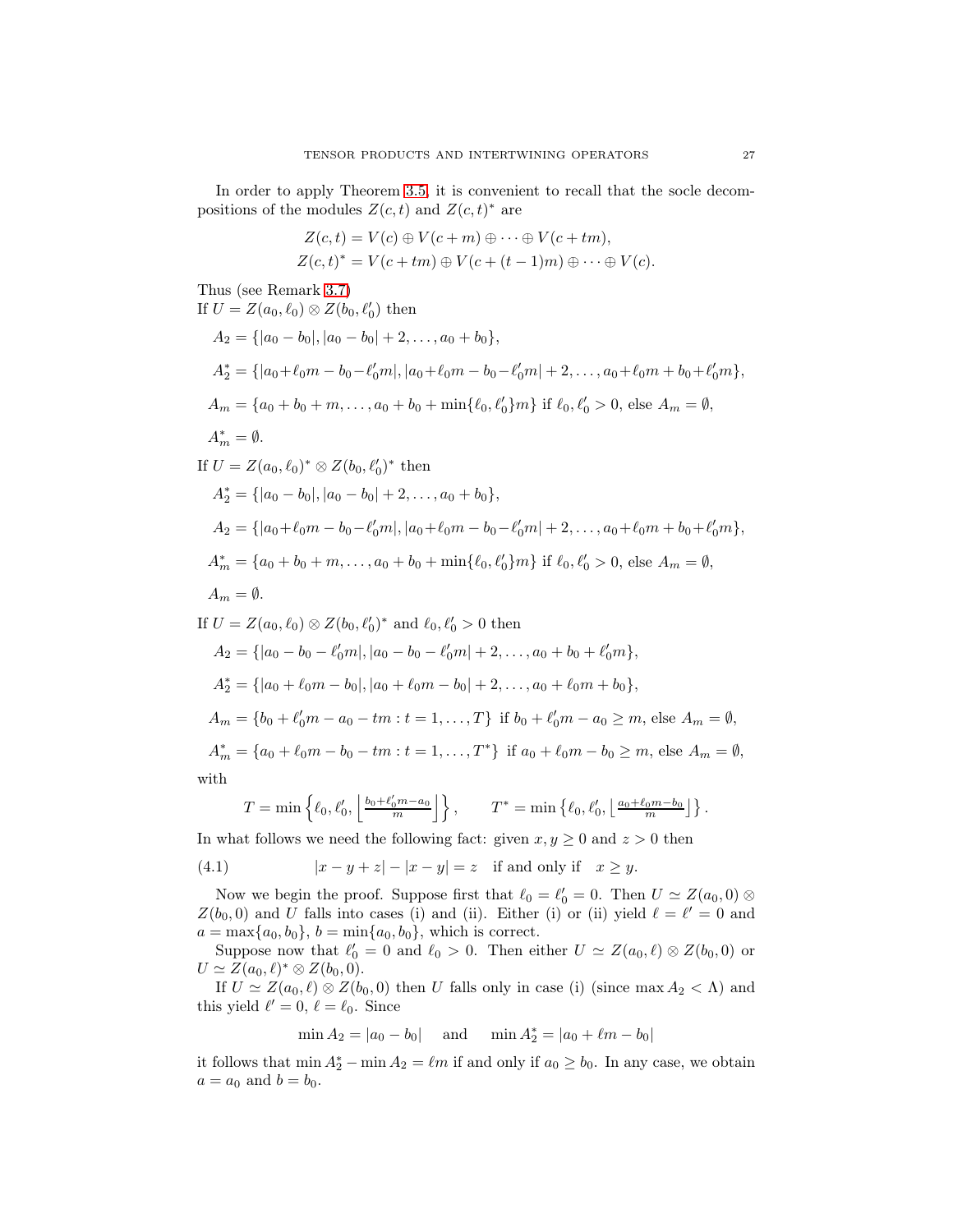Similarly,  $U \simeq Z(a_0, \ell)^* \otimes Z(b_0, 0)$  then U falls only in case (ii) (since max  $A_2^*$  <  $\Lambda$ ) and this yield  $\ell' = 0, \ell = \ell_0$ . Now

$$
\min A_2 = |a_0 + \ell m - b_0|
$$
 and  $\min A_2^* = |a_0 - b_0|$ 

and hence  $\min A_2 - \min A_2^* = \ell m$  if and only if  $a_0 \ge b_0$ . In any case, we obtain  $a = a_0$  and  $b = b_0$ .

We finally suppose that  $\ell_0, \ell'_0 > 0$ . Then cases (i), (ii), (iii) correspond exactly (without superposition) to the cases when U is isomorphic to  $Z(a_0, \ell_0) \otimes Z(b_0, \ell'_0)$ , or  $Z(a_0, \ell_0)^* \otimes Z(b_0, \ell_0')^*$ , or  $Z(a_0, \ell_0) \otimes Z(b_0, \ell_0')^*$  respectively.

In cases (i) and (ii) we obtain  $\ell = \max{\{\ell_0, \ell'_0\}}, \ell' = \min{\{\ell_0, \ell'_0\}}$ . We need to show that  $a_0$  and  $b_0$  are obtained correctly.

In case (i) we have to distinguish four cases:

$$
\begin{array}{lll}\n\ell_0 \geq \ell'_0 & \ell_0 \geq \ell'_0 \\
a_0 \geq b_0 & \ddots & \ddots & \ddots \\
a_0 \leq b_0 & \ddots & \ddots & \ddots \\
a_0 \leq b_0 & \ddots & \ddots & \ddots \\
a_0 \geq b_0 & \ddots & \ddots & \ddots \\
a_0 \geq b_0 & \ddots & \ddots & \ddots \\
a_0 \geq b_0 & \ddots & \ddots & \ddots \\
a_0 \geq b_0 & \ddots & \ddots & \ddots \\
a_0 \geq b_0 & \ddots & \ddots & \ddots \\
a_0 \geq b_0 & \ddots & \ddots & \ddots \\
a_0 \geq b_0 & \ddots & \ddots & \ddots \\
a_0 \geq b_0 & \ddots & \ddots & \ddots \\
a_0 \geq b_0 & \ddots & \ddots & \ddots \\
a_0 \geq b_0 & \ddots & \ddots & \ddots \\
a_0 \geq b_0 & \ddots & \ddots & \ddots \\
a_0 \geq b_0 & \ddots & \ddots & \ddots \\
a_0 \geq b_0 & \ddots & \ddots & \ddots \\
a_0 \geq b_0 & \ddots & \ddots & \ddots \\
a_0 \geq b_0 & \ddots & \ddots & \ddots \\
a_0 \geq b_0 & \ddots & \ddots & \ddots \\
a_0 \geq b_0 & \ddots & \ddots & \ddots \\
a_0 \geq b_0 & \ddots & \ddots & \ddots \\
a_0 \geq b_0 & \ddots & \ddots & \ddots \\
a_0 \geq b_0 & \ddots & \ddots & \ddots \\
a_0 \geq b_0 & \ddots & \ddots & \ddots \\
a_0 \geq b_0 & \ddots & \ddots & \ddots \\
a_0 \geq b_0 & \ddots & \ddots & \
$$

Let us consider, for instance, the third case. We obtain  $\ell = \ell'_0$  and  $\ell' = \ell_0$ . If  $a_0 = b_0$  it is clear that the result will be correct. Otherwise,  $b_0 < a_0$  and since

$$
\min A_2 = |b_0 - a_0|
$$
 and  $\min A_2^* = |b_0 - a_0 + (\ell'_0 - \ell_0)m|$ 

it follows from [\(4.1\)](#page-26-0) that  $(\ell - \ell')m \neq \min A_2^* - \min A_2$  and hence  $a = b_0$  and  $b = b_0$ , which is correct. All the other three cases work similarly.

The case (ii) is analogous to the case (i).

In case (iii) we obtain  $\ell = \ell_0$  and  $\ell' = \ell'_0$ . Now, since

 $\min A_2 = |a_0 - b_0 - \ell' m|$  and  $\min A_2^* = |a_0 - b_0 + \ell m| = |a_0 - b_0 - \ell' m + (\ell + \ell') m|$ 

it follows from [\(4.1\)](#page-26-0) that  $(\ell + \ell')m = \min A_2^* - \min A_2$  if and only if  $a_0 \ge b_0 + \ell'm$ . In either case we obtain  $a = a_0$  and  $b = b_0$ , which is correct.

This completes the proof.

#### **REFERENCES**

- <span id="page-27-4"></span>[1] I. Assem, D. Simson, and A. Skowroński. Elements of the Representation Theory of Associative Algebras: 1. Techniques of the Representation Theory. Cambridge University Press, New York (USA), UK, 2007.
- <span id="page-27-5"></span>[2] M. Auslander, I. Reiten, and S.O. Smalø. Representation Theory of Artin Algebras. Cambridge University Press, New York (USA), Melbourne (Australia), 1995.
- <span id="page-27-7"></span>[3] I. N. Bernstein, I.M. Gelfand, and S.I. Gelfand. Structure of Representations that are generated by vectors of highest weight. Functional. Anal. Appl., 5:1–8, 1971.
- <span id="page-27-8"></span>[4] Christine Bessenrodt and Alexander Kleshchev. Irreducible tensor products over alternating groups. Journal of Algebra, 228:536–550, 06 2000.
- <span id="page-27-6"></span>[5] K. Bongartz and B. Huisgen-Zimmermann. The geometry of uniserial representations of algebras II. Alternate viewpoints and uniqueness. J. Pure Appl. Algebra, 157:23–32, 2001.
- <span id="page-27-9"></span><span id="page-27-2"></span>[6] N. Bourbaki. Algèbres de Lie. Paris: Hermann, 1960.
- [7] L. Cagliero, L. Gutiérrez Frez, and F. Szechtman. Classification of finite dimensional uniserial representations of conformal Galilei algebras. Journal of Mathematical Physics, 57(101706), 2016.
- <span id="page-27-1"></span>[8] L. Cagliero, L. Gutiérrez Frez, and F. Szechtman. Free 2-step nilpotent Lie algebras and indecomposable modules. Comm. Algebra, 46:2990–3005, 2018.
- <span id="page-27-3"></span>[9] L. Cagliero, F. Levstein, and F. Szechtman. Nilpotency degree of the nilradical of a solvable Lie algebra on two generators and uniserial modules associated to free nilpotent Lie algebras. Journal of Algebra, 585:447–483, 2021.
- <span id="page-27-0"></span>[10] L. Cagliero and F. Szechtman. The classification of uniserial  $\mathfrak{sl}(2) \ltimes V(m)$ -modules and a new interpretation of the Racah-Wigner 6j-symbol. Journal Algebra, 386:142–175, 2013.